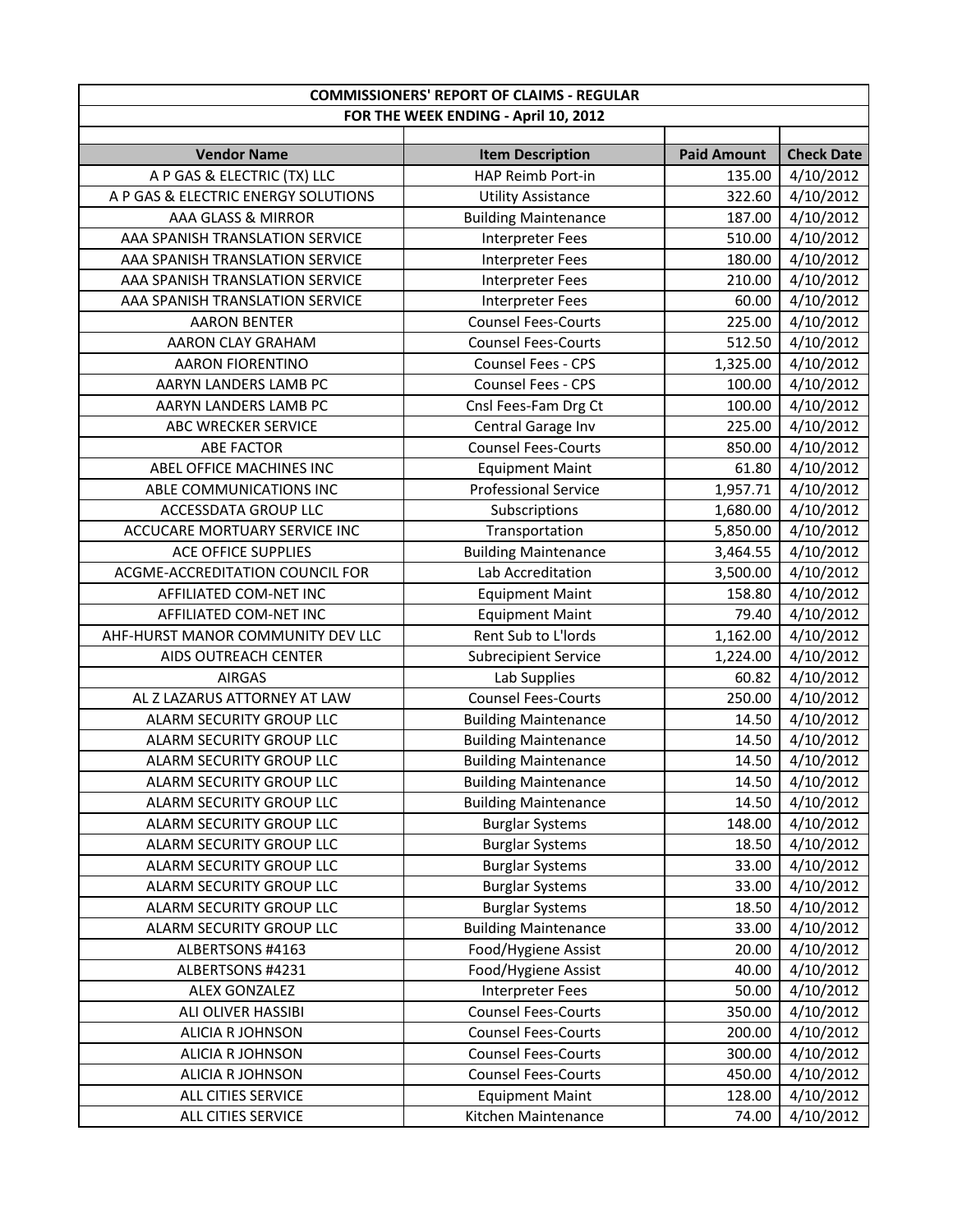| ALL CITIES SERVICE                 | <b>Building Maintenance</b> | 499.92    | 4/10/2012 |
|------------------------------------|-----------------------------|-----------|-----------|
| <b>ALLEN &amp; WEAVER PC</b>       | Counsel Fees-Juv            | 200.00    | 4/10/2012 |
| ALLEN & WEAVER PC                  | Counsel Fees - CPS          | 200.00    | 4/10/2012 |
| ALLEN-ROSALES LAW FIRM             | <b>Counsel Fees-Probate</b> | 2,200.00  | 4/10/2012 |
| <b>ALLIED COURT REPORTERS</b>      | <b>Professional Service</b> | 175.42    | 4/10/2012 |
| <b>ALLISON PERKINS</b>             | Hlth Dept Immu Fees         | 40.00     | 4/10/2012 |
| ALLMARK IMPRESSIONS LTD            | <b>Voting Supplies</b>      | 1,780.00  | 4/10/2012 |
| <b>ALLTECH ASSOCIATES</b>          | Lab Supplies                | 246.27    | 4/10/2012 |
| <b>ALLTECH ASSOCIATES</b>          | Lab Supplies                | 87.61     | 4/10/2012 |
| ALPINE FUNERAL HOME                | <b>County Burials</b>       | 700.00    | 4/10/2012 |
| ALTEC LANGUAGE AND TRANSLATION LLC | <b>Interpreter Fees</b>     | 171.80    | 4/10/2012 |
| AMBIT ENERGY LLC                   | <b>Utility Assistance</b>   | 283.64    | 4/10/2012 |
| AMERICAN MESSAGING SERVICES LLC    | Pager / Blackberry          | 45.95     | 4/10/2012 |
| AMERICAN MESSAGING SERVICES LLC    | Pager / Blackberry          | 2.50      | 4/10/2012 |
| AMERICAN MESSAGING SERVICES LLC    | Pager / Blackberry          | 387.40    | 4/10/2012 |
| AMERICAN MESSAGING SERVICES LLC    | Pager / Blackberry          | 2.50      | 4/10/2012 |
| AMERICAN MESSAGING SERVICES LLC    | Pager / Blackberry          | 2.50      | 4/10/2012 |
| AMERICAN MESSAGING SERVICES LLC    | Pager / Blackberry          | 5.00      | 4/10/2012 |
| AMERICAN MESSAGING SERVICES LLC    | Pager / Blackberry          | 73.00     | 4/10/2012 |
| AMERICAN RED CROSS FT WORTH        | Education                   | 27.00     | 4/10/2012 |
| <b>AMY SHORTES</b>                 | <b>Restitution Payable</b>  | 6.50      | 4/10/2012 |
| ANGELA CAUDURO                     | Rent Sub to L'Iords         | 437.00    | 4/10/2012 |
| Anita K Kurian                     | Education                   | 10.00     | 4/10/2012 |
| <b>ANTHONY GREEN</b>               | Counsel Fees - CPS          | 100.00    | 4/10/2012 |
| APAC TEXAS INC                     | Asphalt-Rock/Hot Mix        | 27,842.44 | 4/10/2012 |
| ARAMARK UNIFORM SERVICES INC       | <b>Graphics Inventory</b>   | 12.00     | 4/10/2012 |
| ARAMARK UNIFORM SERVICES INC       | <b>Custodian Services</b>   | 127.50    | 4/10/2012 |
| ARAMARK UNIFORM SERVICES INC       | <b>Custodian Services</b>   | 60.00     | 4/10/2012 |
| ARAMARK UNIFORM SERVICES INC       | <b>Custodian Services</b>   | 157.65    | 4/10/2012 |
| ARAMARK UNIFORM SERVICES INC       | <b>Custodian Services</b>   | 4.43      | 4/10/2012 |
| ARAMARK UNIFORM SERVICES INC       | <b>Custodian Services</b>   | 21.00     | 4/10/2012 |
| ARAMARK UNIFORM SERVICES INC       | <b>Custodian Services</b>   | 9.00      | 4/10/2012 |
| ARAMARK UNIFORM SERVICES INC       | <b>Equipment Rentals</b>    | 153.80    | 4/10/2012 |
| ARAMARK UNIFORM SERVICES INC       | <b>Building Maintenance</b> | 20.75     | 4/10/2012 |
| ARAMARK UNIFORM SERVICES INC       | <b>Building Maintenance</b> | 20.95     | 4/10/2012 |
| ARAMARK UNIFORM SERVICES INC       | <b>Custodian Services</b>   | 2.75      | 4/10/2012 |
| ARAMARK UNIFORM SERVICES INC       | <b>Laundry Services</b>     | 2.75      | 4/10/2012 |
| ARC/ AUSTIN RIBBON & COMPUTER      | <b>Supplies</b>             | 36.17     | 4/10/2012 |
| ARC/ AUSTIN RIBBON & COMPUTER      | LV Computers (Mod)          | 1,335.47  | 4/10/2012 |
| ARC/ AUSTIN RIBBON & COMPUTER      | Capital Outlay-Low V        | 432.29    | 4/10/2012 |
| ARC/ AUSTIN RIBBON & COMPUTER      | Non-Track Equipment         | 1,744.00  | 4/10/2012 |
| ARC/ AUSTIN RIBBON & COMPUTER      | Capital Outlay-Low V        | 22,120.00 | 4/10/2012 |
| ARC/ AUSTIN RIBBON & COMPUTER      | Non-Track Equipment         | 592.40    | 4/10/2012 |
| <b>ARCHIE'S GARDENLAND</b>         | <b>Supplies</b>             | 1,705.51  | 4/10/2012 |
| <b>ARLINGTON WATER UTILITIES</b>   | Water                       | 27.09     | 4/10/2012 |
| <b>ARLINGTON WATER UTILITIES</b>   | Water                       | 18.06     | 4/10/2012 |
| <b>ARLINGTON WATER UTILITIES</b>   | Water                       | 34.28     | 4/10/2012 |
| <b>ARLINGTON WATER UTILITIES</b>   | Water                       | 284.93    | 4/10/2012 |
| ARLINGTON WATER UTILITIES          | <b>Utility Assistance</b>   | 63.34     | 4/10/2012 |
| <b>ARLINGTON WATER UTILITIES</b>   | Water                       | 116.11    | 4/10/2012 |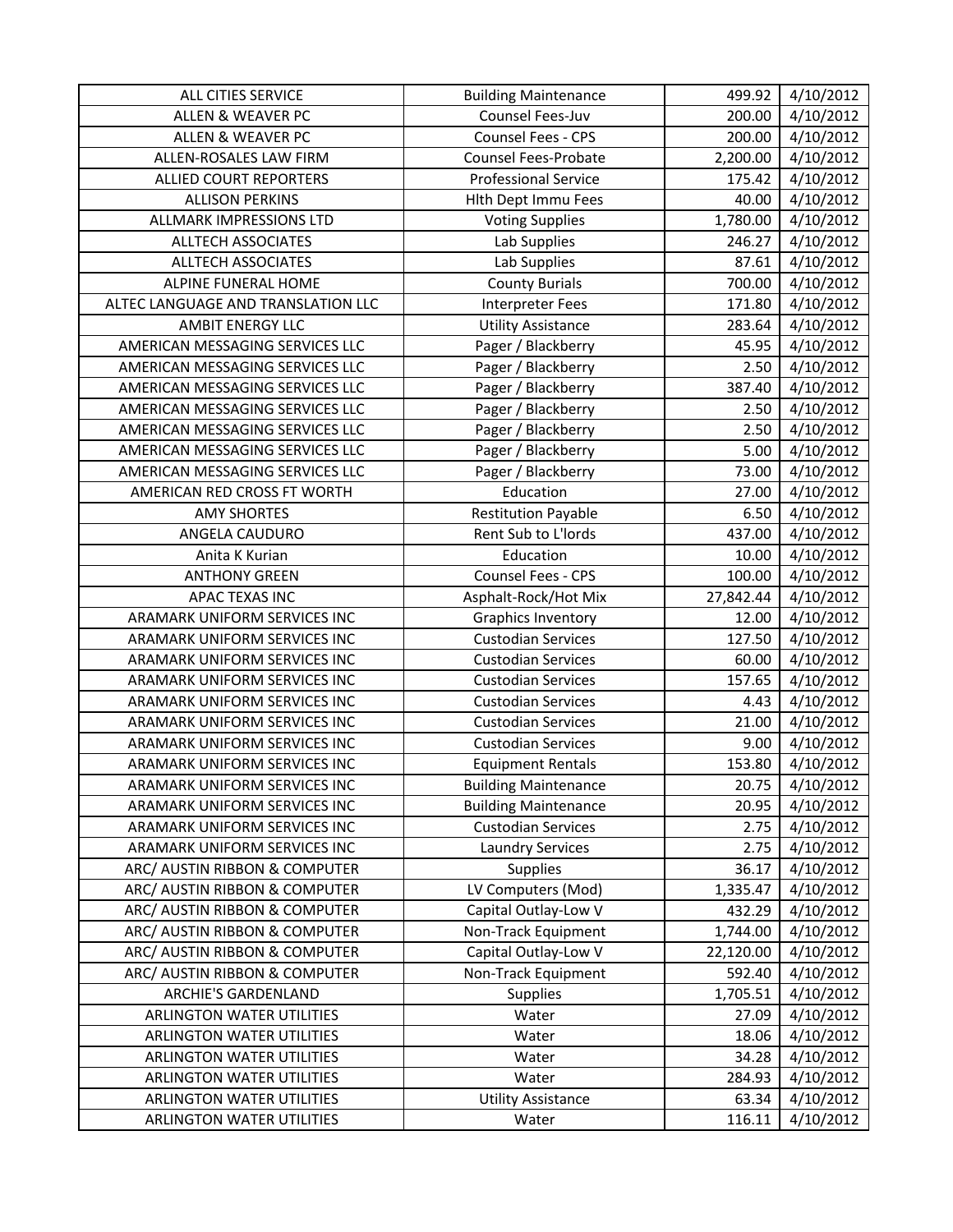| <b>ASCENSION SERVICE</b>              | <b>County Burials</b>       | 350.00    | 4/10/2012        |
|---------------------------------------|-----------------------------|-----------|------------------|
| <b>ASHCRAFT COMPANY INC</b>           | A/C Maint Contract          | 1,565.00  | 4/10/2012        |
| ASSOCIATED TIME INSTRUMENTS CO INC    | Supplies                    | 68.40     | 4/10/2012        |
| AT&T                                  | Telephone-Basic             | 68.12     | 4/10/2012        |
| AT&T                                  | Telephone-Basic             | 174.08    | 4/10/2012        |
| ATC FREIGHTLINER GROUP                | Parts and Supplies          | 270.86    | 4/10/2012        |
| <b>ATMOS ENERGY CORP</b>              | Gas                         | 466.45    | 4/10/2012        |
| <b>ATMOS ENERGY CORP</b>              | Gas                         | 48.14     | 4/10/2012        |
| <b>ATMOS ENERGY CORP</b>              | Gas                         | 26.65     | 4/10/2012        |
| <b>ATMOS ENERGY CORP</b>              | Gas                         | 258.14    | 4/10/2012        |
| <b>ATMOS ENERGY CORP</b>              | Gas                         | 292.48    | 4/10/2012        |
| <b>ATMOS ENERGY CORP</b>              | <b>Utility Assistance</b>   | 415.97    | 4/10/2012        |
| <b>ATMOS ENERGY CORP</b>              | Gas                         | 222.04    | 4/10/2012        |
| <b>ATMOS ENERGY CORP</b>              | <b>Utility Assistance</b>   | 3,069.07  | 4/10/2012        |
| <b>ATTICUS J GILL</b>                 | <b>Counsel Fees-Courts</b>  | 200.00    | 4/10/2012        |
| <b>AUTISTIC TREATMENT CENTER</b>      | Clothing                    | 125.00    | 4/10/2012        |
| <b>AUTOMATED MAILING SOLUTIONS</b>    | Supplies                    | 40.00     | 4/10/2012        |
| AUTOMATIC SPRINKLER OF TEXAS INC      | <b>Building Maintenance</b> | 367.60    | 4/10/2012        |
| AUTOMATIC SPRINKLER OF TEXAS INC      | <b>Building Maintenance</b> | 1,108.37  | 4/10/2012        |
| AUTO-SAN                              | <b>Building Maintenance</b> | 691.50    | 4/10/2012        |
| AUTO-SAN                              | <b>Building Maintenance</b> | 99.00     | 4/10/2012        |
| AUTO-SAN                              | <b>Building Maintenance</b> | 64.50     | 4/10/2012        |
| AUTO-SAN                              | <b>Custodian Services</b>   | 162.00    | 4/10/2012        |
| AV PARK PLACE ASSOCIATES              | Rent Sub to L'Iords         | 226.00    | 4/10/2012        |
| AV PARK PLACE ASSOCIATES              | Rent Sub to L'Iords         | 695.00    | 4/10/2012        |
| AZLE POLICE DEPARTMENT                | Due to Other Govts          | 75.00     | 4/10/2012        |
| <b>BAILEY &amp; GALYEN</b>            | <b>Counsel Fees-Courts</b>  | 750.00    | 4/10/2012        |
| <b>BAILEY &amp; GALYEN</b>            | <b>Counsel Fees-Courts</b>  | 200.00    | 4/10/2012        |
| <b>BALANCE FORENSIC &amp; GENERAL</b> | Psych Exam/Testimony        | 400.00    | 4/10/2012        |
| <b>BANE MACHINERY INC</b>             | Parts and Supplies          | 84.02     | 4/10/2012        |
| BANKSTON FORD OF SOUTH FORT WORTH     | Central Garage Inv          | 177.14    | 4/10/2012        |
| <b>BARNES PROX LAW PLLC</b>           | Counsel Fees - CPS          | 100.00    | 4/10/2012        |
| BARNEY HOLLAND OIL COMPANY            | Fuel                        | 139.38    | 4/10/2012        |
| BARNEY HOLLAND OIL COMPANY            | Fuel                        |           | 241.02 4/10/2012 |
| BARNEY HOLLAND OIL COMPANY            | Fuel                        | 225.72    | 4/10/2012        |
| <b>BARNEY HOLLAND OIL COMPANY</b>     | Fuel                        | 5,896.16  | 4/10/2012        |
| BARNEY HOLLAND OIL COMPANY            | Fuel                        | 1,502.76  | 4/10/2012        |
| <b>BARNEY HOLLAND OIL COMPANY</b>     | Fuel                        | 41.34     | 4/10/2012        |
| BARNEY HOLLAND OIL COMPANY            | Fuel                        | 493.82    | 4/10/2012        |
| BARNEY HOLLAND OIL COMPANY            | Fuel                        | 3,383.93  | 4/10/2012        |
| <b>BARNEY HOLLAND OIL COMPANY</b>     | Fuel                        | 2,101.03  | 4/10/2012        |
| BARNEY HOLLAND OIL COMPANY            | Fuel                        | 11,262.39 | 4/10/2012        |
| BARNEY HOLLAND OIL COMPANY            | Fuel                        | 412.00    | 4/10/2012        |
| BARNEY HOLLAND OIL COMPANY            | Fuel                        | 237.70    | 4/10/2012        |
| BARNEY HOLLAND OIL COMPANY            | Fuel                        | 664.83    | 4/10/2012        |
| BARNEY HOLLAND OIL COMPANY            | Fuel                        | 16.05     | 4/10/2012        |
| BARNEY HOLLAND OIL COMPANY            | Fuel                        | 521.32    | 4/10/2012        |
| <b>BASECOM INC</b>                    | <b>Building Maintenance</b> | 857.39    | 4/10/2012        |
| BAUMGARDNER FUNERAL HOME              | <b>County Burials</b>       | 259.80    | 4/10/2012        |
| <b>BAYTECH SUPPLY INC</b>             | <b>Building Maintenance</b> | 4,539.50  | 4/10/2012        |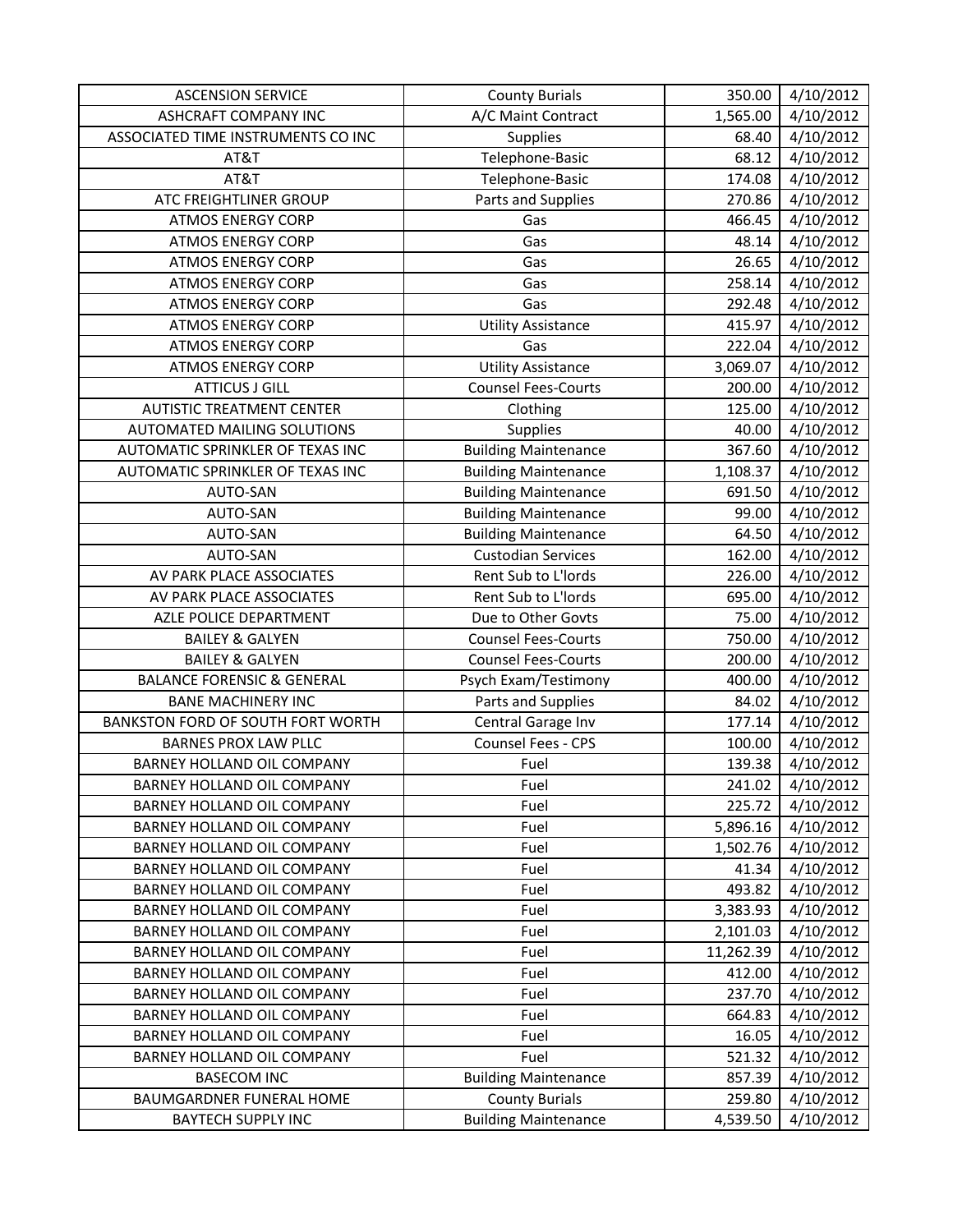| BEHAVIORAL MEASURES AND FORENSIC         | Polygraph                   | 850.00    | 4/10/2012 |
|------------------------------------------|-----------------------------|-----------|-----------|
| <b>BENBROOK WATER AUTHORITY</b>          | <b>Utility Assistance</b>   | 72.69     | 4/10/2012 |
| BENTLEY SQUARE APARTMENTS                | Rent Sub to L'Iords         | 701.00    | 4/10/2012 |
| Beth A. Poulos                           | Education                   | 600.00    | 4/10/2012 |
| <b>BETTY HUMPHRIES</b>                   | Rent Sub to L'Iords         | 190.00    | 4/10/2012 |
| <b>BETTY LYNN CADE</b>                   | <b>Professional Service</b> | 350.84    | 4/10/2012 |
| Beverly H Dunn                           | Travel                      | 30.00     | 4/10/2012 |
| <b>B-GREENER INDUSTRIAL CLEANERS LLC</b> | Parts and Supplies          | 150.00    | 4/10/2012 |
| <b>BIG COUNTRY AIDS RESOURCES</b>        | <b>Subrecipient Service</b> | 54.47     | 4/10/2012 |
| <b>BIG COUNTRY AIDS RESOURCES</b>        | <b>Subrecipient Service</b> | 6,371.21  | 4/10/2012 |
| <b>BIG COUNTRY SUPPLY</b>                | Non-Track Equipment         | 13,515.66 | 4/10/2012 |
| <b>BILL OHEREN</b>                       | <b>Restitution Payable</b>  | 40.00     | 4/10/2012 |
| <b>BIMBO BAKERIES USA INC</b>            | Food                        | 328.91    | 4/10/2012 |
| <b>BLAKE BURNS</b>                       | <b>Counsel Fees-Courts</b>  | 1,270.00  | 4/10/2012 |
| <b>BLAKE BURNS</b>                       | Counsel Fees-Juv            | 100.00    | 4/10/2012 |
| <b>BLUE GAVEL</b>                        | Law Books                   | 128.06    | 4/10/2012 |
| <b>BONNIE C WELLS</b>                    | Investigative               | 1,746.75  | 4/10/2012 |
| <b>BONNIE C WELLS</b>                    | Investigative               | 164.75    | 4/10/2012 |
| <b>BONNIE C WELLS</b>                    | Investigative               | 525.00    | 4/10/2012 |
| <b>BONNY MCMURROUGH LINK</b>             | Counsel Fees - CPS          | 100.00    | 4/10/2012 |
| <b>BOUND TREE MEDICAL LLC</b>            | Lab Supplies                | 17.59     | 4/10/2012 |
| <b>BOUND TREE MEDICAL LLC</b>            | <b>Medical Supplies</b>     | 68.80     | 4/10/2012 |
| <b>BOYD MOONEY</b>                       | Counsel Fees-Juv            | 200.00    | 4/10/2012 |
| <b>BRADFORD SHAW</b>                     | Counsel Fees-Juv            | 10.00     | 4/10/2012 |
| <b>BRADFORD SHAW</b>                     | Counsel Fees - CPS          | 300.00    | 4/10/2012 |
| <b>BRANDON HUGHES</b>                    | Rent Sub to L'Iords         | 72.00     | 4/10/2012 |
| <b>Brenda A Rios</b>                     | Travel                      | 30.00     | 4/10/2012 |
| <b>BRENDA HANSEN</b>                     | Cnsl Fees-Fam Drg Ct        | 100.00    | 4/10/2012 |
| <b>BRENDA R VONJOE</b>                   | <b>Counsel Fees-Courts</b>  | 450.00    | 4/10/2012 |
| <b>BRETT BOONE</b>                       | <b>Court Costs</b>          | 200.00    | 4/10/2012 |
| <b>BRIAN C SIMPSON</b>                   | <b>Counsel Fees-Courts</b>  | 1,700.00  | 4/10/2012 |
| <b>BRIAN J NEWMAN</b>                    | Counsel Fees-Juv            | 100.00    | 4/10/2012 |
| <b>BRIAN J NEWMAN</b>                    | Counsel Fees - CPS          | 100.00    | 4/10/2012 |
| <b>BRIAN J WILLETT</b>                   | Counsel Fees-Juv            | 100.00    | 4/10/2012 |
| <b>BRIAN SALVANT</b>                     | <b>Counsel Fees-Courts</b>  | 175.00    | 4/10/2012 |
| <b>BRIAN SALVANT</b>                     | <b>Counsel Fees-Courts</b>  | 325.00    | 4/10/2012 |
| <b>BROADDUS &amp; ASSOCIATES INC</b>     | <b>Professional Service</b> | 6,811.00  | 4/10/2012 |
| <b>BROADDUS &amp; ASSOCIATES INC</b>     | <b>Professional Service</b> | 10,000.00 | 4/10/2012 |
| <b>BROADDUS &amp; ASSOCIATES INC</b>     | <b>Professional Service</b> | 10,000.00 | 4/10/2012 |
| <b>BROCK REALTORS LLC</b>                | Rent Sub to L'Iords         | 118.00    | 4/10/2012 |
| <b>BROOKE BAKER</b>                      | Counsel Fees - CPS          | 100.00    | 4/10/2012 |
| BROWN, OWENS AND BRUMLEY                 | <b>County Burials</b>       | 4,985.00  | 4/10/2012 |
| <b>BROWNELLS INC</b>                     | Range Supplies              | 176.26    | 4/10/2012 |
| BRYCO/BRYANT COMPANY                     | <b>Building Maintenance</b> | 320.00    | 4/10/2012 |
| <b>BUD DILLARD</b>                       | Drug Seizure-Unit           | 12,190.88 | 4/10/2012 |
| <b>BUSH RUDNICKI SHELTON PC</b>          | <b>Counsel Fees-Courts</b>  | 1,050.00  | 4/10/2012 |
| <b>BUSH RUDNICKI SHELTON PC</b>          | Counsel Fees-Juv            | 400.00    | 4/10/2012 |
| <b>BVA SCIENTIFIC INC</b>                | Lab Supplies                | 321.69    | 4/10/2012 |
| C.D. HARTNETT CO                         | Food                        | 230.56    | 4/10/2012 |
| C.D. HARTNETT CO                         | Kitchen Supplies            | 246.05    | 4/10/2012 |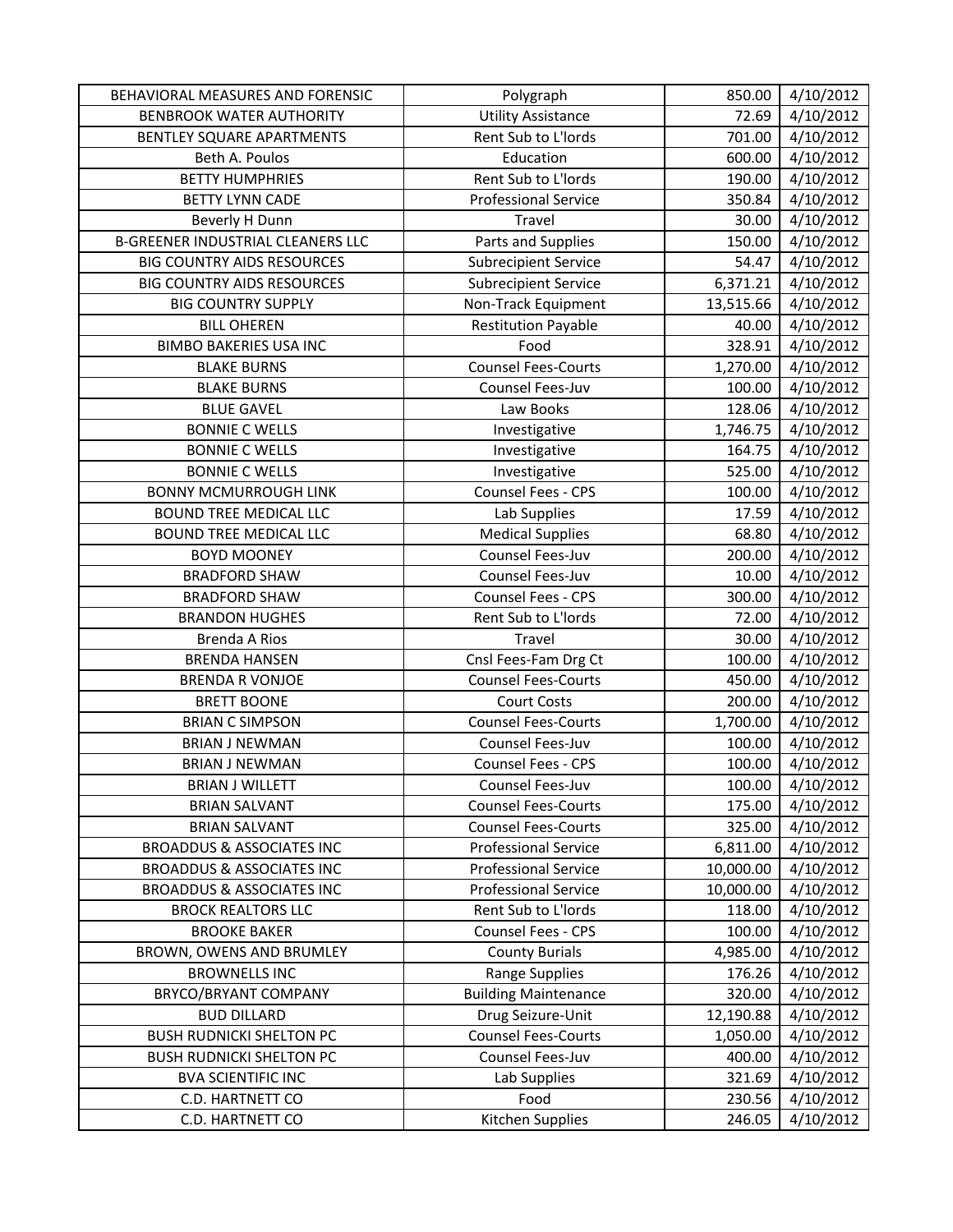| CALEB I MOORE                        | <b>Counsel Fees-Courts</b>  | 350.00    | 4/10/2012 |
|--------------------------------------|-----------------------------|-----------|-----------|
| CALEB I MOORE                        | Counsel Fees - CPS          | 100.00    | 4/10/2012 |
| <b>CANAS &amp; FLORES</b>            | <b>Counsel Fees-Courts</b>  | 100.00    | 4/10/2012 |
| <b>CANAS &amp; FLORES</b>            | <b>Counsel Fees-Courts</b>  | 125.00    | 4/10/2012 |
| CANAS & FLORES                       | <b>Counsel Fees-Courts</b>  | 100.00    | 4/10/2012 |
| <b>CANAS &amp; FLORES</b>            | <b>Counsel Fees-Courts</b>  | 125.00    | 4/10/2012 |
| <b>CANDACE HENDERSON</b>             | Rent Sub to L'Iords         | 406.00    | 4/10/2012 |
| Candice L Fay                        | Transportation              | 21.52     | 4/10/2012 |
| <b>CAREY WALKER</b>                  | <b>Counsel Fees-Courts</b>  | 150.00    | 4/10/2012 |
| <b>CAREY WALKER</b>                  | <b>Counsel Fees-Courts</b>  | 300.00    | 4/10/2012 |
| <b>CAROL A BIRDWELL</b>              | <b>Counsel Fees-Courts</b>  | 300.00    | 4/10/2012 |
| Carolyn S Sims                       | <b>Meeting Expenses</b>     | 82.00     | 4/10/2012 |
| <b>CASCO INDUSTRIES INC.</b>         | Capital Outlay Low V        | 67,075.00 | 4/10/2012 |
| <b>CASEY COLE</b>                    | <b>Counsel Fees-Courts</b>  | 100.00    | 4/10/2012 |
| <b>CASEY COLE</b>                    | <b>Counsel Fees-Courts</b>  | 300.00    | 4/10/2012 |
| <b>CASS ROBERT CALLAWAY</b>          | <b>Counsel Fees-Courts</b>  | 550.00    | 4/10/2012 |
| <b>CASTLEBERRY ISD</b>               | Misc Payable                | 147.00    | 4/10/2012 |
| CATHERINE DUNNAVANT                  | <b>Counsel Fees-Courts</b>  | 1,575.00  | 4/10/2012 |
| <b>CATHOLIC CHARITIES</b>            | <b>County Projects</b>      | 10,000.00 | 4/10/2012 |
| CATHOLIC CHARITIES DIOCESE OF        | <b>Professional Service</b> | 508.75    | 4/10/2012 |
| <b>CATHOLIC CHARITIES DIOCESE OF</b> | <b>Professional Service</b> | 4,042.50  | 4/10/2012 |
| CATHOLIC CHARITIES DIOCESE OF FTW    | Interpreter Fees            | 160.00    | 4/10/2012 |
| CATS EYE INTELLIGENCE SERVICE        | Investigative               | (162.75)  | 4/10/2012 |
| CATS EYE INTELLIGENCE SERVICE        | Investigative               | 328.00    | 4/10/2012 |
| <b>CDW GOVERNMENT INC</b>            | Supplies                    | 339.70    | 4/10/2012 |
| <b>CDW GOVERNMENT INC</b>            | LV Computers (Mod)          | 8,699.04  | 4/10/2012 |
| <b>CDW GOVERNMENT INC</b>            | <b>Computer Supplies</b>    | 155.61    | 4/10/2012 |
| <b>CDW GOVERNMENT INC</b>            | <b>Computer Supplies</b>    | 303.76    | 4/10/2012 |
| <b>CDW GOVERNMENT INC</b>            | Capital Outlay-Low V        | 1,257.23  | 4/10/2012 |
| CEDAR HILL MEMORIAL PARK             | <b>County Burials</b>       | 190.00    | 4/10/2012 |
| <b>CEDAR POINT APTS LP</b>           | Rent Sub to L'Iords         | 93.00     | 4/10/2012 |
| <b>CEDAR POINT APTS LP</b>           | HAP Reimb Port-in           | 404.00    | 4/10/2012 |
| <b>CENTAURUS GF RIDGE LLC</b>        | <b>Utility Assistance</b>   | 55.39     | 4/10/2012 |
| CENTER FOR THERAPEUTIC CHANGE LTD    | O/P Group Counseling        | 1,020.00  | 4/10/2012 |
| <b>CERILLIANT CORPORATION</b>        | Lab Supplies                | 3,140.96  | 4/10/2012 |
| <b>CHAD LEE</b>                      | Counsel Fees-Juv            | 200.00    | 4/10/2012 |
| CHADWELL GROUP LP                    | <b>Professional Service</b> | 12,915.48 | 4/10/2012 |
| <b>CHARLES BURGESS</b>               | <b>Counsel Fees-Courts</b>  | 200.00    | 4/10/2012 |
| <b>CHARLES BURGESS</b>               | <b>Counsel Fees-Courts</b>  | 200.00    | 4/10/2012 |
| <b>CHARTER COMMUNICATIONS</b>        | Subscriptions               | 68.10     | 4/10/2012 |
| <b>CHARTER COMMUNICATIONS</b>        | Subscriptions               | 61.98     | 4/10/2012 |
| <b>CHECKPOINT SERVICES INC</b>       | <b>Computer Supplies</b>    | 544.00    | 4/10/2012 |
| <b>CHECKPOINT SERVICES INC</b>       | <b>Computer Maintenance</b> | 79.20     | 4/10/2012 |
| <b>CHERYL SPRAGGINS</b>              | Clothing                    | 348.19    | 4/10/2012 |
| <b>CHESTER PHILLIPS</b>              | <b>Restitution Payable</b>  | 9.00      | 4/10/2012 |
| CHHATRALA DFW LLC                    | <b>Witness Travel</b>       | 566.09    | 4/10/2012 |
| <b>CHRISTINA JOANNE WHIPPLE</b>      | Counsel Fees - CPS          | 100.00    | 4/10/2012 |
| <b>CHRISTOPHER IRIZARRY</b>          | Clothing                    | 99.40     | 4/10/2012 |
| <b>CHRISTY BRANDT</b>                | Rent Sub to L'Iords         | 750.00    | 4/10/2012 |
| <b>CIRRO ENERGY</b>                  | <b>Utility Assistance</b>   | 202.25    | 4/10/2012 |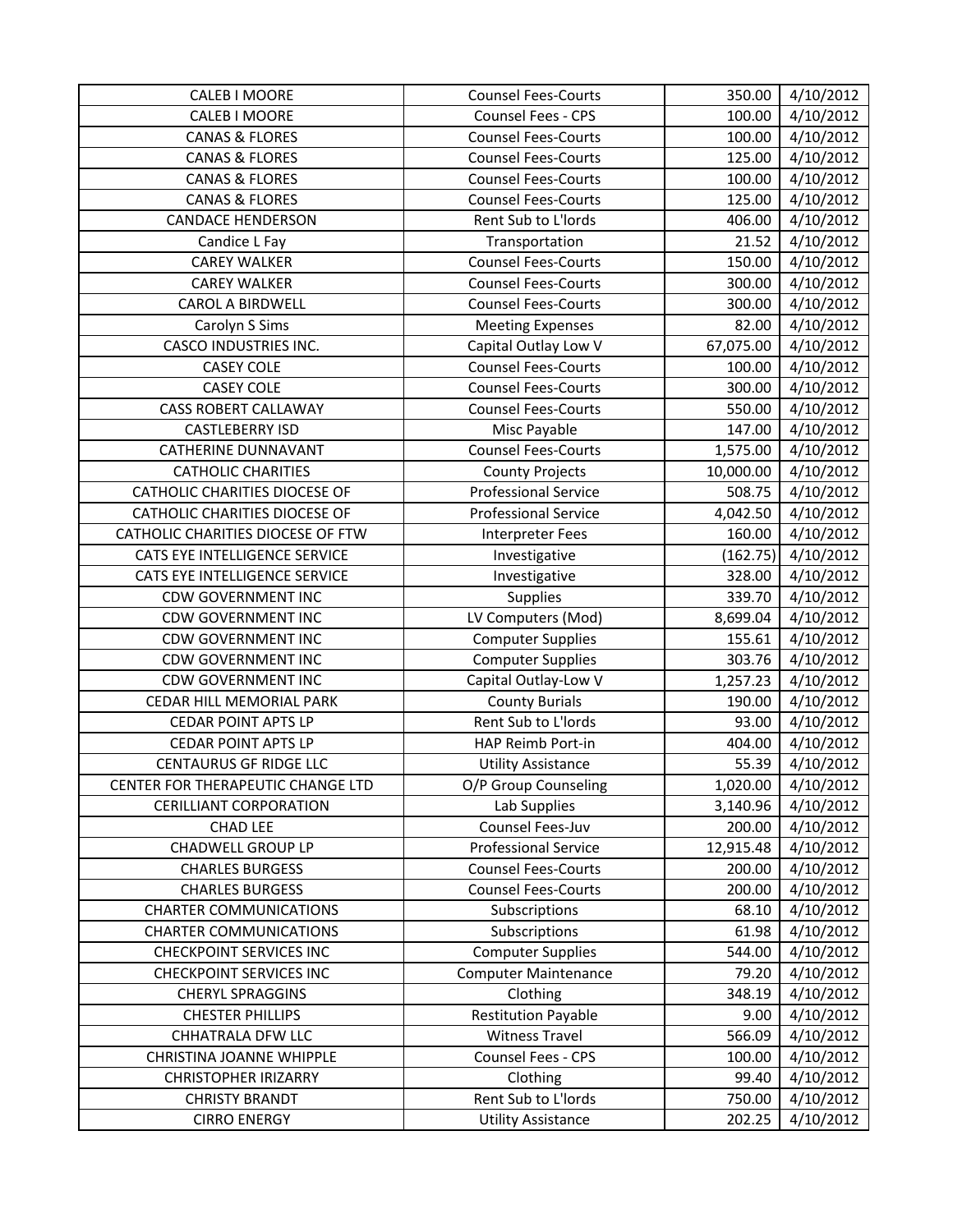| <b>CIRRO ENERGY</b>                       | <b>Utility Allowance</b>    | 131.00    | 4/10/2012             |
|-------------------------------------------|-----------------------------|-----------|-----------------------|
| <b>CITY OF ARLINGTON</b>                  | Fuel                        | 2,069.47  | 4/10/2012             |
| <b>CITY OF ARLINGTON</b>                  | <b>County Projects</b>      | 10,000.00 | 4/10/2012             |
| <b>CITY OF EULESS</b>                     | Water                       | 61.95     | 4/10/2012             |
| <b>CITY OF EULESS</b>                     | Water                       | 50.69     | 4/10/2012             |
| CITY OF FOREST HILL UTILITIES             | <b>Utility Assistance</b>   | 117.13    | 4/10/2012             |
| <b>CITY OF GRAND PRAIRIE</b>              | <b>Utility Assistance</b>   | 90.27     | 4/10/2012             |
| <b>CITY OF HALTOM CITY</b>                | <b>Utility Assistance</b>   | 121.89    | 4/10/2012             |
| <b>CITY OF LAKE WORTH</b>                 | Water                       | 14.00     | 4/10/2012             |
| <b>CITY OF LAKE WORTH</b>                 | Water                       | 154.03    | 4/10/2012             |
| <b>CITY OF LAKE WORTH</b>                 | Water                       | 18.55     | 4/10/2012             |
| <b>CITY OF LAKE WORTH</b>                 | Water                       | 100.51    | 4/10/2012             |
| <b>CITY OF LAKE WORTH</b>                 | Water                       | 100.51    | 4/10/2012             |
| <b>CITY OF LAKE WORTH</b>                 | Water                       | 73.75     | 4/10/2012             |
| <b>CITY OF LAKE WORTH</b>                 | Water                       | 14.00     | 4/10/2012             |
| CITY OF MANSFIELD WATER/SEWER             | Water                       | 232.46    | 4/10/2012             |
| CITY OF MANSFIELD WATER/SEWER             | Water                       | 198.48    | 4/10/2012             |
| CITY OF MANSFIELD WATER/SEWER             | Water                       | 239.68    | 4/10/2012             |
| CITY OF MANSFIELD WATER/SEWER             | Water                       | 169.30    | 4/10/2012             |
| CITY OF NORTH RICHLAND HILLS              | Water                       | 255.10    | 4/10/2012             |
| CITY OF WHITE SETTLEMENT                  | <b>Utility Assistance</b>   | 50.26     | 4/10/2012             |
| <b>CITY OF WICHITA FALLS</b>              | <b>Subrecipient Service</b> | 5,261.96  | 4/10/2012             |
| <b>CITY OF WICHITA FALLS</b>              | <b>Subrecipient Service</b> | 19,747.82 | 4/10/2012             |
| <b>CITY OF WICHITA FALLS</b>              | <b>Subrecipient Service</b> | 332.00    | 4/10/2012             |
| COBY WOOTEN ATTORNEY AT LAW PC            | <b>Counsel Fees-Courts</b>  | 625.00    | 4/10/2012             |
| <b>CODY L COFER</b>                       | Counsel Fees-Juv            | 100.00    | 4/10/2012             |
| <b>CODY L COFER</b>                       | Counsel Fees - CPS          | 100.00    | 4/10/2012             |
| COMBINED SERVICES OF DALLAS INC           | <b>Custodian Services</b>   | 630.00    | 4/10/2012             |
| <b>COMMERCIAL RECORDER</b>                | <b>Estray Livestock</b>     | 80.50     | 4/10/2012             |
| COMMUNITY MORTUARY SERVICES LLC           | <b>County Burials</b>       | 970.00    | 4/10/2012             |
| COMPREHENSIVE SAFETY RESOURCE 1 LP        | Education                   | 650.00    | 4/10/2012             |
| <b>COMPUQUICK INC</b>                     | Sheriff Inventory           | 775.00    | 4/10/2012             |
| <b>CONCHO SUPPLY INC</b>                  | Central Garage Inv          | 527.14    | 4/10/2012             |
| CONNIE BANISTER CHITWOOD                  | <b>Professional Service</b> | 825.00    | $\frac{1}{4}$ 10/2012 |
| CONQUEST SECURITY INC                     | Non-Track Equipment         | 1,788.00  | 4/10/2012             |
| <b>CONSTANT CONTACT INC</b>               | Subscriptions               | 294.00    | 4/10/2012             |
| <b>CONSUMER REPORTS</b>                   | Subscriptions               | 26.00     | 4/10/2012             |
| <b>COREY NEUNER</b>                       | Rent Sub to L'Iords         | 678.00    | 4/10/2012             |
| <b>CORNERSTONE ASSISTANCE NETWORK INC</b> | <b>Subrecipient Service</b> | 6,795.00  | 4/10/2012             |
| <b>COUNTRY WOOD APARTMENTS</b>            | Rental Assistance           | 450.00    | 4/10/2012             |
| COURTYARD BY MARRIOTT BLACKSTONE          | <b>Witness Travel</b>       | 159.85    | 4/10/2012             |
| <b>CRAIG DOW</b>                          | <b>Court Visitor</b>        | 88.42     | 4/10/2012             |
| <b>CRANE AMERICA SERVICES</b>             | <b>Building Maintenance</b> | 450.00    | 4/10/2012             |
| <b>CRASH DYNAMICS</b>                     | <b>Professional Service</b> | 3,400.00  | 4/10/2012             |
| <b>CRASH DYNAMICS</b>                     | <b>Expert Witness Serv</b>  | 6,213.20  | 4/10/2012             |
| <b>CVR COMPUTER SUPPLIES INC</b>          | <b>Supplies</b>             | 20.00     | 4/10/2012             |
| <b>CVR COMPUTER SUPPLIES INC</b>          | Supplies                    | 75.00     | 4/10/2012             |
| <b>CYNTHIA A FITCH</b>                    | Counsel Fees - CPS          | 790.00    | 4/10/2012             |
| <b>CYNTHIA MCKENZIE</b>                   | Counsel Fees-Juv            | 400.00    | 4/10/2012             |
| <b>DALLAS COUNTY SHERIFF</b>              | Drug Seizure-Unit           | 12,007.00 | 4/10/2012             |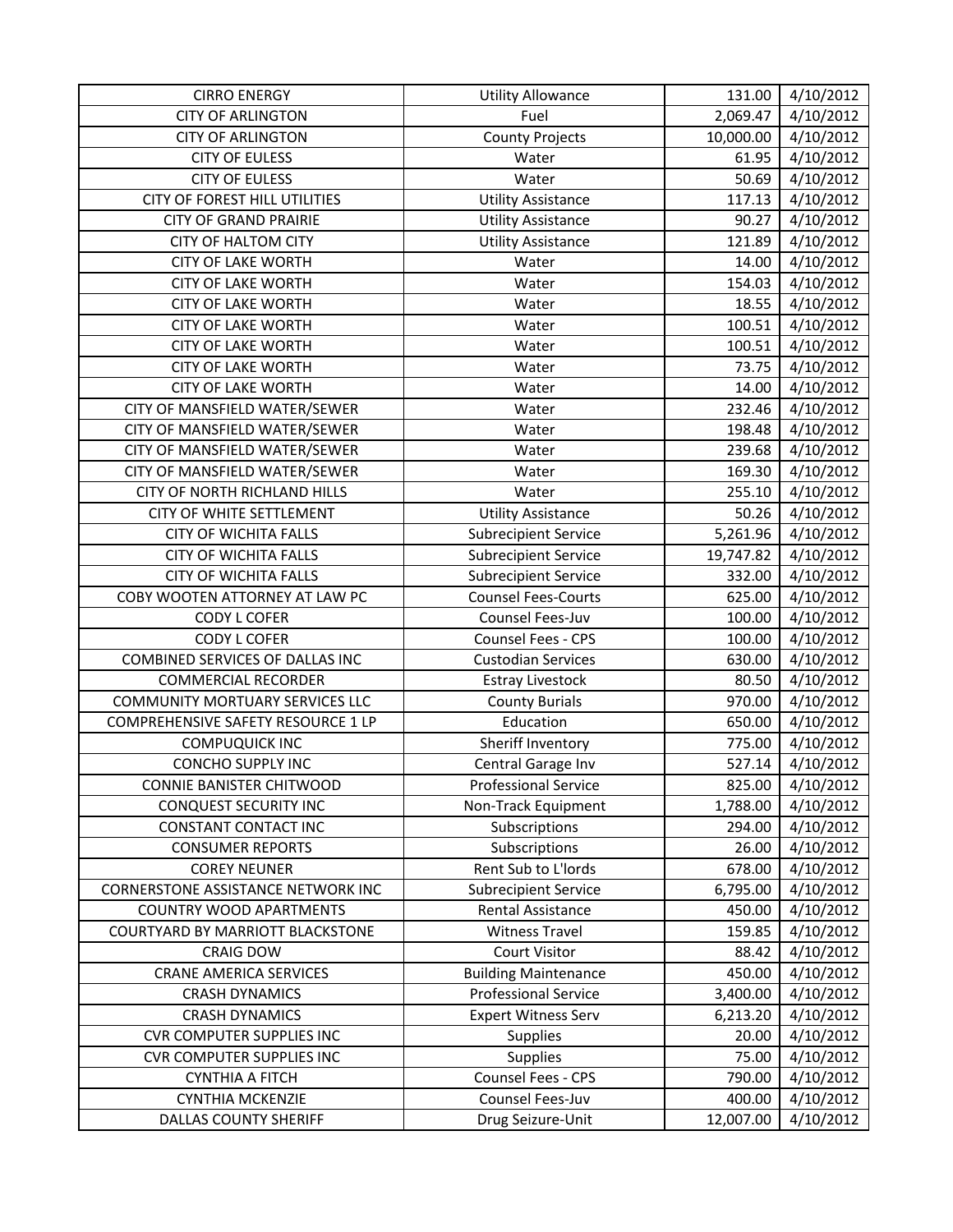| <b>DAN NORMAN</b>                | Rental Assistance           | 788.00    | 4/10/2012 |
|----------------------------------|-----------------------------|-----------|-----------|
| <b>DANA A DUFFEY</b>             | Counsel Fees - CPS          | 3,165.00  | 4/10/2012 |
| DANETTE DEE ALVARADO             | Counsel Fees - CPS          | 150.00    | 4/10/2012 |
| DANIEL HERNANDEZ                 | <b>Counsel Fees-Courts</b>  | 300.00    | 4/10/2012 |
| <b>DANIEL HERNANDEZ</b>          | <b>Counsel Fees-Courts</b>  | 100.00    | 4/10/2012 |
| DANIEL J FRALEY                  | Clothing                    | 100.00    | 4/10/2012 |
| DANIEL MAYS WARD JR              | <b>Professional Service</b> | 2,637.50  | 4/10/2012 |
| DANIEL R ALTMAN                  | Psych Exam/Testimony        | 1,400.00  | 4/10/2012 |
| DANIEL YOUNG                     | <b>Counsel Fees-Courts</b>  | 100.00    | 4/10/2012 |
| DANNY D PITZER                   | <b>Counsel Fees-Courts</b>  | 450.00    | 4/10/2012 |
| Dante A Williams                 | Travel                      | 30.00     | 4/10/2012 |
| DARCY NILES DENO                 | Counsel Fees - CPS          | 200.00    | 4/10/2012 |
| DARCY NILES DENO                 | Cnsl Fees-Fam Drg Ct        | 100.00    | 4/10/2012 |
| <b>DATAVOX INC</b>               | Capital Outlay-Compu        | 53,676.00 | 4/10/2012 |
| <b>DATAVOX INC</b>               | Capital Outlay - Com        | 11,502.00 | 4/10/2012 |
| <b>DATAVOX INC</b>               | Capital Outlay-Low V        | 15,975.00 | 4/10/2012 |
| <b>DATAVOX INC</b>               | Non-Track Equipment         | 2,928.75  | 4/10/2012 |
| <b>DATAVOX INC</b>               | Non-Track Equipment         | 7,273.78  | 4/10/2012 |
| DAVID A FRISBY                   | <b>Counsel Fees-Courts</b>  | 800.00    | 4/10/2012 |
| <b>DAVID BAYS</b>                | <b>Counsel Fees-Courts</b>  | 750.00    | 4/10/2012 |
| DAVID DWIGHT STEVENS             | <b>Professional Service</b> | 1,885.08  | 4/10/2012 |
| <b>DAVID E GUNDERSON</b>         | <b>Professional Service</b> | 2,634.00  | 4/10/2012 |
| <b>DAVID PALMER</b>              | <b>Counsel Fees-Courts</b>  | 500.00    | 4/10/2012 |
| DAVID PEARSON, IV                | <b>Counsel Fees-Courts</b>  | 310.00    | 4/10/2012 |
| DAVID PEARSON, IV                | <b>Counsel Fees-Courts</b>  | 500.00    | 4/10/2012 |
| DAVID PEARSON, IV                | <b>Counsel Fees-Courts</b>  | 350.00    | 4/10/2012 |
| DAVID PEARSON, IV                | Counsel Fees-Juv            | 200.00    | 4/10/2012 |
| DAVID PEARSON, IV                | <b>Litigation Expense</b>   | 5.20      | 4/10/2012 |
| <b>DAVID RICHARDS</b>            | <b>Counsel Fees-Courts</b>  | 200.00    | 4/10/2012 |
| <b>DAVID SAUCEDO</b>             | Culverts                    | 435.00    | 4/10/2012 |
| DAY RESOURCE CENTER FOR THE      | <b>Subrecipient Service</b> | 3,939.00  | 4/10/2012 |
| <b>DBC FAMILY LAW</b>            | Counsel Fees - CPS          | 100.00    | 4/10/2012 |
| DEAN MIYAZONO                    | <b>Counsel Fees-Courts</b>  | 100.00    | 4/10/2012 |
| <b>DEAN SWANDA</b>               | Counsel Fees - CPS          | 100.00    | 4/10/2012 |
| <b>DEBBIE EDWARDS</b>            | Reporter's Records          | 40.30     | 4/10/2012 |
| <b>DELL MARKETING</b>            | <b>Computer Supplies</b>    | 79.08     | 4/10/2012 |
| <b>DELL MARKETING</b>            | <b>Supplies</b>             | 134.15    | 4/10/2012 |
| <b>DENNIS KIRKLAND</b>           | <b>Restitution Payable</b>  | 6.50      | 4/10/2012 |
| <b>DEREK BROWN</b>               | <b>Counsel Fees-Courts</b>  | 300.00    | 4/10/2012 |
| DIAGNOSTIC HYBRIDS, INC.         | Lab Supplies                | 410.90    | 4/10/2012 |
| DIDRAIL JENNINGS                 | Rent Sub to L'Iords         | 21.00     | 4/10/2012 |
| <b>DIGITAL ALLY INC</b>          | <b>Equipment Maint</b>      | 160.00    | 4/10/2012 |
| DIRECT ENERGY LP                 | <b>Utility Assistance</b>   | 630.43    | 4/10/2012 |
| DIRECT ENERGY LP                 | <b>Utility Allowance</b>    | 181.00    | 4/10/2012 |
| <b>DOCULYNX INC</b>              | <b>Professional Service</b> | 8,081.19  | 4/10/2012 |
| DOLORES STEWART & ASSOCIATES INC | <b>Professional Service</b> | 1,403.52  | 4/10/2012 |
| DOLORES STEWART & ASSOCIATES INC | <b>Professional Service</b> | 877.10    | 4/10/2012 |
| DOLORES STEWART & ASSOCIATES INC | <b>Professional Service</b> | 175.42    | 4/10/2012 |
| DOLORES STEWART & ASSOCIATES INC | <b>Professional Service</b> | 526.26    | 4/10/2012 |
| <b>DON CLYBURN</b>               | Liaison Expense             | 347.07    | 4/10/2012 |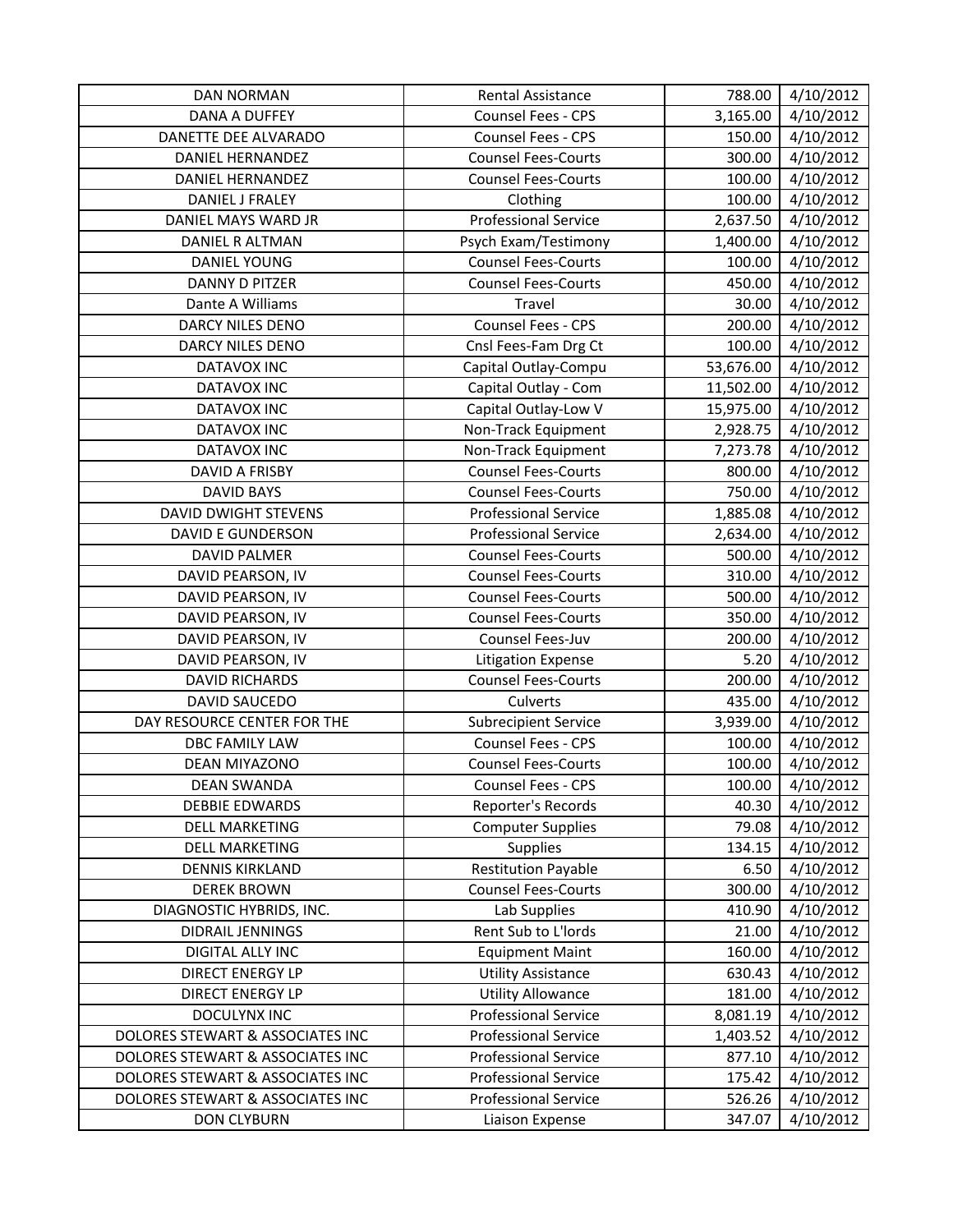| DON M DAWES                      | <b>Counsel Fees-Courts</b>  | 850.00    | 4/10/2012 |
|----------------------------------|-----------------------------|-----------|-----------|
| DON M DAWES                      | Counsel Fees - CPS          | 100.00    | 4/10/2012 |
| <b>DONNA GORE</b>                | Court Visitor               | 140.08    | 4/10/2012 |
| <b>DORIS JEFFRIES</b>            | <b>Restitution Payable</b>  | 370.00    | 4/10/2012 |
| DOUBLE D CONTRACTING LLC         | Rehab/Preserve Act          | 900.00    | 4/10/2012 |
| DOUBLE D CONTRACTING LLC         | Rehab/Preserve Act          | 41,539.00 | 4/10/2012 |
| DOUBLE EAGLE MECHANICAL SERVICE  | <b>Building Maintenance</b> | 180.00    | 4/10/2012 |
| DOUBLE EAGLE MECHANICAL SERVICE  | Landscaping Expense         | 1,082.88  | 4/10/2012 |
| <b>DOUGLASS DISTRIBUTING</b>     | Gasoline Inventory          | 15,855.75 | 4/10/2012 |
| DPI ENERGY LLC                   | <b>Utility Allowance</b>    | 54.00     | 4/10/2012 |
| DRAKE COMMUNICATIONS INC         | Telephone - Mobile          | 145.00    | 4/10/2012 |
| DSCI INC and                     | Rehab/Preserve Act          | 23,610.00 | 4/10/2012 |
| <b>DURKIN LAW OFFICES PC</b>     | Counsel Fees-Juv            | 200.00    | 4/10/2012 |
| EAN HOLDINGS LLC                 | Vehicle Lease               | 2,400.00  | 4/10/2012 |
| EAN HOLDINGS LLC                 | Transportation              | 109.29    | 4/10/2012 |
| EAN HOLDINGS LLC                 | Education                   | 174.81    | 4/10/2012 |
| <b>EASTCHASE MILL VALLEY LLC</b> | Rent Sub to L'Iords         | 542.00    | 4/10/2012 |
| <b>EDWIN G STEPHENS</b>          | Reporter's Records          | 928.00    | 4/10/2012 |
| <b>EDWIN YOUNGBLOOD</b>          | Counsel Fees-Juv            | 100.00    | 4/10/2012 |
| ELECTRONIC TECHNOLOGIES CORP USA | <b>Equipment Maint</b>      | 7,499.91  | 4/10/2012 |
| ELIZABETH RIVERA                 | <b>Counsel Fees-Courts</b>  | 400.00    | 4/10/2012 |
| ELLIOTT ELECTRIC SUPPLY          | <b>Supplies</b>             | 91.01     | 4/10/2012 |
| <b>ELRODS COST PLUS</b>          | Food/Hygiene Assist         | 20.00     | 4/10/2012 |
| EMC INTEGRATED SYSTEMS GROUP     | <b>Building Maintenance</b> | 1,415.11  | 4/10/2012 |
| <b>EMPIRE PAPER</b>              | <b>Custodian Supplies</b>   | 2,417.50  | 4/10/2012 |
| ENCLAVE @ PARKVIEW LP            | HAP Reimb Port-in           | 177.00    | 4/10/2012 |
| <b>ENCLAVE ARLINGTON LP</b>      | Rental Assistance           | 623.00    | 4/10/2012 |
| <b>ENCON SYSTEMS INC</b>         | <b>Computer Supplies</b>    | 65.00     | 4/10/2012 |
| <b>ENTRUST ENERGY INC</b>        | HAP Reimb Port-in           | 72.00     | 4/10/2012 |
| <b>ENVIROMATIC SERVICES</b>      | <b>Building Maintenance</b> | 78.00     | 4/10/2012 |
| <b>ENVIROMATIC SERVICES</b>      | <b>Building Maintenance</b> | 117.00    | 4/10/2012 |
| ER INVESTIGATIVE NETWORK         | Investigative               | 951.50    | 4/10/2012 |
| ER INVESTIGATIVE NETWORK         | Investigative               | 500.00    | 4/10/2012 |
| <b>ERIC CUMMINGS</b>             | <b>Counsel Fees-Courts</b>  | 300.00    | 4/10/2012 |
| <b>ERIC CUMMINGS</b>             | <b>Counsel Fees-Courts</b>  | 235.00    | 4/10/2012 |
| <b>ERIC CUMMINGS</b>             | <b>Counsel Fees-Courts</b>  | 482.50    | 4/10/2012 |
| <b>ERIC CUMMINGS</b>             | <b>Counsel Fees-Courts</b>  | 455.00    | 4/10/2012 |
| ESTATE OF ROBERT FRANKLIN FORD   | Cnsl Fees-Cap Murder        | 9,500.00  | 4/10/2012 |
| <b>EVCO PARTNERS LP</b>          | Sheriff Inventory           | 157.80    | 4/10/2012 |
| <b>EVCO PARTNERS LP</b>          | Supplies                    | 10.52     | 4/10/2012 |
| <b>EVCO PARTNERS LP</b>          | Supplies                    | 25.36     | 4/10/2012 |
| <b>EVCO PARTNERS LP</b>          | <b>Supplies</b>             | 11.74     | 4/10/2012 |
| <b>EVCO PARTNERS LP</b>          | Supplies                    | 10.48     | 4/10/2012 |
| <b>EVCO PARTNERS LP</b>          | <b>Supplies</b>             | 10.48     | 4/10/2012 |
| <b>EVCO PARTNERS LP</b>          | <b>Laundry Services</b>     | 52.64     | 4/10/2012 |
| <b>EVCO PARTNERS LP</b>          | <b>Building Maintenance</b> | 50.56     | 4/10/2012 |
| <b>EVCO PARTNERS LP</b>          | Parts and Supplies          | 83.76     | 4/10/2012 |
| <b>EVCO PARTNERS LP</b>          | Parts and Supplies          | 128.09    | 4/10/2012 |
| <b>EVCO PARTNERS LP</b>          | Field Equip&Supplies        | 80.90     | 4/10/2012 |
| <b>EVCO PARTNERS LP</b>          | Supplies                    | 10.36     | 4/10/2012 |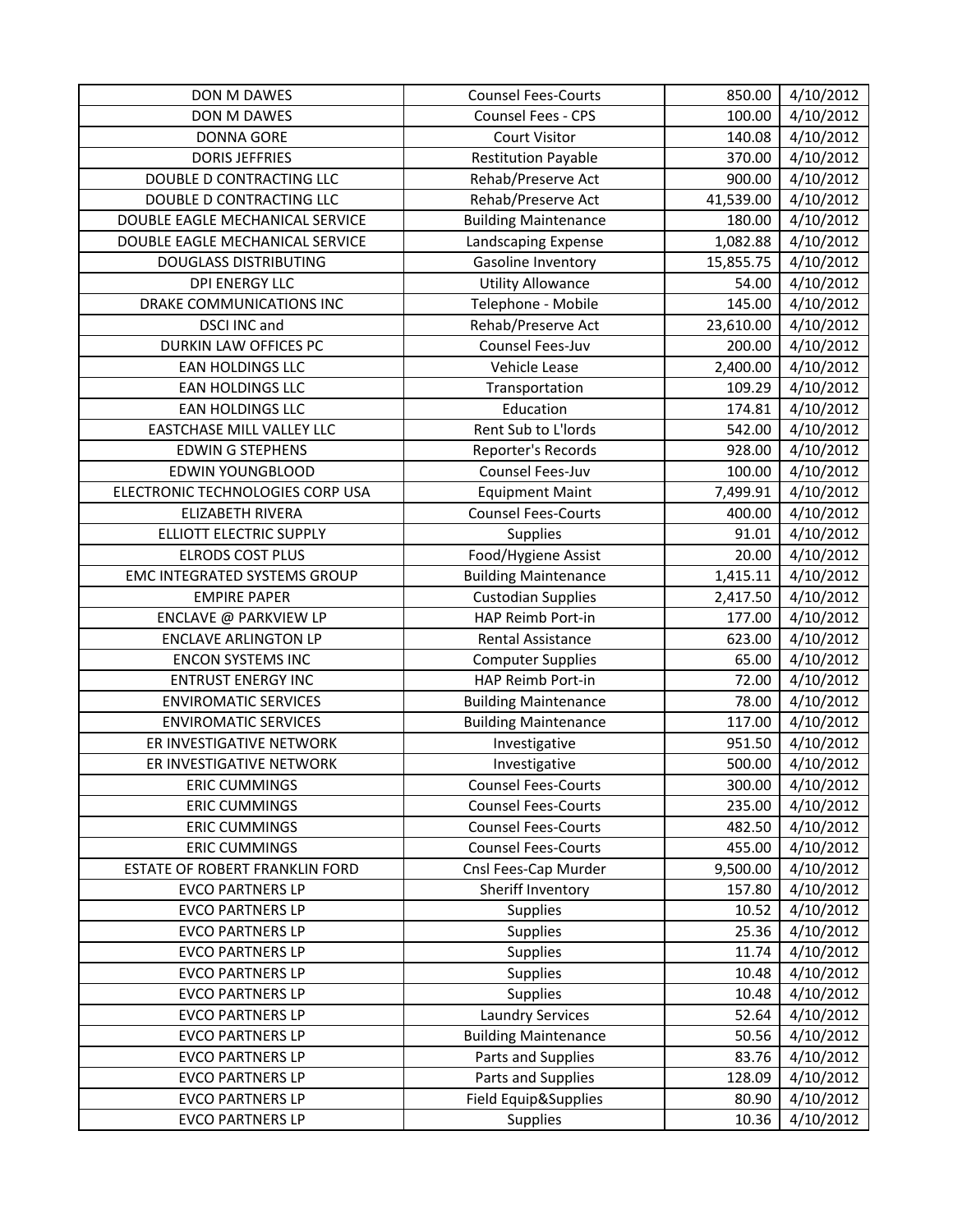| <b>EVCO PARTNERS LP</b>             | <b>Building Maintenance</b> | (268.80) | 4/10/2012 |
|-------------------------------------|-----------------------------|----------|-----------|
| <b>EVCO PARTNERS LP</b>             | <b>Building Maintenance</b> | 34.04    | 4/10/2012 |
| <b>EVCO PARTNERS LP</b>             | Landscaping Expense         | 243.08   | 4/10/2012 |
| <b>EVERMAN POLICE DEPT</b>          | Trust - JP 8                | 5.00     | 4/10/2012 |
| EZ ELECTRICAL CONTRACTORS LLC       | <b>Building Maintenance</b> | 412.54   | 4/10/2012 |
| EZ ELECTRICAL CONTRACTORS LLC       | <b>Building Maintenance</b> | 93.98    | 4/10/2012 |
| F STEVEN MCCLURE AND ASSOCIATES PLL | <b>Counsel Fees-Courts</b>  | 300.00   | 4/10/2012 |
| FAMILY DOLLAR #2262                 | Food/Hygiene Assist         | 40.00    | 4/10/2012 |
| FAMILY DOLLAR #5109                 | <b>Other Payable</b>        | 14.45    | 4/10/2012 |
| FAMILY DOLLAR #5109                 | Food/Hygiene Assist         | 138.00   | 4/10/2012 |
| FAMILY DOLLAR #5504                 | Food/Hygiene Assist         | 294.47   | 4/10/2012 |
| FAMILY DOLLAR #8773                 | Food/Hygiene Assist         | 15.00    | 4/10/2012 |
| <b>FAMILY DOLLAR STORE #2416</b>    | Food/Hygiene Assist         | 113.64   | 4/10/2012 |
| <b>FARMERS MARKET</b>               | Food                        | 812.80   | 4/10/2012 |
| <b>FEDEX</b>                        | Postage                     | 37.35    | 4/10/2012 |
| <b>FEDEX</b>                        | Postage                     | 100.31   | 4/10/2012 |
| <b>FEDEX</b>                        | Postage                     | 29.72    | 4/10/2012 |
| FELIPE O CALZADA                    | <b>Counsel Fees-Courts</b>  | 600.00   | 4/10/2012 |
| FELIPE O CALZADA                    | Counsel Fees-Juv            | 200.00   | 4/10/2012 |
| FELIPE O CALZADA                    | Counsel Fees - CPS          | 100.00   | 4/10/2012 |
| FELIPE O CALZADA                    | Cnsl Fees-Juv Det&Tr        | 100.00   | 4/10/2012 |
| FIESTA #46                          | Food/Hygiene Assist         | 60.00    | 4/10/2012 |
| FIESTA MART #60                     | Food/Hygiene Assist         | 20.00    | 4/10/2012 |
| FIESTA MART #61                     | Food/Hygiene Assist         | 40.00    | 4/10/2012 |
| FIESTA MART #76                     | Food/Hygiene Assist         | 94.66    | 4/10/2012 |
| FILTER SYSTEMS INC                  | A/C Maint Contract          | 39.26    | 4/10/2012 |
| FILTER SYSTEMS INC                  | A/C Maint Contract          | 186.26   | 4/10/2012 |
| FILTER SYSTEMS INC                  | A/C Maint Contract          | 46.79    | 4/10/2012 |
| FILTER SYSTEMS INC                  | A/C Maint Contract          | 109.60   | 4/10/2012 |
| FILTER SYSTEMS INC                  | A/C Maint Contract          | 321.96   | 4/10/2012 |
| FILTER SYSTEMS INC                  | A/C Maint Contract          | 108.85   | 4/10/2012 |
| FILTER SYSTEMS INC                  | A/C Maint Contract          | 922.68   | 4/10/2012 |
| FILTER SYSTEMS INC                  | A/C Maint Contract          | 177.00   | 4/10/2012 |
| FILTER SYSTEMS INC                  | A/C Maint Contract          | 22.40    | 4/10/2012 |
| FILTER SYSTEMS INC                  | A/C Maint Contract          | 13.44    | 4/10/2012 |
| FILTER SYSTEMS INC                  | A/C Maint Contract          | 175.87   | 4/10/2012 |
| FILTER SYSTEMS INC                  | A/C Maint Contract          | 161.20   | 4/10/2012 |
| FILTER SYSTEMS INC                  | A/C Maint Contract          | 253.15   | 4/10/2012 |
| FILTER SYSTEMS INC                  | A/C Maint Contract          | 149.42   | 4/10/2012 |
| FILTER SYSTEMS INC                  | A/C Maint Contract          | 320.33   | 4/10/2012 |
| FILTER SYSTEMS INC                  | A/C Maint Contract          | 127.93   | 4/10/2012 |
| FILTER SYSTEMS INC                  | A/C Maint Contract          | 237.05   | 4/10/2012 |
| FILTER SYSTEMS INC                  | A/C Maint Contract          | 137.32   | 4/10/2012 |
| FILTER SYSTEMS INC                  | A/C Maint Contract          | 9.68     | 4/10/2012 |
| FILTER SYSTEMS INC                  | A/C Maint Contract          | 1,370.28 | 4/10/2012 |
| <b>FIRST CHOICE POWER</b>           | <b>Utility Assistance</b>   | 71.15    | 4/10/2012 |
| <b>FIRST CHOICE POWER</b>           | <b>Utility Assistance</b>   | 687.32   | 4/10/2012 |
| <b>FIRST CHOICE POWER</b>           | <b>Utility Allowance</b>    | 279.00   | 4/10/2012 |
| <b>FIRST CHOICE POWER</b>           | HAP Reimb Port-in           | 12.00    | 4/10/2012 |
| <b>FISHER SCIENTIFIC</b>            | Lab Supplies                | 232.29   | 4/10/2012 |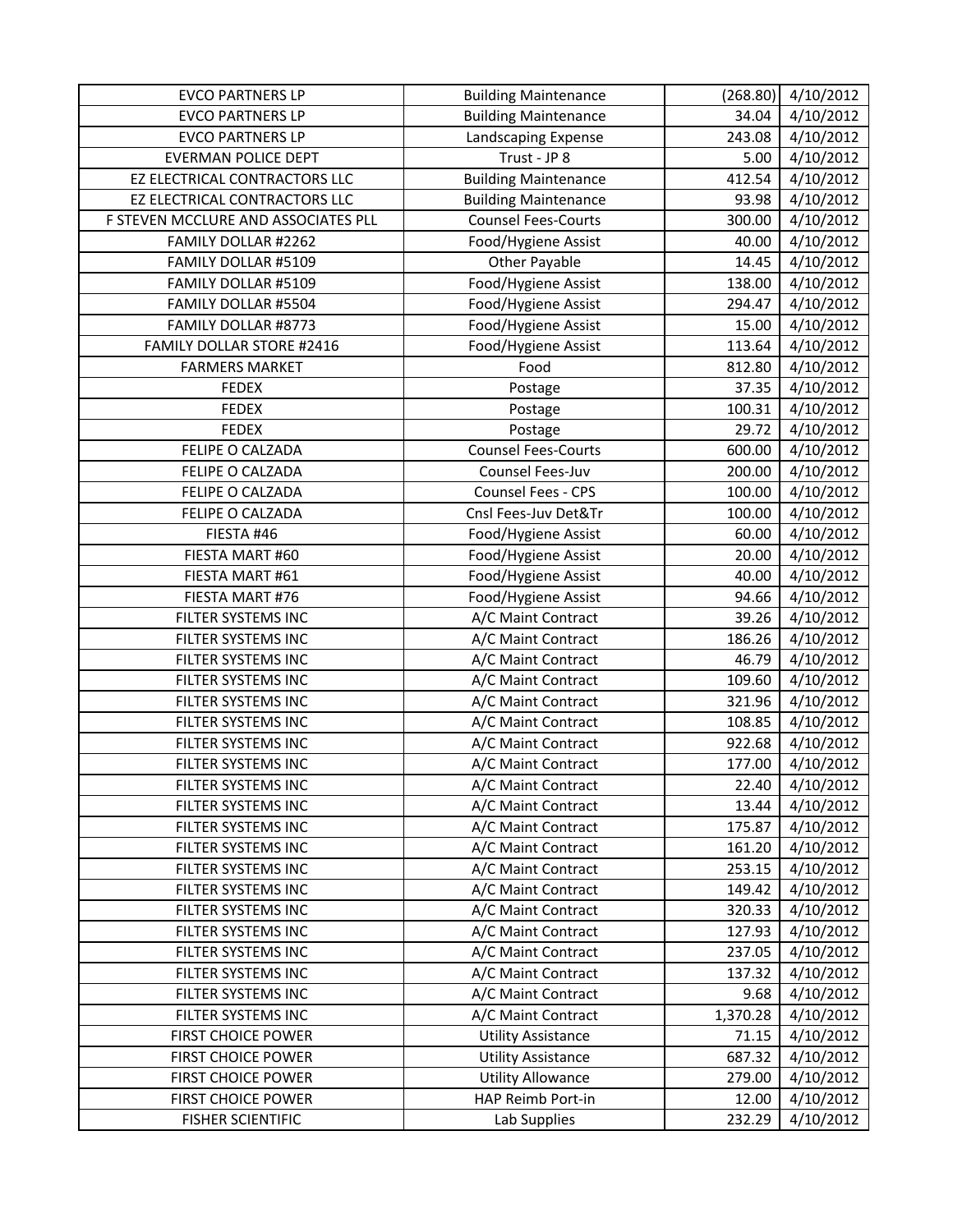| <b>FISHER SCIENTIFIC</b>            | Lab Supplies                | 2,970.00  | 4/10/2012 |
|-------------------------------------|-----------------------------|-----------|-----------|
| <b>FISHER SCIENTIFIC</b>            | Lab Supplies                | 447.60    | 4/10/2012 |
| <b>FISHER SCIENTIFIC</b>            | Lab Supplies                | 83.14     | 4/10/2012 |
| <b>FISHER SCIENTIFIC</b>            | Lab Supplies                | 881.75    | 4/10/2012 |
| <b>FISHER SCIENTIFIC</b>            | Lab Supplies                | 143.60    | 4/10/2012 |
| <b>FISHER SCIENTIFIC</b>            | Lab Supplies                | 660.00    | 4/10/2012 |
| <b>FISHER SCIENTIFIC</b>            | Lab Supplies                | 100.80    | 4/10/2012 |
| FITNESS SERVICE OF NORTH TEXAS      | <b>Equipment Maint</b>      | 168.97    | 4/10/2012 |
| FIVE STAR CORRECTIONAL SERVICES INC | <b>Food Contr/Prisoners</b> | 75,732.48 | 4/10/2012 |
| FIVE STAR CORRECTIONAL SERVICES INC | Food Contr/Employees        | 2,485.98  | 4/10/2012 |
| <b>FLEETSCREEN LTD</b>              | <b>Medical Supplies</b>     | 1,210.50  | 4/10/2012 |
| <b>FLUXLIGHT INC</b>                | Non-Track Equipment         | 875.98    | 4/10/2012 |
| FLYNN, FRANCIS & CLARK LLP          | <b>Counsel Fees-Courts</b>  | 650.00    | 4/10/2012 |
| FLYNN, FRANCIS & CLARK LLP          | Counsel Fees-Juv            | 200.00    | 4/10/2012 |
| <b>FORESTRY SUPPLIERS INC</b>       | Supplies                    | 77.44     | 4/10/2012 |
| FORT WORTH AUTO GLASS CENTER LTD    | Parts and Supplies          | 199.99    | 4/10/2012 |
| FORT WORTH ISD                      | <b>Professional Service</b> | 42,785.34 | 4/10/2012 |
| FORT WORTH STAR TELEGRAM            | Subscriptions               | 239.40    | 4/10/2012 |
| FORT WORTH STAR TELEGRAM            | Advertis/Leg Notice         | 307.74    | 4/10/2012 |
| FORT WORTH WATER DEPARTMENT         | Water                       | 3,982.30  | 4/10/2012 |
| FORT WORTH WATER DEPARTMENT         | Water                       | 18,821.06 | 4/10/2012 |
| FORT WORTH WATER DEPARTMENT         | Water                       | 152.02    | 4/10/2012 |
| FORT WORTH WATER DEPARTMENT         | Water                       | 961.85    | 4/10/2012 |
| FORT WORTH WATER DEPARTMENT         | Water                       | 38.50     | 4/10/2012 |
| FORT WORTH WATER DEPARTMENT         | Water                       | 31.63     | 4/10/2012 |
| FORT WORTH WATER DEPARTMENT         | Water                       | 175.76    | 4/10/2012 |
| FORT WORTH WATER DEPARTMENT         | Water                       | 1,628.36  | 4/10/2012 |
| FORT WORTH WATER DEPARTMENT         | Water                       | 177.67    | 4/10/2012 |
| FORT WORTH WATER DEPARTMENT         | Water                       | 981.73    | 4/10/2012 |
| FORT WORTH WATER DEPARTMENT         | Water                       | 705.83    | 4/10/2012 |
| FORT WORTH WATER DEPARTMENT         | Water                       | 528.46    | 4/10/2012 |
| FORT WORTH WATER DEPARTMENT         | Water                       | 205.99    | 4/10/2012 |
| FORT WORTH WATER DEPARTMENT         | Water                       | 158.70    | 4/10/2012 |
| FORT WORTH WATER DEPARTMENT         | Water                       | 178.98    | 4/10/2012 |
| FORT WORTH WATER DEPARTMENT         | Water                       | 27.00     | 4/10/2012 |
| FORT WORTH WATER DEPARTMENT         | Water                       | 135.20    | 4/10/2012 |
| FORT WORTH WATER DEPARTMENT         | Water                       | 90.37     | 4/10/2012 |
| FORT WORTH WATER DEPARTMENT         | Water                       | 55.95     | 4/10/2012 |
| FORT WORTH WATER DEPARTMENT         | Water                       | 168.51    | 4/10/2012 |
| FORT WORTH WATER DEPARTMENT         | <b>Utility Assistance</b>   | 2,555.47  | 4/10/2012 |
| FORT WORTH WATER DEPARTMENT         | Water                       | 54.00     | 4/10/2012 |
| FORT WORTH WATER DEPARTMENT         | Water                       | 94.38     | 4/10/2012 |
| FORT WORTH WATER DEPARTMENT         | Water                       | 3,932.37  | 4/10/2012 |
| FORTIS BUSINESS MEDIA LLC           | Law Books                   | 995.00    | 4/10/2012 |
| FOUR SEASONS AT CLEAR CREEK LTD     | Rent Sub to L'Iords         | 588.00    | 4/10/2012 |
| FQFW LIMITED PARTNERSHIP            | Rent Sub to L'Iords         | 283.00    | 4/10/2012 |
| <b>FRANCES B JANEZIC</b>            | <b>Professional Service</b> | 175.42    | 4/10/2012 |
| FRANCISCO HERNANDEZ JR              | <b>Counsel Fees-Courts</b>  | 800.00    | 4/10/2012 |
| FRANCISCO HERNANDEZ JR              | <b>Counsel Fees-Courts</b>  | 750.00    | 4/10/2012 |
| <b>FRANK ADLER</b>                  | Counsel Fees - CPS          | 150.00    | 4/10/2012 |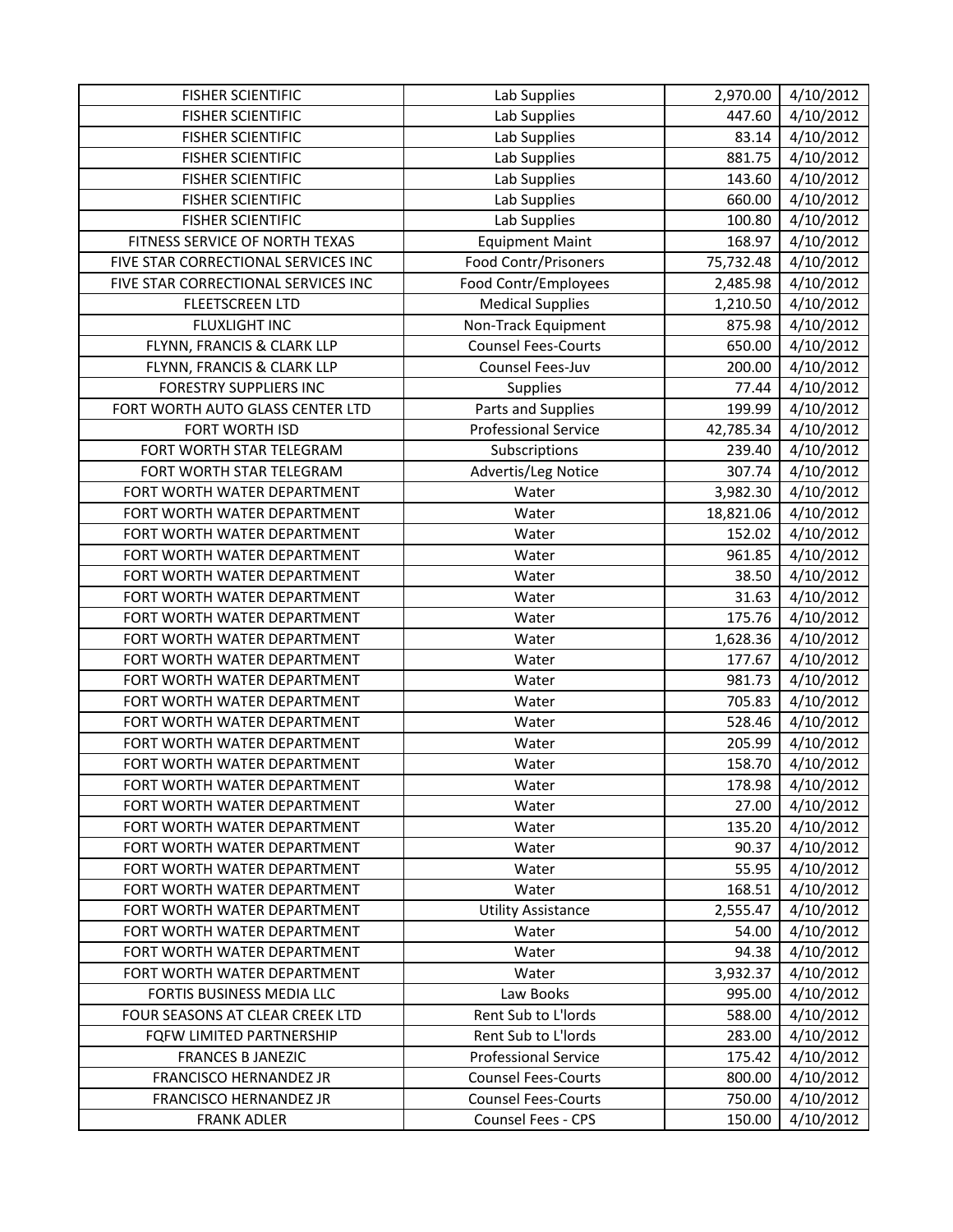| <b>FRANK ADLER</b>                   | Cnsl Fees-Fam Drg Ct       | 100.00   | 4/10/2012 |
|--------------------------------------|----------------------------|----------|-----------|
| <b>FRED CUMMINGS</b>                 | <b>Counsel Fees-Courts</b> | 250.00   | 4/10/2012 |
| FRED PRYOR SEMINARS, INC.            | Education                  | 179.00   | 4/10/2012 |
| FRED PRYOR SEMINARS, INC.            | Education                  | 179.00   | 4/10/2012 |
| <b>FREDERICK NUNLEY</b>              | <b>Restitution Payable</b> | 130.00   | 4/10/2012 |
| Frieda C McCaskill                   | Education                  | 772.86   | 4/10/2012 |
| <b>FRONING &amp; ASSOCIATES</b>      | Reporter's Records         | 430.00   | 4/10/2012 |
| FRONTLINE PROPERTY MANAGEMENT INC    | Rent Sub to L'Iords        | 417.00   | 4/10/2012 |
| FT WORTH LAUNDRY & DRY CLEAN         | Lab Equip Mainten          | 28.00    | 4/10/2012 |
| FULGHAM LAW FIRM PC                  | <b>Counsel Fees-Courts</b> | 400.00   | 4/10/2012 |
| FULGHAM LAW FIRM PC                  | <b>Counsel Fees-Courts</b> | 600.00   | 4/10/2012 |
| FULGHAM LAW FIRM PC                  | <b>Counsel Fees-Courts</b> | 200.00   | 4/10/2012 |
| FW EASTLAND HOUSING PARTNERS LTD     | Rent Sub to L'Iords        | 353.00   | 4/10/2012 |
| FWIIA-FT WORTH CHAPTER OF INSTITUTE  | Education                  | 150.00   | 4/10/2012 |
| FWIIA-FT WORTH CHAPTER OF INSTITUTE  | Education                  | 150.00   | 4/10/2012 |
| <b>G ALAN STEELE</b>                 | <b>Counsel Fees-Courts</b> | 175.00   | 4/10/2012 |
| <b>G ALAN STEELE</b>                 | <b>Counsel Fees-Courts</b> | 150.00   | 4/10/2012 |
| <b>G ALAN STEELE</b>                 | <b>Counsel Fees-Courts</b> | 437.50   | 4/10/2012 |
| <b>G ALAN STEELE</b>                 | <b>Counsel Fees-Courts</b> | 475.00   | 4/10/2012 |
| <b>G ALAN STEELE</b>                 | Counsel Fees - CPS         | 100.00   | 4/10/2012 |
| <b>G ANDREW PLATT</b>                | <b>Counsel Fees-Courts</b> | 350.00   | 4/10/2012 |
| <b>G ANDREW PLATT</b>                | <b>Counsel Fees-Courts</b> | 1,175.00 | 4/10/2012 |
| <b>Garland G Tetens</b>              | Education                  | 29.22    | 4/10/2012 |
| <b>GAYLE C ISBELL</b>                | Counsel Fees - CPS         | 100.00   | 4/10/2012 |
| <b>GEORGE MACKEY</b>                 | <b>Counsel Fees-Courts</b> | 600.00   | 4/10/2012 |
| <b>GEORGE PATTON ASSOCIATES INC</b>  | Supplies                   | 198.14   | 4/10/2012 |
| <b>GEORGE R TRIMBER LAW OFFICE</b>   | <b>Counsel Fees-Courts</b> | 1,300.00 | 4/10/2012 |
| <b>GEORGE R TRIMBER LAW OFFICE</b>   | <b>Counsel Fees-Courts</b> | 137.50   | 4/10/2012 |
| <b>GILBERT RUSSELL ROWE</b>          | <b>Counsel Fees-Courts</b> | 125.00   | 4/10/2012 |
| <b>GILBERTO TORREZ</b>               | Investigative              | 555.00   | 4/10/2012 |
| <b>GJA INVESTMENTS LP</b>            | Rent Sub to L'Iords        | 497.00   | 4/10/2012 |
| <b>GLAXO SMITH KLINE (GSK)</b>       | <b>Medical Supplies</b>    | 2,799.74 | 4/10/2012 |
| <b>GLYNIS MCGINTY</b>                | <b>Counsel Fees-Courts</b> | 400.00   | 4/10/2012 |
| <b>GODFREY BUTANE COMPANY</b>        | Utility Assistance         | 277.00   | 4/10/2012 |
| <b>GOOGLE INC</b>                    | Cert Copies/Trans          | 25.00    | 4/10/2012 |
| <b>GRANICUS INC</b>                  | Software Maintenance       | 2,500.00 | 4/10/2012 |
| <b>GREEN MOUNTAIN ENERGY COMPANY</b> | <b>Utility Assistance</b>  | 406.53   | 4/10/2012 |
| <b>GREEN MOUNTAIN ENERGY COMPANY</b> | <b>Utility Assistance</b>  | 203.62   | 4/10/2012 |
| <b>GREEN MOUNTAIN ENERGY COMPANY</b> | <b>Utility Assistance</b>  | 209.71   | 4/10/2012 |
| <b>GREEN MOUNTAIN ENERGY COMPANY</b> | <b>Utility Assistance</b>  | 235.55   | 4/10/2012 |
| <b>GREEN VALLEY COMPRESSOR</b>       | Parts and Supplies         | 198.00   | 4/10/2012 |
| <b>GREENWOOD MOUNT OLIVET</b>        | <b>County Burials</b>      | 2,725.00 | 4/10/2012 |
| Grover G Fickes                      | <b>Meeting Expenses</b>    | 137.60   | 4/10/2012 |
| <b>GST PUBLIC SAFETY SUPPLY</b>      | Clothing                   | 3,048.71 | 4/10/2012 |
| <b>GST PUBLIC SAFETY SUPPLY</b>      | Clothing                   | (40.00)  | 4/10/2012 |
| <b>GST PUBLIC SAFETY SUPPLY</b>      | Clothing                   | 2,814.70 | 4/10/2012 |
| GUERRERO DEAN FUNERAL HOME INC       | <b>County Burials</b>      | 700.00   | 4/10/2012 |
| H D SMITH WHOLESALE CO               | <b>Medical Supplies</b>    | 3,055.85 | 4/10/2012 |
| HAMIDA A ABDAL-KHALLAQ INC           | <b>Counsel Fees-Courts</b> | 1,975.00 | 4/10/2012 |
| HAMIDA A ABDAL-KHALLAQ INC           | <b>Counsel Fees-Courts</b> | 300.00   | 4/10/2012 |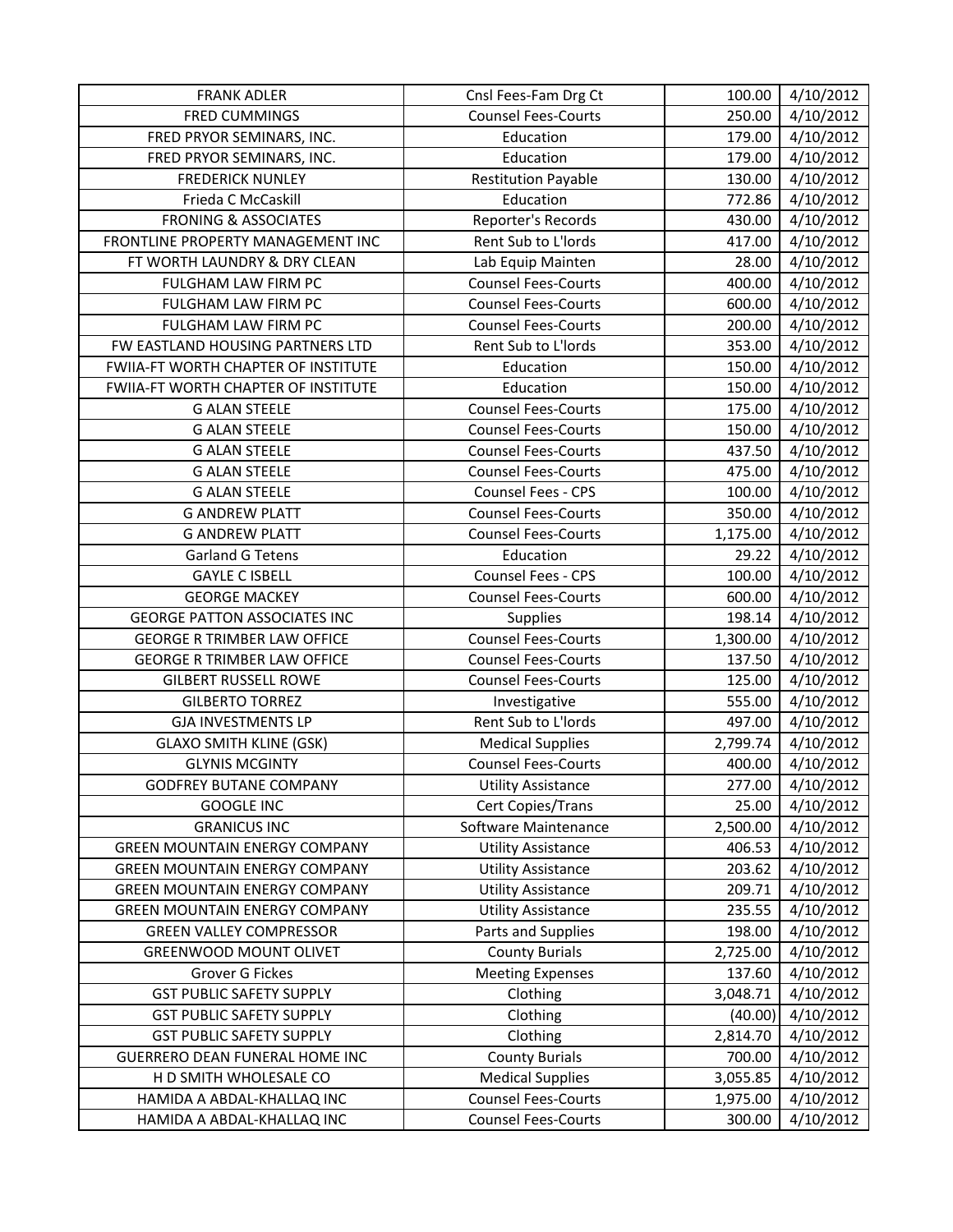| HAMIDA A ABDAL-KHALLAQ INC          | Counsel Fees - CPS          | 200.00    | 4/10/2012 |
|-------------------------------------|-----------------------------|-----------|-----------|
| <b>HAROLD V JOHNSON</b>             | <b>Counsel Fees-Courts</b>  | 375.00    | 4/10/2012 |
| HAROLD V JOHNSON                    | <b>Counsel Fees-Courts</b>  | 750.00    | 4/10/2012 |
| HARRY HARRIS, III                   | <b>Counsel Fees-Courts</b>  | 100.00    | 4/10/2012 |
| HD SUPPLY CONSTRUCTION SUPPLY LTD   | Field Equip&Supplies        | 40.00     | 4/10/2012 |
| HDC FOREST HILL LIMITED PARTNERSHIP | Rent Sub to L'Iords         | 592.00    | 4/10/2012 |
| HEARTLAND SERVICES INC              | Radio Serv-Non Contr        | 795.00    | 4/10/2012 |
| <b>HEATHER YVONNE OGIER</b>         | <b>Counsel Fees-Courts</b>  | 800.00    | 4/10/2012 |
| <b>HEATHER YVONNE OGIER</b>         | Counsel Fees-Juv            | 100.00    | 4/10/2012 |
| HEATHER YVONNE OGIER                | Counsel Fees - CPS          | 200.00    | 4/10/2012 |
| HEATHER YVONNE OGIER                | Cnsl Fees-Fam Drg Ct        | 100.00    | 4/10/2012 |
| HEISE LAW FIRM PC                   | <b>Counsel Fees-Courts</b>  | 400.00    | 4/10/2012 |
| <b>HELBING'S MOBIL SERVICE</b>      | Central Garage Inv          | 278.25    | 4/10/2012 |
| <b>HENRY SCHEIN</b>                 | <b>Medical Supplies</b>     | 305.62    | 4/10/2012 |
| <b>HENRY SCHEIN</b>                 | <b>Medical Supplies</b>     | 853.06    | 4/10/2012 |
| <b>HENRY SCHEIN</b>                 | <b>Medical Supplies</b>     | 86.23     | 4/10/2012 |
| <b>HERKIM LIMITED</b>               | Rent Sub to L'Iords         | 1,050.00  | 4/10/2012 |
| HOLT COMPANY OF TEXAS               | Parts and Supplies          | 1,460.63  | 4/10/2012 |
| <b>HORIZONS AT SUNRIDGE</b>         | <b>Rental Assistance</b>    | 575.00    | 4/10/2012 |
| HOTEL PROPERTIES AUSTIN LLC         | Education                   | 395.60    | 4/10/2012 |
| HOUSEHOLD DRIVERS REPORT            | Subscriptions               | 8.00      | 4/10/2012 |
| Hung Nguyen                         | Education                   | 56.10     | 4/10/2012 |
| <b>IDENTIX INC</b>                  | Software Maintenance        | 28,800.00 | 4/10/2012 |
| <b>IDEXX LABORATORIES INC</b>       | Lab Supplies                | 44,857.16 | 4/10/2012 |
| INDEPENDENT ENVIRONMENTAL SERV      | <b>Disposal Service</b>     | 780.00    | 4/10/2012 |
| INDEPENDENT ENVIRONMENTAL SERV      | <b>Disposal Service</b>     | 211.00    | 4/10/2012 |
| INDEPENDENT ENVIRONMENTAL SERV      | <b>Disposal Service</b>     | 861.63    | 4/10/2012 |
| INDEPENDENT ENVIRONMENTAL SERV      | <b>Disposal Service</b>     | 260.00    | 4/10/2012 |
| INNOVATIVE PLASTICS INC             | <b>Building Maintenance</b> | 166.47    | 4/10/2012 |
| INNOVATIVE PLASTICS INC             | <b>Building Maintenance</b> | 166.47    | 4/10/2012 |
| INTEGRATED FORENSIC LAB INC         | <b>Expert Witness Serv</b>  | 2,500.00  | 4/10/2012 |
| INTERCON ENVIRONMENTAL INC          | <b>Building Maintenance</b> | 2,416.50  | 4/10/2012 |
| <b>IRONWOOD RANCH TOWNHOMES LP</b>  | Rent Sub to L'Iords         | (788.00)  | 4/10/2012 |
| <b>IRONWOOD RANCH TOWNHOMES LP</b>  | Rent Sub to L'Iords         | 957.00    | 4/10/2012 |
| <b>IRONWOOD RANCH TOWNHOMES LP</b>  | HAP Reimb Port-in           | 187.00    | 4/10/2012 |
| <b>IRVING HOLDINGS INC</b>          | Transportation              | 254.25    | 4/10/2012 |
| <b>IRVING HOLDINGS INC</b>          | Transportation              | 119.95    | 4/10/2012 |
| IRVING HOLDINGS INC                 | Transportation              | 419.13    | 4/10/2012 |
| J A SEXAUER                         | <b>Building Maintenance</b> | 2,251.71  | 4/10/2012 |
| J H LADD                            | Investigative               | 846.36    | 4/10/2012 |
| J H LADD                            | Investigative               | 500.00    | 4/10/2012 |
| <b>JACKIE MARTIN</b>                | Counsel Fees - CPS          | 100.00    | 4/10/2012 |
| James A Johnson                     | Mileage Allowance           | 290.82    | 4/10/2012 |
| James A Johnson                     | Travel                      | 130.00    | 4/10/2012 |
| <b>JAMES MASEK</b>                  | <b>Counsel Fees-Courts</b>  | 430.00    | 4/10/2012 |
| <b>JAMES MASEK</b>                  | Counsel Fees-Juv            | 200.00    | 4/10/2012 |
| <b>JAMES MASEK</b>                  | Counsel Fees - CPS          | 420.00    | 4/10/2012 |
| JAMES MICHAEL GALLEGOS              | Rent Sub to L'Iords         | 12.00     | 4/10/2012 |
| <b>JAMES R WILSON</b>               | <b>Counsel Fees-Courts</b>  | 122.50    | 4/10/2012 |
| James W Birdwell                    | Education                   | 75.00     | 4/10/2012 |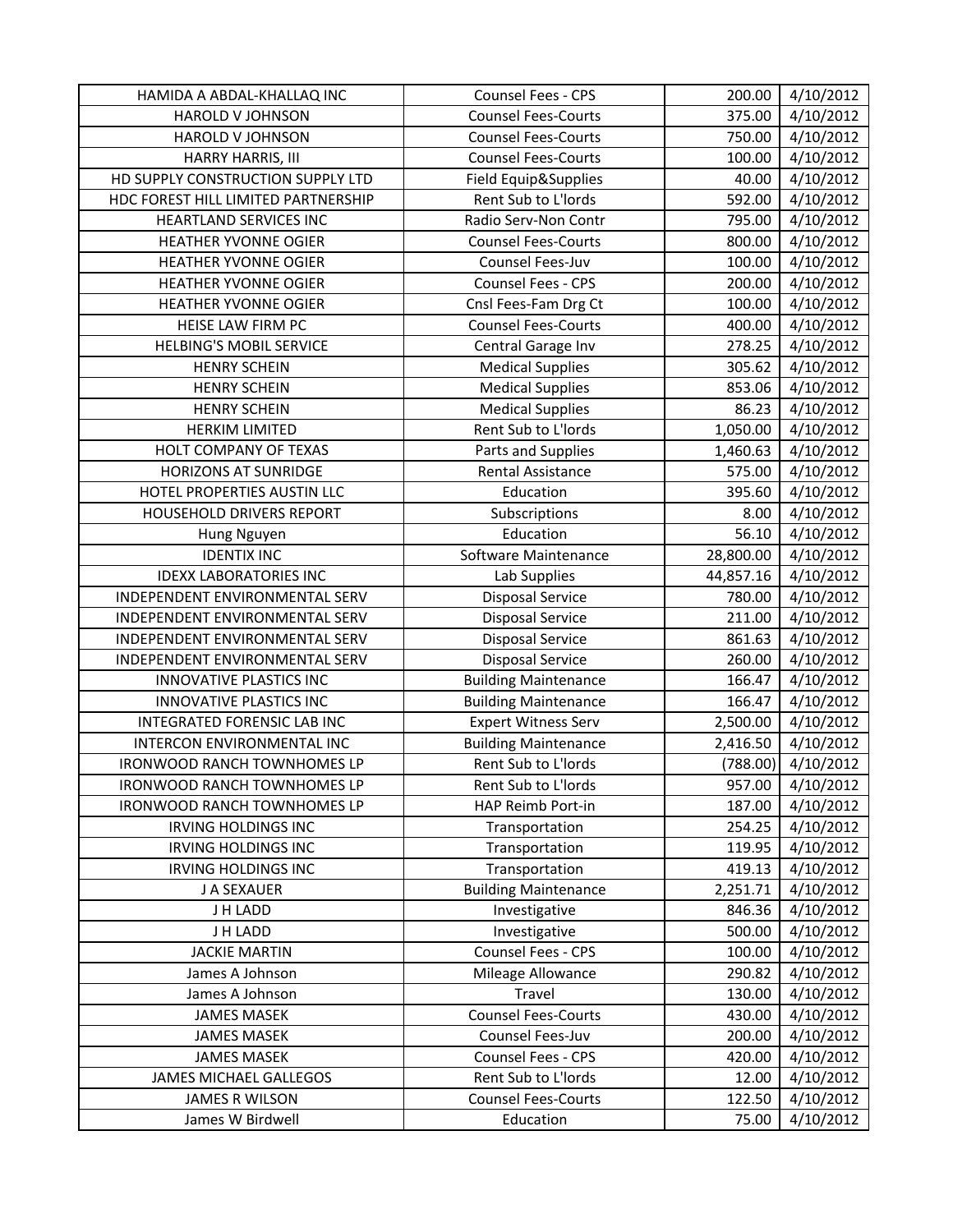| <b>JANA KAY BRAVO</b>           | Reporter's Records          | 624.00    | 4/10/2012 |
|---------------------------------|-----------------------------|-----------|-----------|
| JANET S O'NEIL                  | Counsel Fees - CPS          | 100.00    | 4/10/2012 |
| <b>JANPAK</b>                   | Sheriff Inventory           | 2,515.20  | 4/10/2012 |
| <b>JANPAK</b>                   | Lab Supplies                | 323.36    | 4/10/2012 |
| <b>JANPAK</b>                   | Kitchen Supplies            | 48.08     | 4/10/2012 |
| <b>JANPAK</b>                   | <b>Custodian Supplies</b>   | 411.26    | 4/10/2012 |
| <b>JANPAK</b>                   | <b>Custodian Supplies</b>   | 205.60    | 4/10/2012 |
| <b>JANPAK</b>                   | <b>Custodian Supplies</b>   | 20.56     | 4/10/2012 |
| <b>JANPAK</b>                   | <b>Custodian Supplies</b>   | 123.36    | 4/10/2012 |
| JAY GILBERT CABALLERO           | <b>Counsel Fees-Courts</b>  | 5,300.00  | 4/10/2012 |
| JAY GILBERT CABALLERO           | <b>Counsel Fees-Courts</b>  | 465.00    | 4/10/2012 |
| JAYDEN GRAPHICS INC             | <b>Voting Supplies</b>      | 2,536.60  | 4/10/2012 |
| JEANIE LEE REED                 | <b>Restitution Payable</b>  | 12.50     | 4/10/2012 |
| <b>JEANIE MORRIS</b>            | <b>Professional Service</b> | 877.10    | 4/10/2012 |
| JEFFREY T ELSTON                | <b>Professional Service</b> | 2,736.98  | 4/10/2012 |
| Jennifer M Thomas               | Education                   | 15.00     | 4/10/2012 |
| <b>JEROME J GAINER</b>          | <b>Professional Service</b> | 3,000.00  | 4/10/2012 |
| <b>JEROME POTTER</b>            | <b>Court Visitor</b>        | 133.20    | 4/10/2012 |
| JERRY W WOODLOCK                | Travel                      | 86.76     | 4/10/2012 |
| <b>JESSICA WALL</b>             | <b>Witness Travel</b>       | 76.93     | 4/10/2012 |
| <b>JESUS NEVAREZ</b>            | <b>Counsel Fees-Courts</b>  | 300.00    | 4/10/2012 |
| <b>JESUS NEVAREZ</b>            | Counsel Fees-Juv            | 200.00    | 4/10/2012 |
| <b>JESUS NEVAREZ</b>            | Counsel Fees - CPS          | 100.00    | 4/10/2012 |
| JIM BEARDEN AND ASSOCIATES PLLC | Cnsl Fees-Fam Drg Ct        | 100.00    | 4/10/2012 |
| <b>JIM CULBERTSON</b>           | Counsel Fees-Juv            | 720.00    | 4/10/2012 |
| <b>JIM CULBERTSON</b>           | Counsel Fees - CPS          | 250.00    | 4/10/2012 |
| Jimmy R Politz                  | Education                   | 100.00    | 4/10/2012 |
| <b>JIM'S FUNERAL HOME</b>       | <b>County Burials</b>       | 1,195.00  | 4/10/2012 |
| <b>JOETTA KEENE</b>             | <b>Counsel Fees-Courts</b>  | 150.00    | 4/10/2012 |
| <b>JOETTA KEENE</b>             | <b>Counsel Fees-Courts</b>  | 875.00    | 4/10/2012 |
| <b>JOHN AVERY</b>               | <b>Counsel Fees-Courts</b>  | 100.00    | 4/10/2012 |
| <b>JOHN AVERY</b>               | <b>Counsel Fees-Courts</b>  | 200.00    | 4/10/2012 |
| <b>JOHN CARL BEATTY</b>         | <b>Counsel Fees-Courts</b>  | 1,300.00  | 4/10/2012 |
| JOHN CARL BEATTY                | <b>Counsel Fees-Courts</b>  | 400.00    | 4/10/2012 |
| JOHN CARL BEATTY                | <b>Counsel Fees-Courts</b>  | 275.00    | 4/10/2012 |
| <b>JOHN CARL BEATTY</b>         | Counsel Fees-Juv            | 200.00    | 4/10/2012 |
| <b>JOHN ECK</b>                 | Counsel Fees - CPS          | 200.00    | 4/10/2012 |
| JOHN W STICKELS                 | <b>Counsel Fees-Courts</b>  | 400.00    | 4/10/2012 |
| JOHN W STICKELS                 | <b>Counsel Fees-Courts</b>  | 850.00    | 4/10/2012 |
| JOHN W STICKELS                 | <b>Counsel Fees-Courts</b>  | 125.00    | 4/10/2012 |
| <b>JOHN WHITE</b>               | <b>Counsel Fees-Courts</b>  | 450.00    | 4/10/2012 |
| <b>JOHNSON &amp; JOHNSON</b>    | <b>Counsel Fees-Courts</b>  | 235.00    | 4/10/2012 |
| <b>JONATHAN SIMPSON</b>         | <b>Counsel Fees-Courts</b>  | 13,150.00 | 4/10/2012 |
| <b>JONATHAN SIMPSON</b>         | <b>Counsel Fees-Courts</b>  | 375.00    | 4/10/2012 |
| <b>JONATHAN SIMPSON</b>         | <b>Counsel Fees-Courts</b>  | 212.50    | 4/10/2012 |
| <b>JOSE BARRERA</b>             | <b>Restitution Payable</b>  | 1.50      | 4/10/2012 |
| JOYCE E STEVENS P.C.            | Counsel Fees-Juv            | 200.00    | 4/10/2012 |
| <b>JUANITA M DUNLAP</b>         | <b>Interpreter Fees</b>     | 125.00    | 4/10/2012 |
| <b>JUANITA M DUNLAP</b>         | Interpreter Fees            | 183.00    | 4/10/2012 |
| JUDITH VAN HOOF                 | Counsel Fees - CPS          | 300.00    | 4/10/2012 |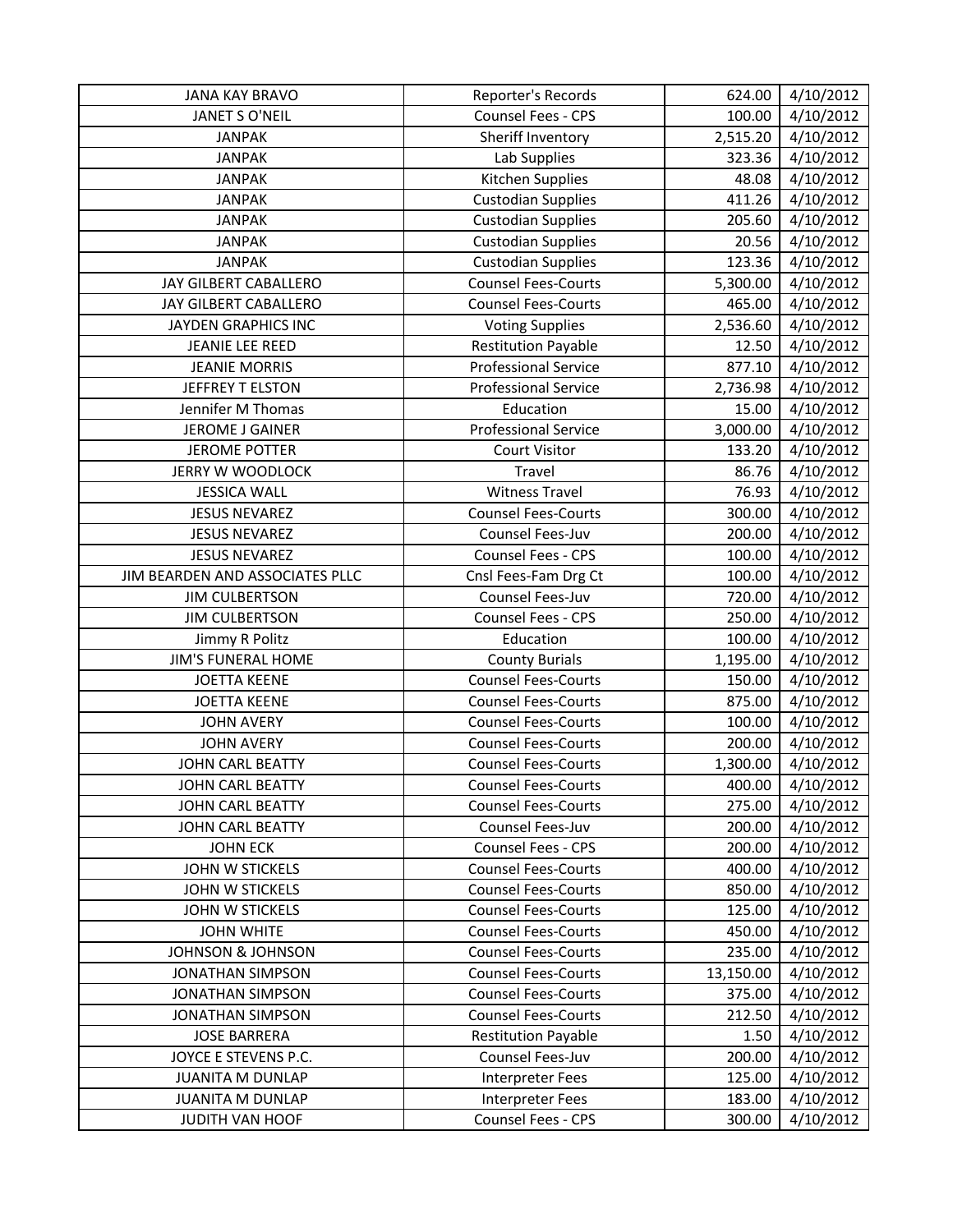| <b>JULIE JACOBSON</b>             | Counsel Fees - CPS          | 100.00   | 4/10/2012              |
|-----------------------------------|-----------------------------|----------|------------------------|
| <b>JULIE R BOOTH</b>              | <b>Professional Service</b> | 175.42   | 4/10/2012              |
| <b>JULIE R BOOTH</b>              | <b>Professional Service</b> | 2,105.04 | 4/10/2012              |
| JUNIPER GG FORT WORTH LLC         | Rent Sub to L'Iords         | 576.00   | 4/10/2012              |
| <b>JUSTICE &amp; WHITE PLLC</b>   | <b>Counsel Fees-Courts</b>  | 700.00   | 4/10/2012              |
| <b>JUSTICE &amp; WHITE PLLC</b>   | <b>Counsel Fees-Courts</b>  | 325.00   | 4/10/2012              |
| <b>JVEON MALIK DORSEY</b>         | <b>Restitution Payable</b>  | 20.00    | 4/10/2012              |
| <b>KAI TEXAS</b>                  | <b>Professional Service</b> | 1,269.00 | 4/10/2012              |
| <b>KARA CARRERAS</b>              | <b>Counsel Fees-Courts</b>  | 600.00   | 4/10/2012              |
| <b>KAREN BORGHESI SMITH</b>       | Reporter's Records          | 3,903.20 | 4/10/2012              |
| <b>KARMEN JOHNSON</b>             | Counsel Fees - CPS          | 440.00   | 4/10/2012              |
| <b>KARMEN JOHNSON</b>             | Cnsl Fees-Fam Drg Ct        | 150.00   | 4/10/2012              |
| KATHLEEN JEANNE MEGONIGAL         | Counsel Fees - CPS          | 730.00   | 4/10/2012              |
| <b>KATHRYN CRAVEN</b>             | Counsel Fees - CPS          | 300.00   | 4/10/2012              |
| <b>KATHRYN CRAVEN</b>             | Cnsl Fees-Fam Drg Ct        | 200.00   | 4/10/2012              |
| <b>KATHY A LOWTHORP</b>           | <b>Counsel Fees-Courts</b>  | 100.00   | 4/10/2012              |
| KEARNEY/WYNN ATTORNEYS AT LAW     | <b>Counsel Fees-Courts</b>  | 1,150.00 | 4/10/2012              |
| KEARNEY/WYNN ATTORNEYS AT LAW     | <b>Counsel Fees-Courts</b>  | 200.00   | 4/10/2012              |
| <b>KELLI D STEVENS</b>            | <b>Professional Service</b> | 1,645.00 | 4/10/2012              |
| <b>KELLY R GOODNESS PHD</b>       | Psych Exam/Testimony        | 1,016.76 | 4/10/2012              |
| <b>KELLY R GOODNESS PHD</b>       | Psych Exam/Testimony        | 1,126.00 | 4/10/2012              |
| <b>KELLY R GOODNESS PHD</b>       | Psych Exam/Testimony        | 450.00   | 4/10/2012              |
| <b>KELLY R GOODNESS PHD</b>       | Psych Exam/Testimony        | 650.00   | 4/10/2012              |
| <b>KELLYE SWANDA</b>              | Counsel Fees - CPS          | 200.00   | 4/10/2012              |
| <b>KENNETH CUTRER</b>             | <b>Counsel Fees-Courts</b>  | 500.00   | 4/10/2012              |
| <b>KENNETH CUTRER</b>             | <b>Counsel Fees-Courts</b>  | 200.00   | 4/10/2012              |
| <b>KENNETH W MULLEN</b>           | <b>Counsel Fees-Courts</b>  | 150.00   | 4/10/2012              |
| <b>KERRY YANEZ</b>                | <b>Counsel Fees-Courts</b>  | 500.00   | 4/10/2012              |
| <b>KIM HAMILTON</b>               | <b>Counsel Fees-Courts</b>  | 900.00   | 4/10/2012              |
| KIMBERLY A CHERRY                 | Reporter's Records          | 8,970.00 | 4/10/2012              |
| KIMBERLY A CHERRY                 | Reporter's Records          | 40.00    | 4/10/2012              |
| KONICA MINOLTA BUSINESS SOLUTIONS | <b>Supplies</b>             | 256.00   | 4/10/2012              |
| KONICA MINOLTA BUSINESS SOLUTIONS | <b>Equipment Rentals</b>    | 599.12   | 4/10/2012              |
| KONICA MINOLTA BUSINESS SOLUTIONS | Capital Outlay-Furni        | 5,922.00 | $\frac{1}{4}$ /10/2012 |
| KOSEL INVESTMENTS INC             | Rent Sub to L'Iords         | 139.00   | 4/10/2012              |
| <b>KRISTINA WEST</b>              | Counsel Fees-Juv            | 200.00   | 4/10/2012              |
| KROGER #695                       | <b>Expanded Nutri Pgrm</b>  | 111.96   | 4/10/2012              |
| <b>KSM EXCHANGE LLC</b>           | Parts and Supplies          | 106.80   | 4/10/2012              |
| <b>KSM EXCHANGE LLC</b>           | Parts and Supplies          | 1,083.96 | 4/10/2012              |
| <b>KSM EXCHANGE LLC</b>           | Parts and Supplies          | 351.98   | 4/10/2012              |
| <b>LACY BRITTEN</b>               | Counsel Fees - CPS          | 100.00   | 4/10/2012              |
| <b>LADARIUS WHITE</b>             | <b>Witness Travel</b>       | 210.35   | 4/10/2012              |
| LAKEVIEW ON SHADY OAKS LLC        | Rent Sub to L'Iords         | 776.00   | 4/10/2012              |
| LANGUAGE LINE SERVICES INC        | <b>Interpreter Fees</b>     | 23.95    | 4/10/2012              |
| LAQUITA TAYLOR                    | Transportation              | 18.00    | 4/10/2012              |
| <b>LARRY E REED</b>               | <b>Counsel Fees-Courts</b>  | 775.00   | 4/10/2012              |
| LASERLINK INTERNATIONAL INC       | <b>Supplies</b>             | 185.00   | 4/10/2012              |
| LASERLINK INTERNATIONAL INC       | <b>Computer Supplies</b>    | 636.00   | 4/10/2012              |
| LATEPH ADENIJI                    | <b>Counsel Fees-Courts</b>  | 400.00   | 4/10/2012              |
| LATEPH ADENIJI                    | <b>Counsel Fees-Courts</b>  | 135.00   | 4/10/2012              |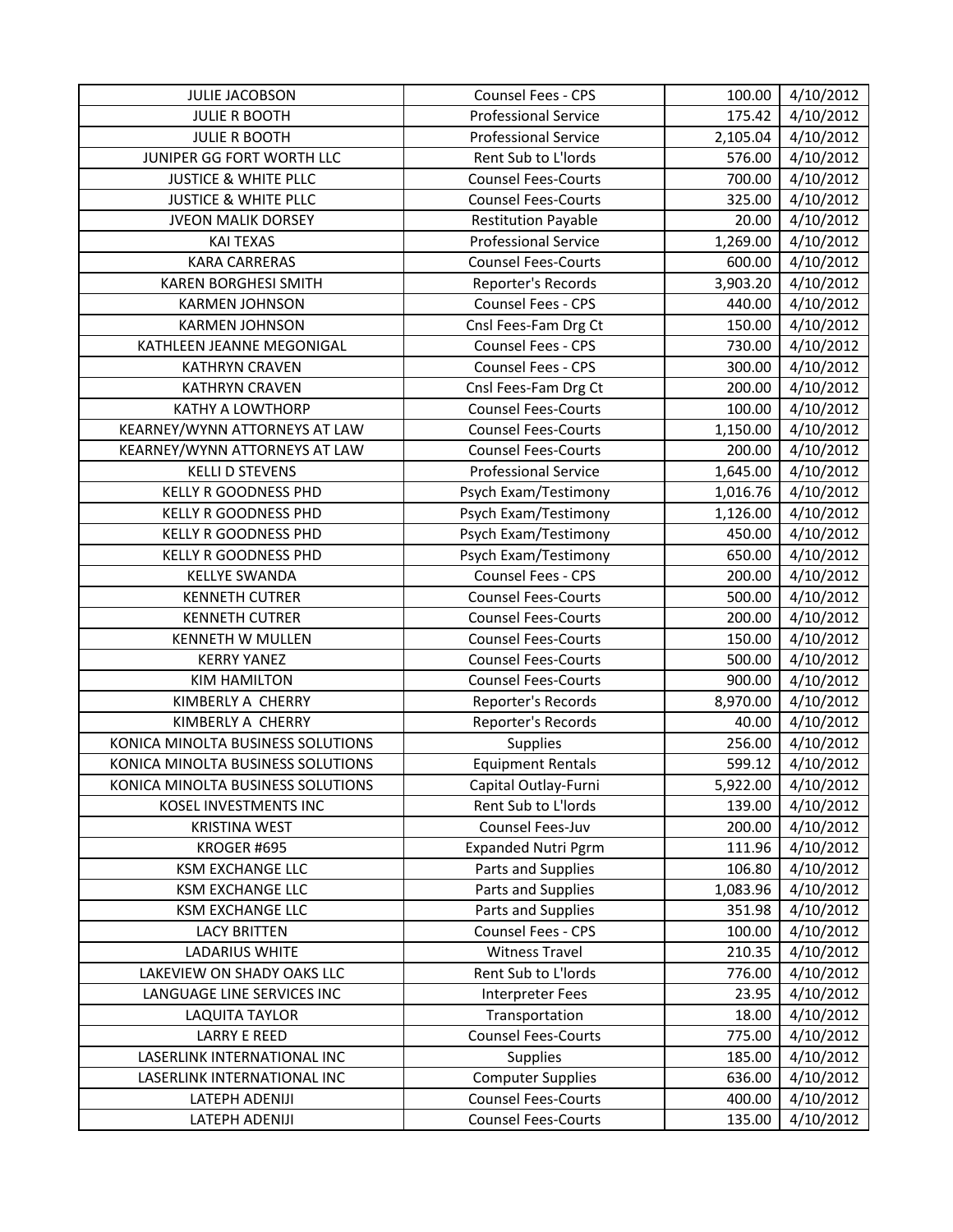| Lauren C Turnerhill                | Transportation              | 109.64   | 4/10/2012 |
|------------------------------------|-----------------------------|----------|-----------|
| LAW OFC OF PATTON E MAYNARD PC     | <b>Counsel Fees-Courts</b>  | 800.00   | 4/10/2012 |
| LAW OFFICE OF ALICE RODRIGUEZ      | Counsel Fees - CPS          | 100.00   | 4/10/2012 |
| LAW OFFICE OF BRADLEY L CLARK PC   | <b>Counsel Fees-Courts</b>  | 125.00   | 4/10/2012 |
| LAW OFFICE OF BRADLEY L CLARK PC   | Counsel Fees - CPS          | 100.00   | 4/10/2012 |
| LAW OFFICE OF BRADLEY L CLARK PC   | Cnsl Fees-Fam Drg Ct        | 100.00   | 4/10/2012 |
| LAW OFFICE OF CARLOS G GALLIANI PC | Counsel Fees - CPS          | 150.00   | 4/10/2012 |
| LAW OFFICE OF GANOZA & RODRIGUEZ   | <b>Counsel Fees-Courts</b>  | 500.00   | 4/10/2012 |
| LAW OFFICE OF GANOZA & RODRIGUEZ   | Counsel Fees - CPS          | 645.00   | 4/10/2012 |
| LAW OFFICE OF GARY L NICKELSON     | Counsel Fees - CPS          | 600.00   | 4/10/2012 |
| LAW OFFICE OF HOANG AND TRAN PLLC  | <b>Counsel Fees-Courts</b>  | 200.00   | 4/10/2012 |
| LAW OFFICE OF KEE A ABLES PC       | Counsel Fees - CPS          | 3,050.00 | 4/10/2012 |
| LAW OFFICE OF KEE A ABLES PC       | Cnsl Fees-Fam Drg Ct        | 100.00   | 4/10/2012 |
| LAW OFFICE OF LORI A SPEARMAN PC   | <b>Counsel Fees-Courts</b>  | 530.00   | 4/10/2012 |
| LAW OFFICE OF LORI A SPEARMAN PC   | Counsel Fees - CPS          | 400.00   | 4/10/2012 |
| LAW OFFICE OF PETROVICH & GIRAUD   | Counsel Fees - CPS          | 200.00   | 4/10/2012 |
| LEIGH ANN SCHENK                   | Counsel Fees - CPS          | 3,139.00 | 4/10/2012 |
| LEIGH DAVIS                        | <b>Counsel Fees-Courts</b>  | 490.00   | 4/10/2012 |
| <b>LEON REED JR</b>                | <b>Professional Service</b> | 225.00   | 4/10/2012 |
| <b>LEON REED JR</b>                | <b>Counsel Fees-Courts</b>  | 100.00   | 4/10/2012 |
| <b>LEONARDS FARM AND RANCH</b>     | Landscaping Expense         | 765.00   | 4/10/2012 |
| LEONARDS FARM AND RANCH            | Landscaping Expense         | 498.39   | 4/10/2012 |
| LEONARDS FARM AND RANCH            | Landscaping Expense         | 243.98   | 4/10/2012 |
| LEONARDS FARM AND RANCH            | Parts and Supplies          | 244.53   | 4/10/2012 |
| <b>LESLIE J BURGOYNE</b>           | <b>Counsel Fees-Courts</b>  | 200.00   | 4/10/2012 |
| LESLIE J BURGOYNE                  | Counsel Fees - CPS          | 100.00   | 4/10/2012 |
| LESLIE JOHNS                       | <b>Counsel Fees-Courts</b>  | 150.00   | 4/10/2012 |
| <b>LESTER K REED</b>               | Counsel Fees - CPS          | 150.00   | 4/10/2012 |
| LETA AL AZZAM                      | Clothing                    | 124.41   | 4/10/2012 |
| LIFE TECHNOLOGIES                  | Lab Supplies                | 6,072.86 | 4/10/2012 |
| <b>LILIANA CORTES</b>              | <b>Restitution Payable</b>  | 79.00    | 4/10/2012 |
| <b>LIONEL BSEISO</b>               | <b>Professional Service</b> | 1,934.92 | 4/10/2012 |
| <b>LISA HOOBLER</b>                | <b>Counsel Fees-Courts</b>  | 245.00   | 4/10/2012 |
| LISA MULLEN                        | <b>Counsel Fees-Courts</b>  | 400.00   | 4/10/2012 |
| <b>LISA STRANGE</b>                | Clothing                    | 125.00   | 4/10/2012 |
| LOCK TIGHT SECURITY INC            | <b>Equipment Maint</b>      | 103.50   | 4/10/2012 |
| LOCK TIGHT SECURITY INC            | Central Garage Inv          | 159.50   | 4/10/2012 |
| LOREN C GREEN PC                   | <b>Counsel Fees-Courts</b>  | 350.00   | 4/10/2012 |
| <b>LORIE GRAHAM</b>                | Reporter's Records          | 1,496.00 | 4/10/2012 |
| LOWE'S                             | <b>Supplies</b>             | 3,563.56 | 4/10/2012 |
| LOWE'S                             | <b>Supplies</b>             | 39.94    | 4/10/2012 |
| LOWE'S                             | Lab Supplies                | 35.20    | 4/10/2012 |
| LOWE'S                             | <b>Building Maintenance</b> | 899.48   | 4/10/2012 |
| LOWE'S                             | Landscaping Expense         | 173.49   | 4/10/2012 |
| LOWE'S                             | Landscaping Expense         | 50.68    | 4/10/2012 |
| LOWE'S                             | Landscaping Expense         | 794.29   | 4/10/2012 |
| LOWE'S                             | <b>Custodian Supplies</b>   | 75.30    | 4/10/2012 |
| LOWE'S                             | Parts and Supplies          | 165.24   | 4/10/2012 |
| LOWE'S                             | Field Equip&Supplies        | 46.60    | 4/10/2012 |
| LOWE'S                             | <b>Building Maintenance</b> | (1.82)   | 4/10/2012 |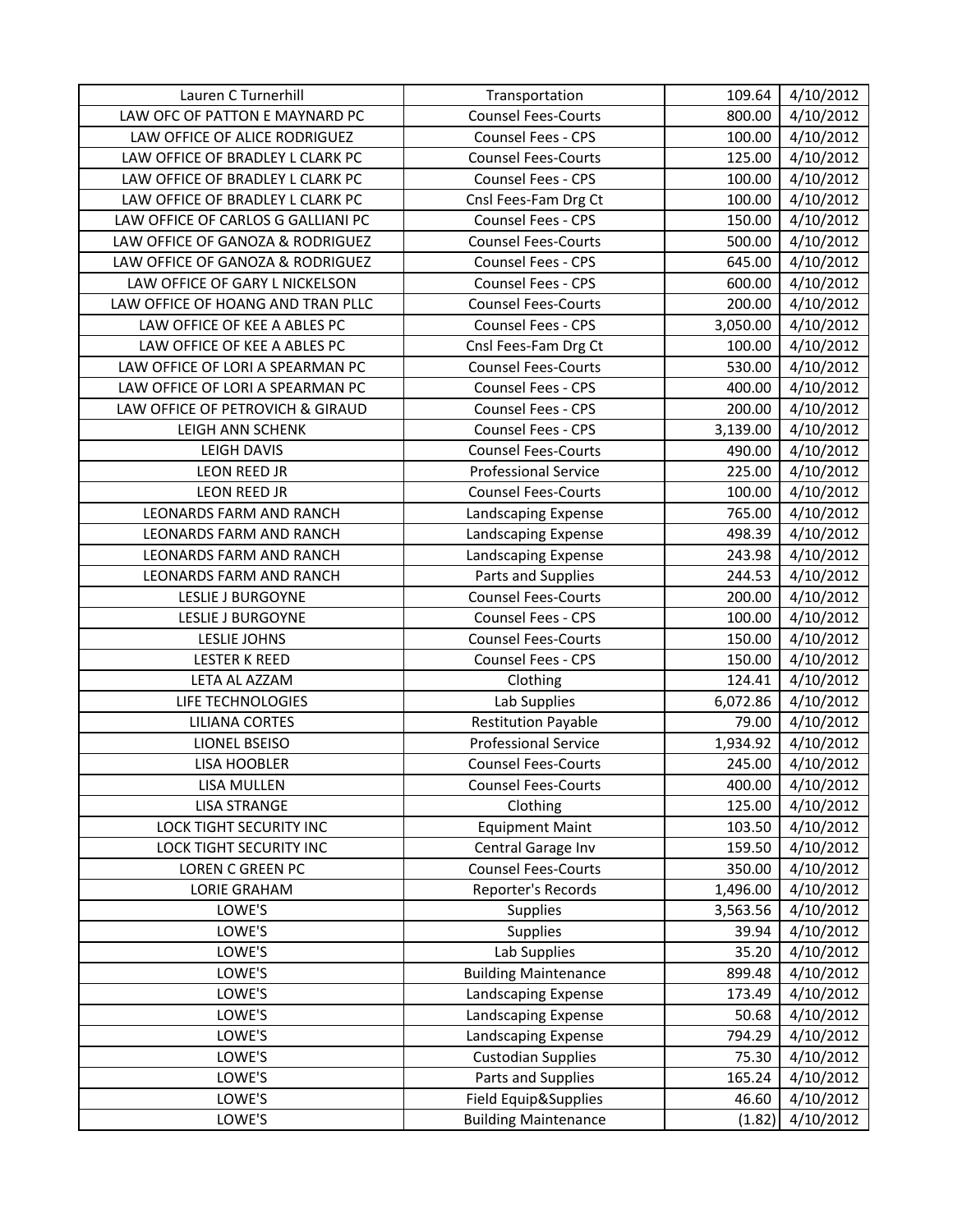| <b>LYNN S OLINGER</b>          | Counsel Fees - CPS          | 100.00    | 4/10/2012 |
|--------------------------------|-----------------------------|-----------|-----------|
| LYNN SMITH CHEVROLET GEO INC   | Parts and Supplies          | 48.69     | 4/10/2012 |
| M MONIQUE WALTERS              | Counsel Fees-Juv            | 200.00    | 4/10/2012 |
| M MONIQUE WALTERS              | Counsel Fees - CPS          | 100.00    | 4/10/2012 |
| M TRENT LOFTIN                 | <b>Counsel Fees-Courts</b>  | 200.00    | 4/10/2012 |
| M TRENT LOFTIN                 | <b>Counsel Fees-Courts</b>  | 200.00    | 4/10/2012 |
| M TRENT LOFTIN                 | Counsel Fees-Juv            | 600.00    | 4/10/2012 |
| MAGNA/RICHLAND PROPERTIES LP   | <b>Rental Assistance</b>    | 455.00    | 4/10/2012 |
| MANAGED HEALTH NETWORK INC     | <b>Employee Assist Prog</b> | 824.88    | 4/10/2012 |
| MANAGED HEALTH NETWORK INC     | <b>Employee Assist Prog</b> | 11,987.10 | 4/10/2012 |
| MANAGED HEALTH NETWORK INC     | <b>Employee Assist Prog</b> | 833.28    | 4/10/2012 |
| MANAGED HEALTH NETWORK INC     | <b>Employee Assist Prog</b> | 11,976.84 | 4/10/2012 |
| MANAGED HEALTH NETWORK INC     | <b>Employee Assist Prog</b> | 851.58    | 4/10/2012 |
| MANAGED HEALTH NETWORK INC     | <b>Employee Assist Prog</b> | 844.74    | 4/10/2012 |
| MANSFIELD RETIREMENT LTD       | Rent Sub to L'Iords         | 76.00     | 4/10/2012 |
| <b>MARGARET MAKIN</b>          | Clothing                    | 125.00    | 4/10/2012 |
| Maria E Hinojosa               | Travel                      | 206.99    | 4/10/2012 |
| MARIA GONZALEZ                 | Hlth Dept Immu Fees         | 25.00     | 4/10/2012 |
| <b>MARIE STEIN</b>             | <b>Professional Service</b> | 1,801.50  | 4/10/2012 |
| <b>MARION BAUGH</b>            | HAP Reimb Port-in           | 503.00    | 4/10/2012 |
| MARK D SCOTT & ASSOCIATES PLLC | <b>Counsel Fees-Courts</b>  | 100.00    | 4/10/2012 |
| <b>MARK ROSTEET</b>            | <b>Counsel Fees-Courts</b>  | 300.00    | 4/10/2012 |
| <b>MARSHALL GRAIN</b>          | Landscaping Expense         | 28.87     | 4/10/2012 |
| <b>MARTEK SUPPLY SOURCE</b>    | Supplies                    | 25.95     | 4/10/2012 |
| <b>MARY B THORNTON</b>         | <b>Counsel Fees-Courts</b>  | 3,650.00  | 4/10/2012 |
| <b>MARY R THOMSEN</b>          | Cnsl Fees-Fam Drg Ct        | 150.00    | 4/10/2012 |
| MASTER CLEANING SUPPLY INC     | Kitchen Supplies            | 69.40     | 4/10/2012 |
| MATTHEW A TRIMMIER             | <b>Professional Service</b> | 1,831.71  | 4/10/2012 |
| MATTHEW BENDER & COMPANY INC   | Law Books                   | 131.04    | 4/10/2012 |
| MATTHEW BENDER & COMPANY INC   | Law Books                   | 109.44    | 4/10/2012 |
| <b>MATTHEW JUSKO</b>           | <b>Restitution Payable</b>  | 6.00      | 4/10/2012 |
| <b>MAX BREWINGTON</b>          | Counsel Fees-Juv            | 200.00    | 4/10/2012 |
| <b>MAX JOHN STRIKER</b>        | <b>Counsel Fees-Courts</b>  | 100.00    | 4/10/2012 |
| MAX JOHN STRIKER               | <b>Counsel Fees-Courts</b>  | 125.00    | 4/10/2012 |
| MAXIM HEALTHCARE SERVICES INC  | <b>Professional Service</b> | 3,066.00  | 4/10/2012 |
| MCCLENDON CONSTRUCTION CO INC. | Non-Track Const/Bldg        | 47,530.40 | 4/10/2012 |
| <b>MEDIA RUSHWORKS LLC</b>     | Software Maintenance        | 1,446.00  | 4/10/2012 |
| MEDINA & MEDINA INC            | Central Garage Inv          | 128.00    | 4/10/2012 |
| MEDLINE INDUSTRIES INC         | <b>Supplies</b>             | 303.12    | 4/10/2012 |
| MEDLINE INDUSTRIES INC         | Lab Supplies                | 518.80    | 4/10/2012 |
| MEDLINE INDUSTRIES INC         | <b>Medical Supplies</b>     | 488.70    | 4/10/2012 |
| <b>MELANIE F WEBB</b>          | Psych Exam/Testimony        | 1,100.00  | 4/10/2012 |
| MERCEDES MEDICAL INC           | <b>Medical Supplies</b>     | 223.35    | 4/10/2012 |
| METROPCS WIRELESS INC          | Cert Copies/Trans           | 500.00    | 4/10/2012 |
| METROPLEX DIRECT MARKETING     | Trust - Constable 4         | 200.00    | 4/10/2012 |
| MHMR OF TARRANT COUNTY         | O/P Group Counseling        | 5,743.00  | 4/10/2012 |
| MICHAEL BERGER                 | Counsel Fees - CPS          | 100.00    | 4/10/2012 |
| MICHAEL BERGER                 | Cnsl Fees-Crim Appls        | 2,775.00  | 4/10/2012 |
| MICHAEL BERGER                 | Crim Appeal-OthrCost        | 56.97     | 4/10/2012 |
| MICHAEL DEEGAN                 | <b>Counsel Fees-Courts</b>  | 100.00    | 4/10/2012 |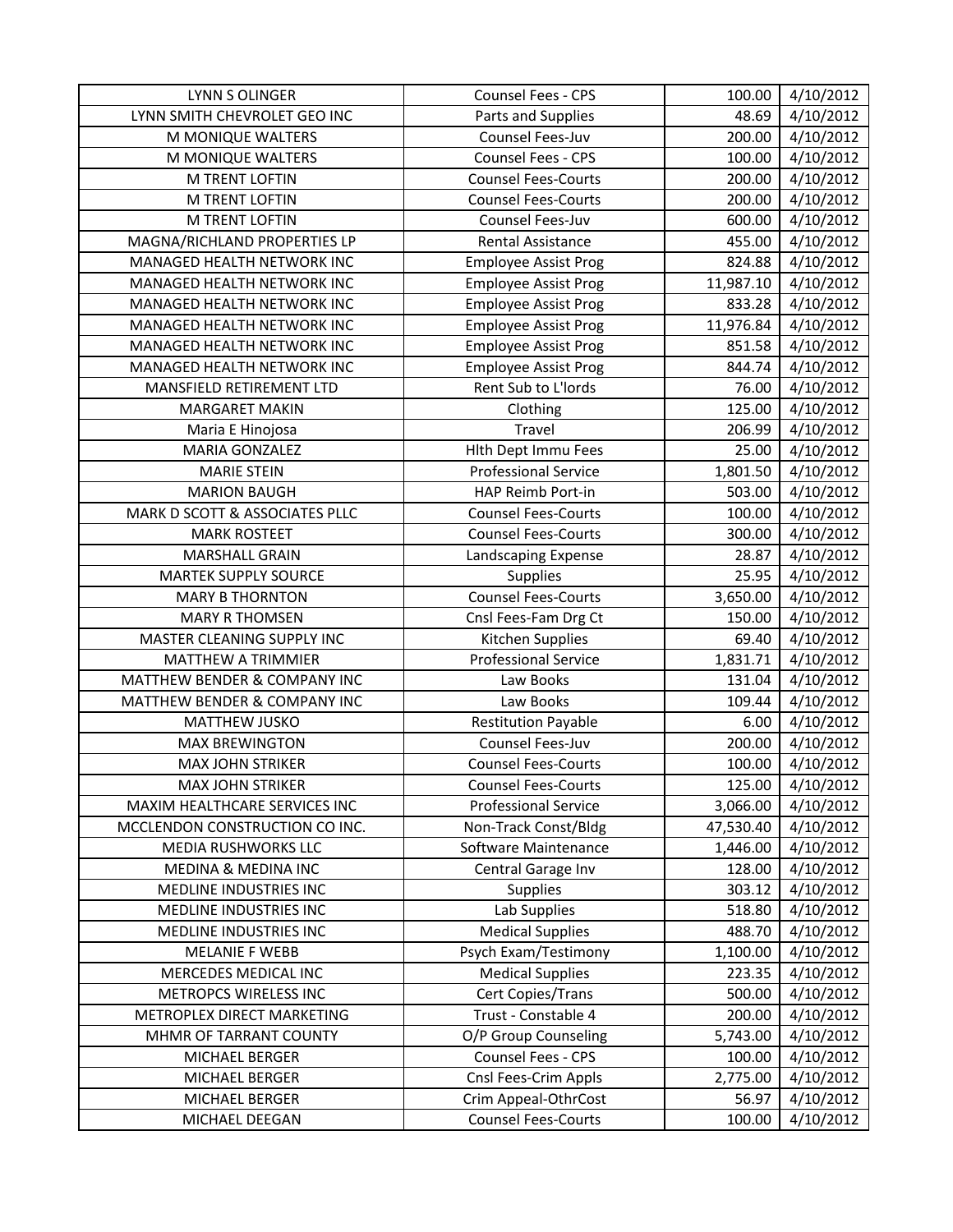| MICHAEL KEVIN DAVIS             | <b>Tires and Tubes</b>     | 333.38   | 4/10/2012 |
|---------------------------------|----------------------------|----------|-----------|
| MICHAEL PAUL GARCIA             | <b>Counsel Fees-Courts</b> | 200.00   | 4/10/2012 |
| MICHAEL PAUL GARCIA             | <b>Counsel Fees-Courts</b> | 237.50   | 4/10/2012 |
| MICHAEL S BUMAGIN MD            | <b>Medical Services</b>    | 100.00   | 4/10/2012 |
| MICHAEL SHAWN MATLOCK           | <b>Counsel Fees-Courts</b> | 5,575.00 | 4/10/2012 |
| MICHAEL WALKER                  | Travel                     | 440.33   | 4/10/2012 |
| MIDWEST MEDICAL SUPPLY CO, LLC  | <b>Medical Supplies</b>    | 368.08   | 4/10/2012 |
| MIGNEAULT FORT WORTH LP         | Rent Sub to L'Iords        | 359.00   | 4/10/2012 |
| MILTON BENNETT KING             | <b>County Projects</b>     | 2,398.00 | 4/10/2012 |
| MILWAUKEE COUNTY CLERK OF COURT | Cert Copies/Trans          | 5.44     | 4/10/2012 |
| MINICK LAW PC                   | <b>Counsel Fees-Courts</b> | 500.00   | 4/10/2012 |
| MIR UZAIR                       | Rent Sub to L'Iords        | 1,036.00 | 4/10/2012 |
| MITEFF FAMILY PARTNERSHIP       | Rent Sub to L'Iords        | 416.00   | 4/10/2012 |
| MONARCH UTILITIES INC (WSDE 12) | <b>Utility Assistance</b>  | 130.30   | 4/10/2012 |
| MOORE FUNERAL HOMES             | <b>County Burials</b>      | 1,820.00 | 4/10/2012 |
| MOORE FUNERAL HOMES             | <b>County Burials</b>      | 495.00   | 4/10/2012 |
| MOORE MEDICAL LLC               | <b>Medical Supplies</b>    | 358.80   | 4/10/2012 |
| MOORE MEDICAL LLC               | Lab Supplies               | 118.80   | 4/10/2012 |
| <b>MORTECH MFG</b>              | Lab Supplies               | 576.40   | 4/10/2012 |
| Mr Brad L Carpenter             | Travel                     | 788.22   | 4/10/2012 |
| Mr Bradley S Gatewood           | Transportation             | 39.26    | 4/10/2012 |
| Mr Chris A Shahan               | Transportation             | 91.45    | 4/10/2012 |
| Mr Daniel L Thompson            | Education                  | 100.00   | 4/10/2012 |
| Mr Daniel R Risinger            | Education                  | 491.96   | 4/10/2012 |
| Mr Douglas K Gowin              | <b>County Projects</b>     | 287.57   | 4/10/2012 |
| Mr Frank Mazza                  | Education                  | 100.00   | 4/10/2012 |
| Mr Greg D Lee                   | Education                  | 100.00   | 4/10/2012 |
| Mr Greg D Lee                   | Education                  | 321.60   | 4/10/2012 |
| Mr James G Shugart              | Education                  | 166.31   | 4/10/2012 |
| Mr Jerry D McCormick            | Travel                     | 200.00   | 4/10/2012 |
| Mr John E Deangelis             | Education                  | 77.22    | 4/10/2012 |
| Mr John G Pilkington            | Education                  | 50.00    | 4/10/2012 |
| Mr John J Nicholson             | Education                  | 100.00   | 4/10/2012 |
| Mr Kelley R Crowell             | Education                  | 41.24    | 4/10/2012 |
| Mr Kurt A Buchert               | Education                  | 761.97   | 4/10/2012 |
| Mr Lloyd E Whelchel             | Travel                     | 186.48   | 4/10/2012 |
| Mr Marc Flake                   | <b>Supplies</b>            | 19.99    | 4/10/2012 |
| Mr Mark Ward Jr                 | <b>County Projects</b>     | 237.57   | 4/10/2012 |
| Mr Michael D White              | Transportation             | 19.94    | 4/10/2012 |
| Mr Tommy P Cox                  | Education                  | 100.00   | 4/10/2012 |
| Ms Alisia Morris                | <b>County Projects</b>     | 30.00    | 4/10/2012 |
| Ms Ann L Diamond                | Education                  | 291.22   | 4/10/2012 |
| Ms Diana Cervantes              | Education                  | 10.00    | 4/10/2012 |
| Ms Holly D Webb                 | Education                  | 767.54   | 4/10/2012 |
| Ms Janice E Gentry              | <b>County Projects</b>     | 30.00    | 4/10/2012 |
| Ms Lisa Beebe                   | Education                  | 735.00   | 4/10/2012 |
| Ms MaryLouise Garcia            | Education                  | 100.00   | 4/10/2012 |
| Ms Michelle R Brown             | Education                  | 397.55   | 4/10/2012 |
| Ms Sarah A Prado                | Education                  | 100.00   | 4/10/2012 |
| Ms Sharon Wayland               | Travel                     | 944.62   | 4/10/2012 |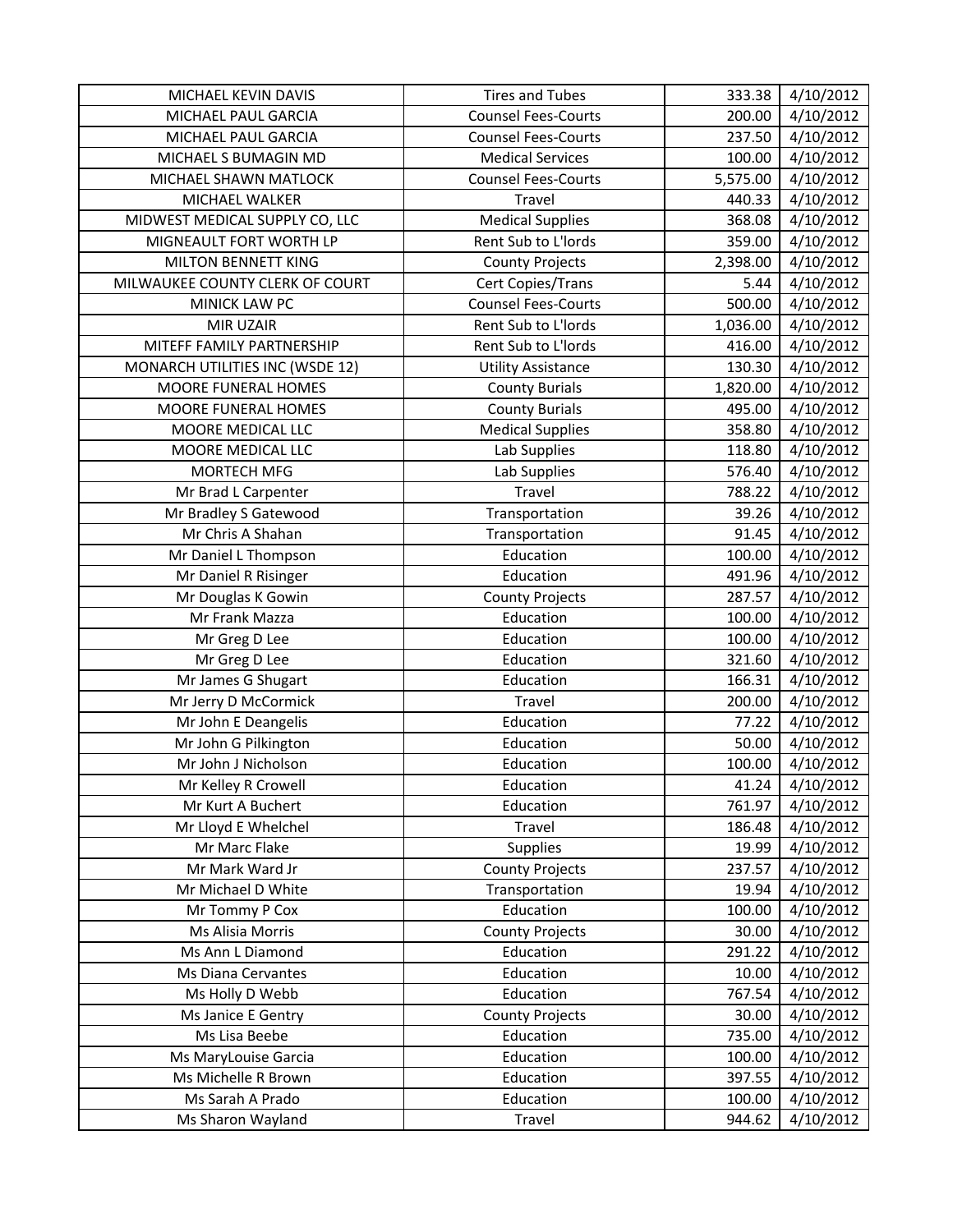| Ms Terri White                     | Dues                        | 60.00     | 4/10/2012 |
|------------------------------------|-----------------------------|-----------|-----------|
| MULTIFAMILY UTILITY COMPANY INC    | <b>Utility Assistance</b>   | 112.71    | 4/10/2012 |
| <b>NAFA INC</b>                    | Parts and Supplies          | 53.44     | 4/10/2012 |
| <b>NAFA INC</b>                    | Parts and Supplies          | 52.68     | 4/10/2012 |
| <b>NANCY GORDON</b>                | Counsel Fees - CPS          | 100.00    | 4/10/2012 |
| <b>NANCY GORDON</b>                | Cnsl Fees-Fam Drg Ct        | 100.00    | 4/10/2012 |
| NANKUMARI RAJPUT BHATTI            | Rent Sub to L'Iords         | 58.00     | 4/10/2012 |
| NATHANIEL EDWARD POWELL            | <b>Professional Service</b> | 1,719.00  | 4/10/2012 |
| NATIONAL ASSOCIATION OF DRUG       | Education                   | 650.00    | 4/10/2012 |
| NATIONAL ASSOCIATION OF DRUG       | Education                   | 650.00    | 4/10/2012 |
| NATIONAL ASSOCIATION OF DRUG       | Education                   | 650.00    | 4/10/2012 |
| NATIONAL ASSOCIATION OF FLEET      | Dues                        | 475.00    | 4/10/2012 |
| NATIONAL GUARDIANSHIP ASSOC.       | Dues                        | 920.00    | 4/10/2012 |
| NATIONAL LOCKSMITHING INSTITUTE    | Education                   | 2,850.00  | 4/10/2012 |
| NCTCOG-NORTH CENTRAL TEXAS         | Supplies                    | 175.00    | 4/10/2012 |
| NEC BUSINESS NETWORK SOLUTIONS     | Lab Equip Mainten           | 729.75    | 4/10/2012 |
| NEIGHBORHOOD WALMART #5181         | Food/Hygiene Assist         | 60.00     | 4/10/2012 |
| NEVILL BUSINESS MACHINES INC       | <b>Equipment Maint</b>      | 89.00     | 4/10/2012 |
| NEVILL BUSINESS MACHINES INC       | <b>Equipment Maint</b>      | 89.00     | 4/10/2012 |
| NEVILL BUSINESS MACHINES INC       | <b>Equipment Maint</b>      | 124.94    | 4/10/2012 |
| NEVILL BUSINESS MACHINES INC       | <b>Equipment Maint</b>      | 315.00    | 4/10/2012 |
| NEW LIFE CORPORATION OF AMERIC     | <b>Rental Assistance</b>    | 1,020.00  | 4/10/2012 |
| NEW LIFE CORPORATION OF AMERIC     | <b>Utility Assistance</b>   | 54.25     | 4/10/2012 |
| NICHOLAS GREGORY DAVIS             | <b>Counsel Fees-Courts</b>  | 775.00    | 4/10/2012 |
| NIZAM PEERWANI, M.D., P.A.         | Due to Med Examiner         | 48,015.00 | 4/10/2012 |
| <b>NOBCO CONFERENCE</b>            | Education                   | 150.00    | 4/10/2012 |
| NORTH TEXAS COMPENSATION ASSOC     | Dues                        | 125.00    | 4/10/2012 |
| NORTH TEXAS FUNERAL HOMES LLC      | <b>County Burials</b>       | 700.00    | 4/10/2012 |
| NORTH TEXAS TOLLWAY AUTHORITY-NTTA | Education                   | 9.74      | 4/10/2012 |
| NORTH TEXAS TOLLWAY AUTHORITY-NTTA | Vehicle Maintenance         | 6.55      | 4/10/2012 |
| <b>NORTON METAL</b>                | Parts and Supplies          | 390.14    | 4/10/2012 |
| <b>NSPIRE WOODS PARTNERS LLC</b>   | Rent Sub to L'Iords         | 2,085.00  | 4/10/2012 |
| NSPIRE WOODS PARTNERS LLC          | Rent Sub to L'Iords         | 977.00    | 4/10/2012 |
| NSPIRE WOODS PARTNERS LLC          | Rent Sub to L'Iords         | 3,126.00  | 4/10/2012 |
| <b>OAK FARMS DAIRY</b>             | Food                        | 867.62    | 4/10/2012 |
| OHC/COBBLESTONE LTD                | Rent Sub to L'Iords         | 1,127.00  | 4/10/2012 |
| <b>OKEY AKPOM</b>                  | <b>Counsel Fees-Courts</b>  | 150.00    | 4/10/2012 |
| OLMSTED-KIRK PAPER CO              | <b>Graphics Inventory</b>   | 213.75    | 4/10/2012 |
| OLMSTED-KIRK PAPER CO              | <b>Graphics Inventory</b>   | 6,247.51  | 4/10/2012 |
| ONE VILLAGE CREEK LP               | Rent Sub to L'Iords         | 303.00    | 4/10/2012 |
| <b>OSCAR G SETTLE</b>              | <b>Counsel Fees-Courts</b>  | 300.00    | 4/10/2012 |
| <b>OUSLEY JUNIOR HIGH SCHOOL</b>   | <b>Restitution Payable</b>  | 46.12     | 4/10/2012 |
| <b>OWENS &amp; OWENS</b>           | Counsel Fees - CPS          | 100.00    | 4/10/2012 |
| P MICHAEL SCHNEIDER LAW FIRM PC    | <b>Counsel Fees-Courts</b>  | 100.00    | 4/10/2012 |
| P MICHAEL SCHNEIDER LAW FIRM PC    | <b>Counsel Fees-Courts</b>  | 400.00    | 4/10/2012 |
| P MICHAEL SCHNEIDER LAW FIRM PC    | <b>Counsel Fees-Courts</b>  | 500.00    | 4/10/2012 |
| P MICHAEL SCHNEIDER LAW FIRM PC    | <b>Counsel Fees-Courts</b>  | 600.00    | 4/10/2012 |
| P MICHAEL SCHNEIDER LAW FIRM PC    | <b>Counsel Fees-Courts</b>  | 210.00    | 4/10/2012 |
| P MICHAEL SCHNEIDER LAW FIRM PC    | Counsel Fees-Juv            | 75.00     | 4/10/2012 |
| P MICHAEL SCHNEIDER LAW FIRM PC    | Counsel Fees - CPS          | 100.00    | 4/10/2012 |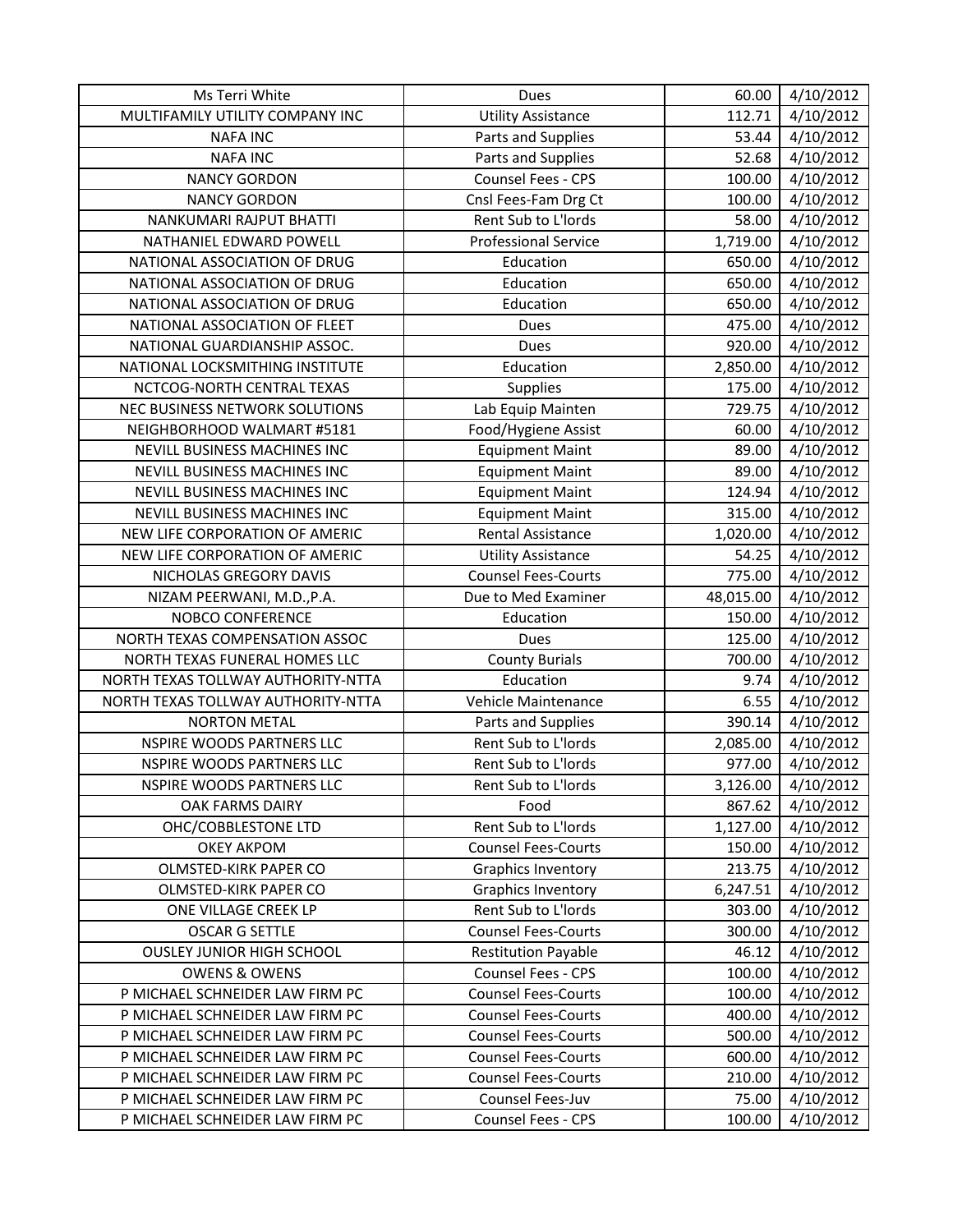| PARK VISTA TOWNHOMES L P            | Rent Sub to L'Iords         | 121.00   | 4/10/2012 |
|-------------------------------------|-----------------------------|----------|-----------|
| PARODI PROPERTY LTD                 | Rent Sub to L'Iords         | 517.00   | 4/10/2012 |
| PATRICIA BACA                       | <b>Counsel Fees-Courts</b>  | 750.00   | 4/10/2012 |
| PATRICIA L SUMMERS                  | Counsel Fees - CPS          | 250.00   | 4/10/2012 |
| PATRICIA MARGARET MCBRIDE           | <b>Counsel Fees-Courts</b>  | 600.00   | 4/10/2012 |
| PATRICIA MARGARET MCBRIDE           | <b>Counsel Fees-Courts</b>  | 350.00   | 4/10/2012 |
| PATRICK CURRAN                      | <b>Counsel Fees-Courts</b>  | 812.00   | 4/10/2012 |
| PATRICK S DOHONEY & ASSOCIATES PLLC | <b>Counsel Fees-Courts</b>  | 1,250.00 | 4/10/2012 |
| PATRICK S DOHONEY & ASSOCIATES PLLC | <b>Counsel Fees-Courts</b>  | 300.00   | 4/10/2012 |
| PATTY TILLMAN                       | <b>Counsel Fees-Courts</b>  | 400.00   | 4/10/2012 |
| PATTY TILLMAN                       | <b>Counsel Fees-Courts</b>  | 165.00   | 4/10/2012 |
| PATTY TILLMAN                       | Counsel Fees - CPS          | 100.00   | 4/10/2012 |
| PAUL B ROTHBAND JR                  | <b>Counsel Fees-Courts</b>  | 100.00   | 4/10/2012 |
| PAUL B ROTHBAND JR                  | <b>Counsel Fees-Courts</b>  | 770.00   | 4/10/2012 |
| PAUL V PREVITE                      | <b>Counsel Fees-Courts</b>  | 300.00   | 4/10/2012 |
| PAUL V PREVITE                      | <b>Counsel Fees-Courts</b>  | 150.00   | 4/10/2012 |
| PAUL V PREVITE                      | <b>Counsel Fees-Courts</b>  | 500.00   | 4/10/2012 |
| PEGGY MOORE                         | Clothing                    | 116.68   | 4/10/2012 |
| PERKIN ELMER GENETICS INC           | <b>Professional Service</b> | 50.00    | 4/10/2012 |
| PERSONAL ACQUISITION MGMT & SALES I | Rent Sub to L'Iords         | 431.00   | 4/10/2012 |
| PERSONAL ACQUISITION MGMT & SALES I | Rent Sub to L'Iords         | 1,205.00 | 4/10/2012 |
| PETER A VAN DALEN                   | <b>Pest Control Service</b> | 50.00    | 4/10/2012 |
| PETER A VAN DALEN                   | <b>Building Maintenance</b> | 10.00    | 4/10/2012 |
| PETER A VAN DALEN                   | <b>Building Maintenance</b> | 155.00   | 4/10/2012 |
| PETER A VAN DALEN                   | <b>Building Maintenance</b> | 10.00    | 4/10/2012 |
| PETER A VAN DALEN                   | <b>Building Maintenance</b> | 60.00    | 4/10/2012 |
| PETER A VAN DALEN                   | <b>Building Maintenance</b> | 90.00    | 4/10/2012 |
| PETER A VAN DALEN                   | <b>Building Maintenance</b> | 12.00    | 4/10/2012 |
| PETER A VAN DALEN                   | <b>Building Maintenance</b> | 20.00    | 4/10/2012 |
| PETER A VAN DALEN                   | <b>Building Maintenance</b> | 10.00    | 4/10/2012 |
| PETER A VAN DALEN                   | <b>Building Maintenance</b> | 18.00    | 4/10/2012 |
| PETER A VAN DALEN                   | <b>Building Maintenance</b> | 10.00    | 4/10/2012 |
| PETER A VAN DALEN                   | <b>Building Maintenance</b> | 12.00    | 4/10/2012 |
| PETER A VAN DALEN                   | <b>Building Maintenance</b> | 20.00    | 4/10/2012 |
| PETER A VAN DALEN                   | <b>Building Maintenance</b> | 20.00    | 4/10/2012 |
| PETER A VAN DALEN                   | <b>Building Maintenance</b> | 20.00    | 4/10/2012 |
| PETER A VAN DALEN                   | <b>Building Maintenance</b> | 20.00    | 4/10/2012 |
| PETER A VAN DALEN                   | <b>Building Maintenance</b> | 10.00    | 4/10/2012 |
| PETER A VAN DALEN                   | <b>Building Maintenance</b> | 40.00    | 4/10/2012 |
| PETER A VAN DALEN                   | <b>Building Maintenance</b> | 45.00    | 4/10/2012 |
| PETER A VAN DALEN                   | <b>Building Maintenance</b> | 130.00   | 4/10/2012 |
| PETER A VAN DALEN                   | <b>Building Maintenance</b> | 100.00   | 4/10/2012 |
| PETER A VAN DALEN                   | <b>Building Maintenance</b> | 8.00     | 4/10/2012 |
| PETER A VAN DALEN                   | <b>Building Maintenance</b> | 40.00    | 4/10/2012 |
| PETER A VAN DALEN                   | <b>Building Maintenance</b> | 8.00     | 4/10/2012 |
| PETER A VAN DALEN                   | <b>Building Maintenance</b> | 5.00     | 4/10/2012 |
| PETER A VAN DALEN                   | <b>Building Maintenance</b> | 350.00   | 4/10/2012 |
| PETER A VAN DALEN                   | <b>Building Maintenance</b> | 75.00    | 4/10/2012 |
| PETER A VAN DALEN                   | <b>Building Maintenance</b> | 75.00    | 4/10/2012 |
| PETER A VAN DALEN                   | <b>Building Maintenance</b> | 18.00    | 4/10/2012 |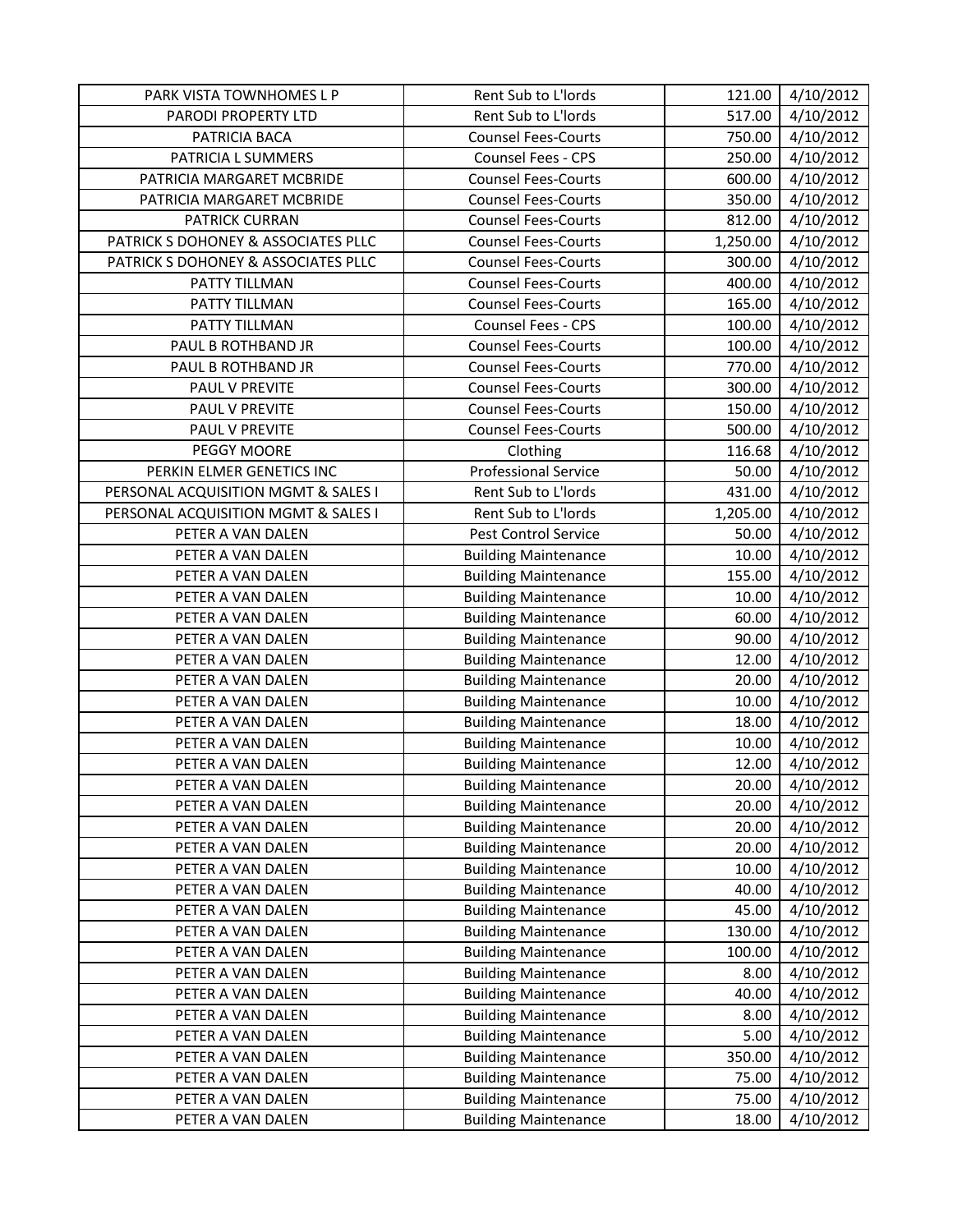| PETER A VAN DALEN              | <b>Building Maintenance</b> | 10.00    | 4/10/2012 |
|--------------------------------|-----------------------------|----------|-----------|
| PETER A VAN DALEN              | <b>Building Maintenance</b> | 100.00   | 4/10/2012 |
| PETER A VAN DALEN              | <b>Building Maintenance</b> | 60.00    | 4/10/2012 |
| PETER A VAN DALEN              | <b>Building Maintenance</b> | 40.00    | 4/10/2012 |
| PETER A VAN DALEN              | <b>Building Maintenance</b> | 90.00    | 4/10/2012 |
| PETER A VAN DALEN              | <b>Building Maintenance</b> | 20.00    | 4/10/2012 |
| PETER A VAN DALEN              | <b>Building Maintenance</b> | 40.00    | 4/10/2012 |
| PETER A VAN DALEN              | <b>Building Maintenance</b> | 20.00    | 4/10/2012 |
| PETER A VAN DALEN              | <b>Building Maintenance</b> | 35.00    | 4/10/2012 |
| PETER A VAN DALEN              | <b>Building Maintenance</b> | 9.00     | 4/10/2012 |
| PETER A VAN DALEN              | <b>Building Maintenance</b> | 20.00    | 4/10/2012 |
| PETER A VAN DALEN              | Pest Control Service        | 20.00    | 4/10/2012 |
| PETER A VAN DALEN              | Pest Control Service        | 10.00    | 4/10/2012 |
| PETER A VAN DALEN              | Pest Control Service        | 5.00     | 4/10/2012 |
| PETER A VAN DALEN              | <b>Building Maintenance</b> | 193.00   | 4/10/2012 |
| PHILLIP S BARKER               | Travel                      | 60.40    | 4/10/2012 |
| PHILLIPS & NABORS PLLC         | Counsel Fees - CPS          | 200.00   | 4/10/2012 |
| PIA R. RODRIGUEZ               | <b>Counsel Fees-Courts</b>  | 500.00   | 4/10/2012 |
| PIA R. RODRIGUEZ               | <b>Interpreter Fees</b>     | 50.00    | 4/10/2012 |
| PITNEY BOWES GLOBAL FINANCIAL  | Office Equip Maint          | 1,131.00 | 4/10/2012 |
| PITNEY BOWES INC               | Supplies                    | 312.00   | 4/10/2012 |
| PLYWOOD CO OF FORT WORTH       | <b>Building Maintenance</b> | 497.30   | 4/10/2012 |
| PLYWOOD CO OF FORT WORTH       | <b>Building Maintenance</b> | 138.84   | 4/10/2012 |
| PLYWOOD CO OF FORT WORTH       | <b>Building Maintenance</b> | 122.00   | 4/10/2012 |
| PLYWOOD CO OF FORT WORTH       | <b>Building Maintenance</b> | 332.00   | 4/10/2012 |
| PLYWOOD CO OF FORT WORTH       | <b>Building Maintenance</b> | 20.80    | 4/10/2012 |
| PLYWOOD CO OF FORT WORTH       | <b>Building Maintenance</b> | 41.50    | 4/10/2012 |
| PLYWOOD CO OF FORT WORTH       | <b>Building Maintenance</b> | 290.50   | 4/10/2012 |
| PLYWOOD CO OF FORT WORTH       | <b>Building Maintenance</b> | 83.00    | 4/10/2012 |
| PLYWOOD CO OF FORT WORTH       | Non-Track Const/Bldg        | 207.50   | 4/10/2012 |
| PLYWOOD CO OF FORT WORTH       | <b>Building Maintenance</b> | 118.40   | 4/10/2012 |
| PLYWOOD CO OF FORT WORTH       | Non-Track Equipment         | 3,875.00 | 4/10/2012 |
| POLLOCK PAPER DISTRIBUTORS     | Supplies                    | 231.75   | 4/10/2012 |
| POLLOCK PAPER DISTRIBUTORS     | Sheriff Inventory           | 1,236.00 | 4/10/2012 |
| POLLOCK PAPER DISTRIBUTORS     | <b>Supplies</b>             | 58.87    | 4/10/2012 |
| POLLOCK PAPER DISTRIBUTORS     | <b>Supplies</b>             | 14.85    | 4/10/2012 |
| POWER PROTECTION SERVICES      | <b>Computer Maintenance</b> | 378.00   | 4/10/2012 |
| PRAETORIAN OPERATING INC       | <b>Supplies</b>             | 370.08   | 4/10/2012 |
| PRAETORIAN OPERATING INC       | Sheriff Inventory           | 720.50   | 4/10/2012 |
| PRAETORIAN OPERATING INC       | <b>Kitchen Supplies</b>     | 232.90   | 4/10/2012 |
| PRODUCTS UNLIMITED INC         | Lab Supplies                | 636.00   | 4/10/2012 |
| PRONTO COURIER SERVICE LLC     | <b>Professional Service</b> | 200.01   | 4/10/2012 |
| PROTECTIVE LIFE INSURANCE      | Rental Assistance           | 685.00   | 4/10/2012 |
| PSYCHOTHERAPY SERVICES & YOKE- | Psych Exam/Testimony        | 1,500.00 | 4/10/2012 |
| PTS OF AMERICA LLC             | <b>Professional Service</b> | 3,976.73 | 4/10/2012 |
| PURSUIT SAFETY INC             | Non-Track Equipment         | 1,751.28 | 4/10/2012 |
| QIAGEN                         | Lab Supplies                | 1,169.82 | 4/10/2012 |
| <b>QUEST DIAGNOSTICS INC</b>   | <b>Professional Service</b> | 391.96   | 4/10/2012 |
| <b>QUEST DIAGNOSTICS INC</b>   | <b>Professional Service</b> | 1,638.23 | 4/10/2012 |
| <b>QUILL CORPORATION</b>       | Supplies                    | 78.00    | 4/10/2012 |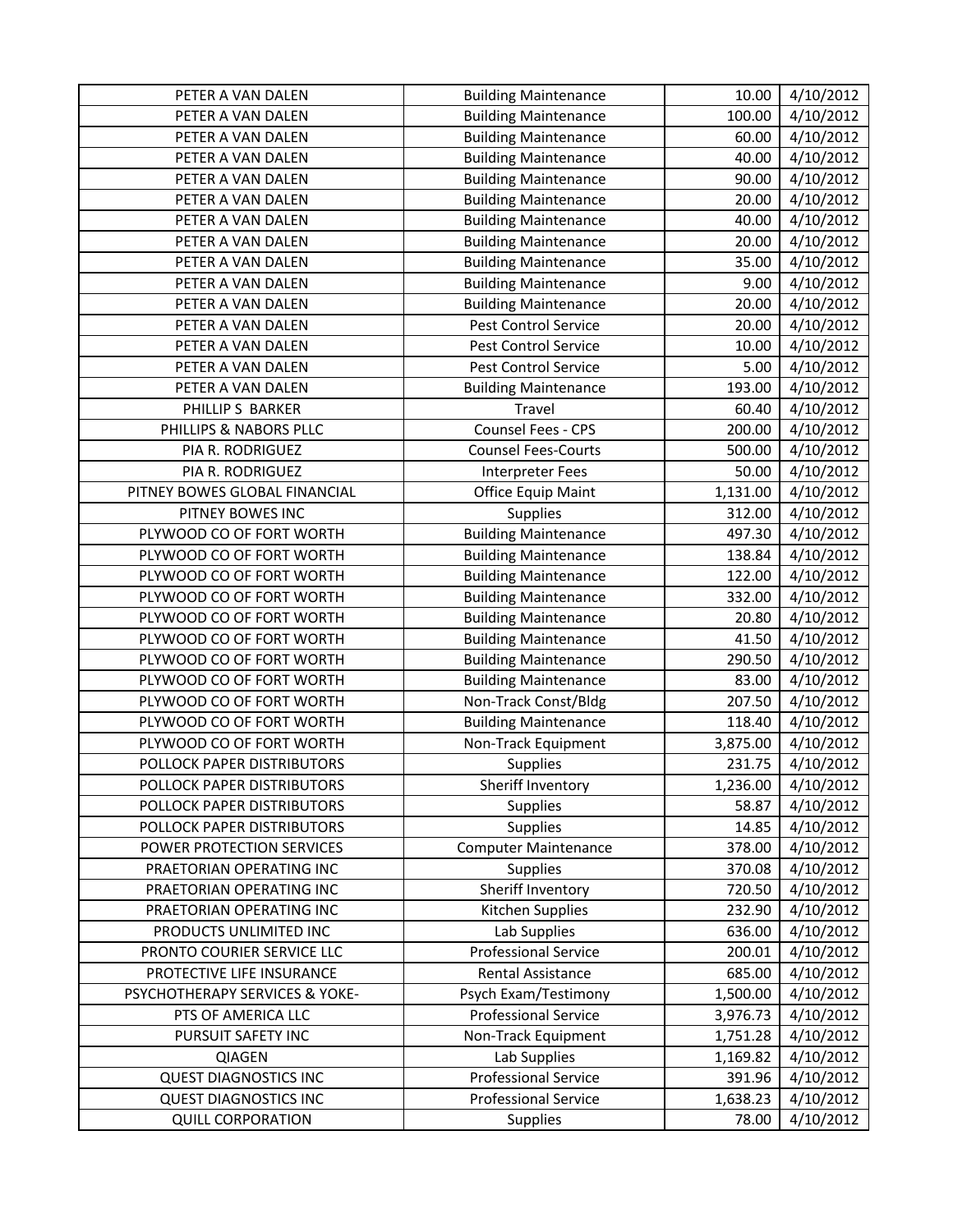| <b>QUILL CORPORATION</b>         | Supplies                    | 39.00     | 4/10/2012 |
|----------------------------------|-----------------------------|-----------|-----------|
| RADIOLOGY ASSOCIATES TARRANT     | <b>Professional Service</b> | 170.00    | 4/10/2012 |
| Ralph D. Swearingin Jr           | Travel                      | 210.90    | 4/10/2012 |
| <b>RANDY W BOWERS</b>            | <b>Counsel Fees-Courts</b>  | 275.00    | 4/10/2012 |
| <b>RANDY W BOWERS</b>            | <b>Counsel Fees-Courts</b>  | 675.00    | 4/10/2012 |
| RAUL NEVAREZ                     | <b>Counsel Fees-Courts</b>  | 1,025.00  | 4/10/2012 |
| RAUL NEVAREZ                     | Counsel Fees - CPS          | 100.00    | 4/10/2012 |
| RAY HALL JR                      | Counsel Fees-Juv            | 500.00    | 4/10/2012 |
| RAY HALL JR                      | Counsel Fees - CPS          | 1,155.00  | 4/10/2012 |
| RAY HALL JR                      | Cnsl Fees-Fam Drg Ct        | 100.00    | 4/10/2012 |
| RAYMOND DANIEL PC                | Counsel Fees - CPS          | 567.86    | 4/10/2012 |
| RAYMOND DANIEL PC                | Counsel Fees - CPS          | 100.00    | 4/10/2012 |
| READ'S AUTO COLLISION            | Insurance Receivable        | 478.35    | 4/10/2012 |
| READ'S AUTO COLLISION            | Vehicle Maintenance         | 1,300.98  | 4/10/2012 |
| READ'S AUTO COLLISION            | Vehicle Maintenance         | 362.83    | 4/10/2012 |
| READ'S AUTO COLLISION            | Vehicle Maintenance         | 139.00    | 4/10/2012 |
| RECEPT PHARMACY LP               | <b>Medical Supplies</b>     | 1,720.00  | 4/10/2012 |
| RECOVERY RESOURCE COUNCIL        | <b>Counseling Services</b>  | 300.00    | 4/10/2012 |
| REEDER DISTRIBUTORS INC          | Grease and Oil              | 335.00    | 4/10/2012 |
| REGENCY RAINTREE LTD PARTNERSHIP | Rent Sub to L'Iords         | 1,152.00  | 4/10/2012 |
| RELIANT ENERGY SERVICES          | <b>Utility Assistance</b>   | 1,986.58  | 4/10/2012 |
| RENEE A SANCHEZ                  | Counsel Fees - CPS          | 350.00    | 4/10/2012 |
| <b>REX BOLDEN</b>                | Hlth Dept Immu Fees         | 25.00     | 4/10/2012 |
| <b>REXEL SUMMERS</b>             | <b>Building Maintenance</b> | 497.30    | 4/10/2012 |
| <b>REXEL SUMMERS</b>             | <b>Building Maintenance</b> | 880.70    | 4/10/2012 |
| <b>REXEL SUMMERS</b>             | <b>Building Maintenance</b> | 461.36    | 4/10/2012 |
| REYNOLDS ASPHALT                 | Asphalt-Rock/Hot Mix        | 44,059.12 | 4/10/2012 |
| REYNOLDS ASPHALT                 | Asphalt-Rock/Hot Mix        | 9,981.93  | 4/10/2012 |
| REYNOLDS ASPHALT                 | Asphalt-Rock/Hot Mix        | 300.50    | 4/10/2012 |
| RICARDO J CARRILLO               | <b>County Burials</b>       | 1,195.00  | 4/10/2012 |
| RICHARD A HENDERSON PC           | <b>Counsel Fees-Courts</b>  | 1,855.00  | 4/10/2012 |
| RICHARD A HENDERSON PC           | <b>Counsel Fees-Courts</b>  | 300.00    | 4/10/2012 |
| RICHARD A HENDERSON PC           | Cnsl Fees-Crim Appls        | 1,855.00  | 4/10/2012 |
| RICHARD A HENDERSON PC           | Crim Appeal-OthrCost        | 435.42    | 4/10/2012 |
| RICHARD ALLEY                    | <b>Counsel Fees-Courts</b>  | 2,010.00  | 4/10/2012 |
| RICHARD GLADSTONE                | Cnsl Fees-Juv Det&Tr        | 100.00    | 4/10/2012 |
| RICHARD SCOTT WALKER             | <b>Counsel Fees-Courts</b>  | 575.00    | 4/10/2012 |
| RICHARD SCOTT WALKER             | <b>Counsel Fees-Courts</b>  | 250.00    | 4/10/2012 |
| RICHARD SCOTT WALKER             | Cnsl Fees-Crim Appls        | 775.00    | 4/10/2012 |
| RICHARD SCOTT WALKER             | Cnsl Fees-Crim Appls        | 400.00    | 4/10/2012 |
| RICHARD SCOTT WALKER             | <b>Litigation Expense</b>   | 1.50      | 4/10/2012 |
| <b>Rilla R Masters</b>           | Travel                      | 30.00     | 4/10/2012 |
| RIVER GLEN ASSOCIATES LTD        | Rental Assistance           | 390.00    | 4/10/2012 |
| RIVER GLEN ASSOCIATES LTD        | <b>Utility Assistance</b>   | 30.91     | 4/10/2012 |
| <b>ROBERT A KNOWLES</b>          | <b>Professional Service</b> | 3,000.00  | 4/10/2012 |
| <b>ROBERT H TAYLOR</b>           | <b>Building Maintenance</b> | 3,264.00  | 4/10/2012 |
| <b>ROBERT HOLBROOK</b>           | <b>Witness Travel</b>       | 236.76    | 4/10/2012 |
| ROBERT JOHNSON                   | <b>Restitution Payable</b>  | 11.00     | 4/10/2012 |
| ROBERTA WALKER                   | <b>Counsel Fees-Courts</b>  | 150.00    | 4/10/2012 |
| ROBERTA WALKER                   | <b>Counsel Fees-Courts</b>  | 375.00    | 4/10/2012 |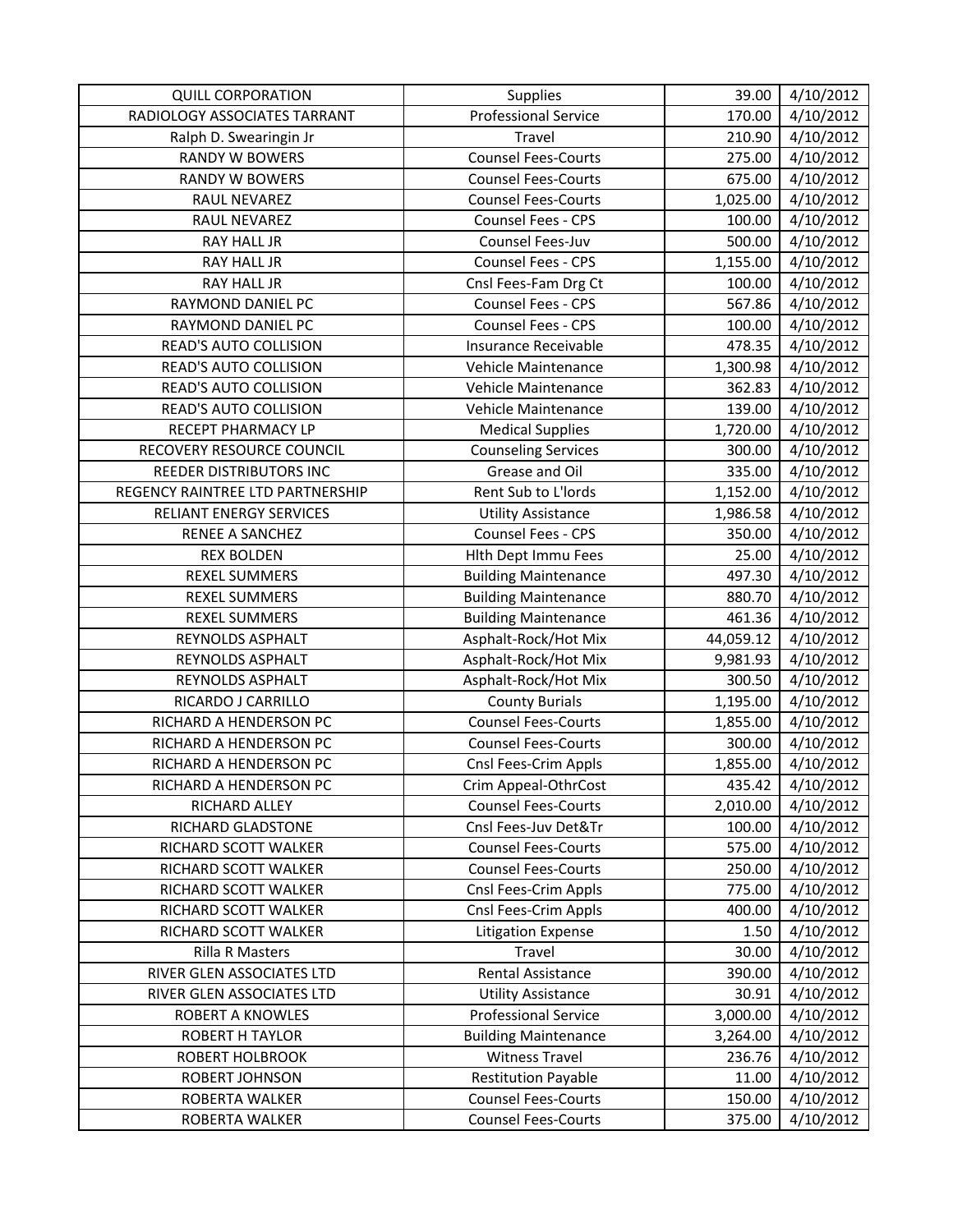| ROBERTA WALKER                 | Counsel Fees - CPS          | 100.00    | 4/10/2012             |
|--------------------------------|-----------------------------|-----------|-----------------------|
| <b>ROBIN V GROUNDS</b>         | <b>Counsel Fees-Courts</b>  | 445.00    | 4/10/2012             |
| <b>ROBINSON &amp; SMART PC</b> | <b>Counsel Fees-Courts</b>  | 990.00    | 4/10/2012             |
| <b>ROBINSON &amp; SMART PC</b> | <b>Counsel Fees-Courts</b>  | 200.00    | 4/10/2012             |
| <b>ROBINSON &amp; SMART PC</b> | <b>Counsel Fees-Courts</b>  | 550.00    | 4/10/2012             |
| <b>ROBINSON &amp; SMART PC</b> | Counsel Fees - CPS          | 2,995.00  | 4/10/2012             |
| <b>ROBINSON &amp; SMART PC</b> | Counsel Fees - CPS          | 3,660.00  | 4/10/2012             |
| ROCK PROPERTIES LLC            | Rent Sub to L'Iords         | 161.00    | 4/10/2012             |
| <b>RODRICK SCOTT</b>           | Clothing                    | 125.00    | 4/10/2012             |
| Romey B Willis                 | Education                   | 779.73    | 4/10/2012             |
| <b>RONALD A BECK</b>           | <b>Professional Service</b> | 1,926.50  | 4/10/2012             |
| RONALD COUCH                   | <b>Counsel Fees-Courts</b>  | 1,050.00  | 4/10/2012             |
| Ronald G Knight                | Education                   | 267.04    | 4/10/2012             |
| ROSE ANNA SALINAS              | <b>Counsel Fees-Courts</b>  | 2,060.00  | 4/10/2012             |
| ROSE ANNA SALINAS              | Counsel Fees-Juv            | 200.00    | 4/10/2012             |
| RUIZ PROPERTY CONNECTION LLC   | Rent Sub to L'Iords         | 41.00     | 4/10/2012             |
| RURAL GAS SUPPLY CO.           | <b>Utility Assistance</b>   | 265.00    | 4/10/2012             |
| RUSSELL FEED INC               | <b>Estray Livestock</b>     | 272.10    | 4/10/2012             |
| RUSSELL FEED INC               | Canine Expense              | 75.96     | 4/10/2012             |
| RYAN W HARDY                   | <b>Counsel Fees-Courts</b>  | 200.00    | 4/10/2012             |
| <b>RYAN W HARDY</b>            | <b>Counsel Fees-Courts</b>  | 100.00    | 4/10/2012             |
| SAFEHAVEN OF TARRANT COUNTY    | <b>Subrecipient Service</b> | 2,626.00  | 4/10/2012             |
| SAFEHAVEN OF TARRANT COUNTY    | <b>Subrecipient Service</b> | 14,101.00 | 4/10/2012             |
| SAFEHAVEN OF TARRANT COUNTY    | <b>Subrecipient Service</b> | 290.00    | 4/10/2012             |
| SAF-T-GLOVE INC                | <b>Supplies</b>             | 190.78    | 4/10/2012             |
| SAF-T-GLOVE INC                | <b>Supplies</b>             | 205.68    | 4/10/2012             |
| SAGINAW CROSSING LLC           | <b>Rental Assistance</b>    | 2,250.00  | 4/10/2012             |
| SAINT LEGAL PLLC               | Counsel Fees-Juv            | 140.00    | 4/10/2012             |
| SAINT LEGAL PLLC               | Cnsl Fees-Crim Appls        | 3,009.00  | 4/10/2012             |
| SALDANA INC                    | <b>County Burials</b>       | 330.00    | 4/10/2012             |
| SALVATION ARMY                 | <b>Subrecipient Service</b> | 5,021.77  | 4/10/2012             |
| <b>SALVATION ARMY</b>          | <b>Subrecipient Service</b> | 35,096.00 | 4/10/2012             |
| <b>SALVATION ARMY</b>          | <b>Subrecipient Service</b> | 3,241.60  | 4/10/2012             |
| <b>SAM BONIFIELD</b>           | <b>Counsel Fees-Courts</b>  | 365.00    | $\frac{1}{4}$ 10/2012 |
| <b>SAM BONIFIELD</b>           | <b>Counsel Fees-Courts</b>  | 900.00    | 4/10/2012             |
| SAMANTHA K HILL                | <b>Counsel Fees-Courts</b>  | 2,180.00  | 4/10/2012             |
| <b>SAMANTHA K HILL</b>         | <b>Counsel Fees-Courts</b>  | 400.00    | 4/10/2012             |
| SAMANTHA K HILL                | <b>Counsel Fees-Courts</b>  | 150.00    | 4/10/2012             |
| SAMUEL M SANCHEZ               | Counsel Fees - CPS          | 100.00    | 4/10/2012             |
| <b>SAMUEL R TERRY</b>          | <b>Counsel Fees-Courts</b>  | 137.50    | 4/10/2012             |
| <b>SAMUEL R TERRY</b>          | <b>Counsel Fees-Courts</b>  | 212.50    | 4/10/2012             |
| SAMUEL R TERRY                 | <b>Counsel Fees-Courts</b>  | 300.00    | 4/10/2012             |
| SAMUELS AVENUE LP              | Rent Sub to L'Iords         | 308.00    | 4/10/2012             |
| SANDRA MITCHELL                | Clothing                    | 375.00    | 4/10/2012             |
| <b>SANTIAGO SALINAS</b>        | <b>Counsel Fees-Courts</b>  | 450.00    | 4/10/2012             |
| SCHOOL HEALTH CORPORATION      | <b>Building Maintenance</b> | 521.25    | 4/10/2012             |
| SCHOOL HEALTH CORPORATION      | <b>Building Maintenance</b> | 117.55    | 4/10/2012             |
| SCHOOL HEALTH CORPORATION      | <b>Building Maintenance</b> | 1,018.65  | 4/10/2012             |
| SCHOOL HEALTH CORPORATION      | <b>Building Maintenance</b> | 117.55    | 4/10/2012             |
| SCHOOL HEALTH CORPORATION      | <b>Building Maintenance</b> | 1,494.53  | 4/10/2012             |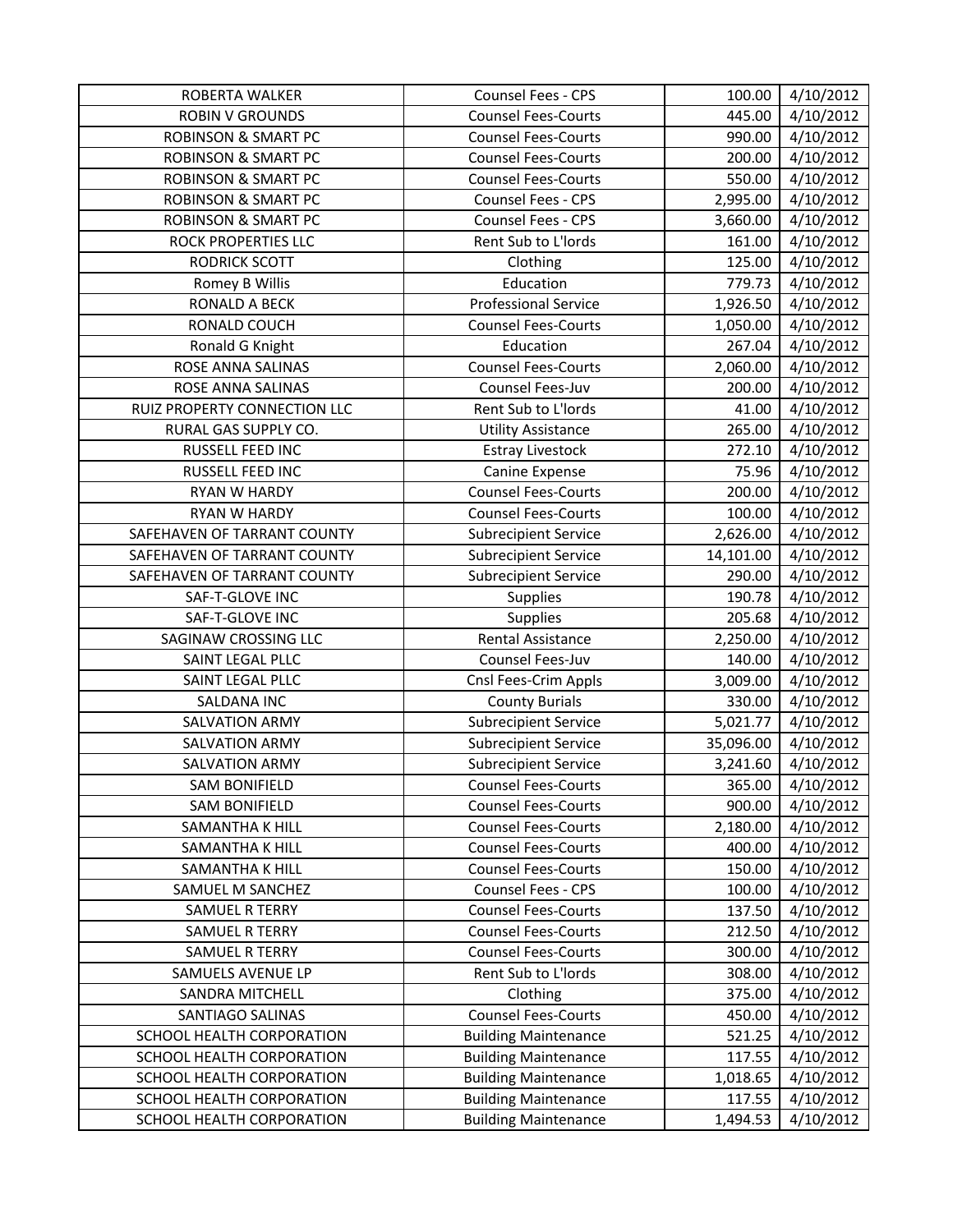| SCHOOLER AUTOMOTIVE         | Parts and Supplies          | 257.68   | 4/10/2012 |
|-----------------------------|-----------------------------|----------|-----------|
| <b>SCOTTY JONES</b>         | <b>Bail Bond Surety Fee</b> | 13.50    | 4/10/2012 |
| <b>SCOTTY JONES</b>         | <b>Bail Bond Surety Fee</b> | 1.50     | 4/10/2012 |
| Sharon S Coleman            | Education                   | 82.00    | 4/10/2012 |
| <b>SHAWN R GETCHELL</b>     | <b>Professional Service</b> | 3,000.00 | 4/10/2012 |
| SHEILA RANDOLPH             | <b>Counsel Fees-Courts</b>  | 650.00   | 4/10/2012 |
| SHEILA RANDOLPH             | <b>Counsel Fees-Courts</b>  | 237.50   | 4/10/2012 |
| SHEILA STEWART              | Counsel Fees - CPS          | 100.00   | 4/10/2012 |
| SHERWIN WILLIAMS PAINT      | <b>Support Serv Supply</b>  | 460.48   | 4/10/2012 |
| SID W SHAPIRO               | Counsel Fees - CPS          | 100.00   | 4/10/2012 |
| SIERRA STRIPES OF TEXAS     | Central Garage Inv          | 35.00    | 4/10/2012 |
| SIERRA STRIPES OF TEXAS     | Non-Track Equipment         | 170.00   | 4/10/2012 |
| SIMBA INDUSTRIES            | <b>Bedding and Clothing</b> | 2,835.00 | 4/10/2012 |
| SKYVUE MEMORIAL GARDENS     | <b>County Burials</b>       | 4,265.00 | 4/10/2012 |
| SMITH TEMPORARIES INC       | Contract Labor              | 512.43   | 4/10/2012 |
| SOUTHERN TIRE MART LLC      | Vehicle Maintenance         | 102.00   | 4/10/2012 |
| <b>STACY ALFORD</b>         | <b>Counsel Fees-Courts</b>  | 375.00   | 4/10/2012 |
| <b>STACY ALFORD</b>         | Counsel Fees-Juv            | 275.00   | 4/10/2012 |
| <b>STACY ALFORD</b>         | Counsel Fees - CPS          | 1,625.00 | 4/10/2012 |
| STANLEY ACCESS TECHNOLOGIES | <b>Building Maintenance</b> | 313.50   | 4/10/2012 |
| STANLEY ACCESS TECHNOLOGIES | <b>Building Maintenance</b> | 154.00   | 4/10/2012 |
| <b>STANLEY STEAMER</b>      | <b>Restitution Payable</b>  | 10.00    | 4/10/2012 |
| STAPLES ADVANTAGE           | Supplies                    | 107.78   | 4/10/2012 |
| STAPLES ADVANTAGE           | Supplies                    | 729.21   | 4/10/2012 |
| STAPLES ADVANTAGE           | Supplies                    | 180.80   | 4/10/2012 |
| STAPLES ADVANTAGE           | Supplies                    | 52.84    | 4/10/2012 |
| STAPLES ADVANTAGE           | Supplies                    | 133.88   | 4/10/2012 |
| STAPLES ADVANTAGE           | Supplies                    | 89.83    | 4/10/2012 |
| STAPLES ADVANTAGE           | Supplies                    | 70.36    | 4/10/2012 |
| STAPLES ADVANTAGE           | Supplies                    | 124.81   | 4/10/2012 |
| STAPLES ADVANTAGE           | Supplies                    | 278.62   | 4/10/2012 |
| STAPLES ADVANTAGE           | Supplies                    | 159.94   | 4/10/2012 |
| STAPLES ADVANTAGE           | Supplies                    | 208.95   | 4/10/2012 |
| <b>STAPLES ADVANTAGE</b>    | Supplies                    | 112.82   | 4/10/2012 |
| STAPLES ADVANTAGE           | <b>Supplies</b>             | 63.10    | 4/10/2012 |
| <b>STAPLES ADVANTAGE</b>    | Supplies                    | 62.74    | 4/10/2012 |
| STAPLES ADVANTAGE           | <b>Supplies</b>             | 26.25    | 4/10/2012 |
| STAPLES ADVANTAGE           | <b>Supplies</b>             | 32.56    | 4/10/2012 |
| <b>STAPLES ADVANTAGE</b>    | <b>Supplies</b>             | 62.70    | 4/10/2012 |
| <b>STAPLES ADVANTAGE</b>    | Sheriff Inventory           | 152.20   | 4/10/2012 |
| <b>STAPLES ADVANTAGE</b>    | Supplies                    | 28.80    | 4/10/2012 |
| <b>STAPLES ADVANTAGE</b>    | <b>Supplies</b>             | 42.45    | 4/10/2012 |
| STAPLES ADVANTAGE           | Supplies                    | 29.72    | 4/10/2012 |
| <b>STAPLES ADVANTAGE</b>    | Supplies                    | 249.27   | 4/10/2012 |
| <b>STAPLES ADVANTAGE</b>    | <b>Supplies</b>             | 1,329.64 | 4/10/2012 |
| <b>STAPLES ADVANTAGE</b>    | Supplies                    | 132.23   | 4/10/2012 |
| STAPLES ADVANTAGE           | <b>Supplies</b>             | 171.00   | 4/10/2012 |
| STAPLES ADVANTAGE           | Supplies                    | 332.41   | 4/10/2012 |
| STAPLES ADVANTAGE           | Supplies                    | 123.20   | 4/10/2012 |
| STAPLES ADVANTAGE           | Supplies                    | 1,539.62 | 4/10/2012 |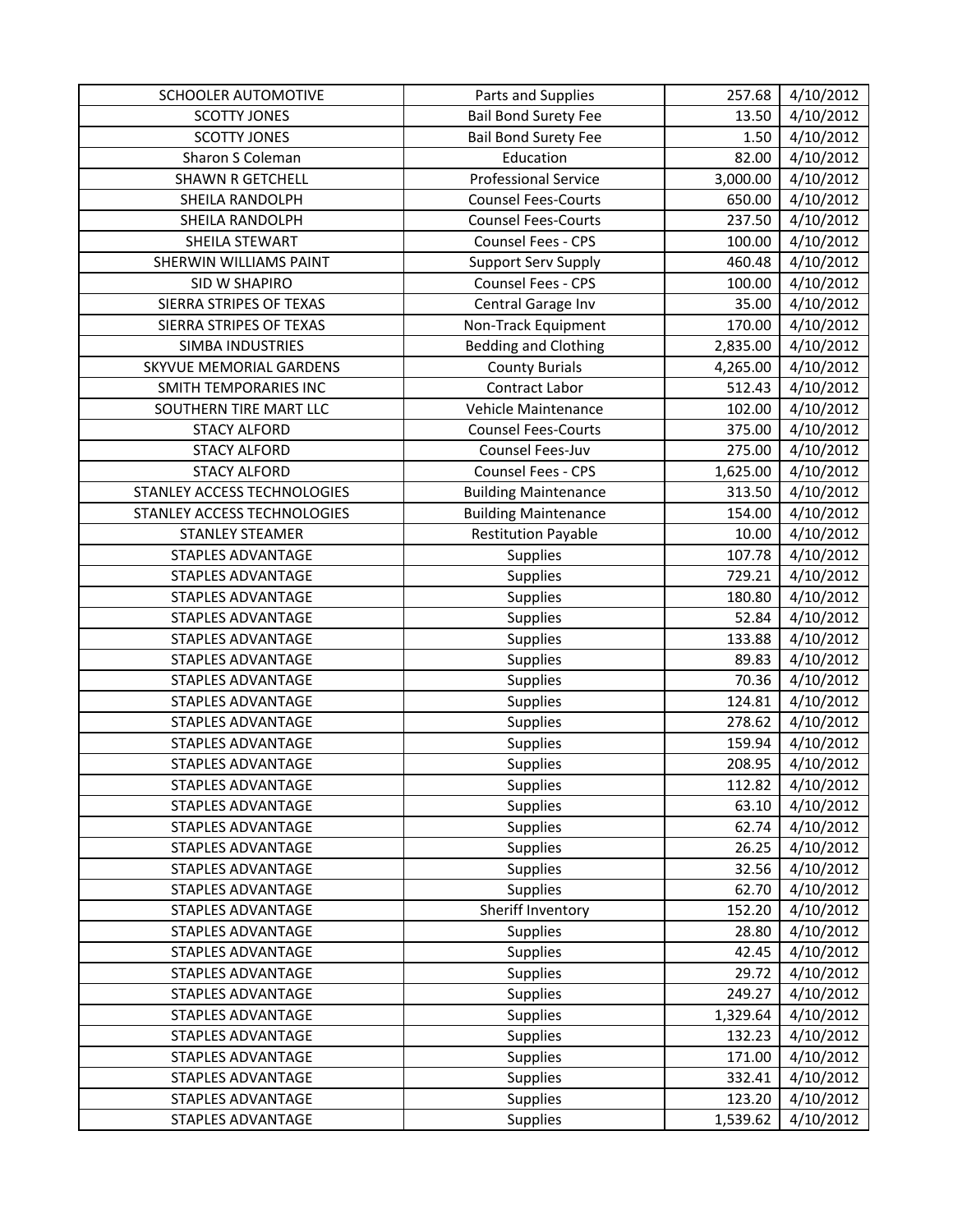| STAPLES ADVANTAGE        | Supplies        | 242.80 | 4/10/2012 |
|--------------------------|-----------------|--------|-----------|
| <b>STAPLES ADVANTAGE</b> | Supplies        | 194.02 | 4/10/2012 |
| <b>STAPLES ADVANTAGE</b> | <b>Supplies</b> | 55.92  | 4/10/2012 |
| <b>STAPLES ADVANTAGE</b> | Supplies        | 73.84  | 4/10/2012 |
| <b>STAPLES ADVANTAGE</b> | <b>Supplies</b> | 186.40 | 4/10/2012 |
| <b>STAPLES ADVANTAGE</b> | Supplies        | 190.08 | 4/10/2012 |
| <b>STAPLES ADVANTAGE</b> | Supplies        | 731.28 | 4/10/2012 |
| <b>STAPLES ADVANTAGE</b> | Supplies        | 18.24  | 4/10/2012 |
| <b>STAPLES ADVANTAGE</b> | Supplies        | 60.79  | 4/10/2012 |
| STAPLES ADVANTAGE        | Supplies        | 98.40  | 4/10/2012 |
| <b>STAPLES ADVANTAGE</b> | <b>Supplies</b> | 81.56  | 4/10/2012 |
| <b>STAPLES ADVANTAGE</b> | Supplies        | 69.75  | 4/10/2012 |
| <b>STAPLES ADVANTAGE</b> | Supplies        | 11.33  | 4/10/2012 |
| <b>STAPLES ADVANTAGE</b> | Supplies        | 141.19 | 4/10/2012 |
| <b>STAPLES ADVANTAGE</b> | Supplies        | 114.25 | 4/10/2012 |
| <b>STAPLES ADVANTAGE</b> | Supplies        | 60.82  | 4/10/2012 |
| <b>STAPLES ADVANTAGE</b> | <b>Supplies</b> | 111.24 | 4/10/2012 |
| <b>STAPLES ADVANTAGE</b> | Supplies        | 60.05  | 4/10/2012 |
| <b>STAPLES ADVANTAGE</b> | Supplies        | 114.47 | 4/10/2012 |
| <b>STAPLES ADVANTAGE</b> | Supplies        | 79.65  | 4/10/2012 |
| <b>STAPLES ADVANTAGE</b> | Supplies        | 147.35 | 4/10/2012 |
| <b>STAPLES ADVANTAGE</b> | Supplies        | 71.80  | 4/10/2012 |
| <b>STAPLES ADVANTAGE</b> | Supplies        | 83.60  | 4/10/2012 |
| <b>STAPLES ADVANTAGE</b> | Supplies        | 35.07  | 4/10/2012 |
| <b>STAPLES ADVANTAGE</b> | Supplies        | 155.59 | 4/10/2012 |
| <b>STAPLES ADVANTAGE</b> | Supplies        | 121.23 | 4/10/2012 |
| <b>STAPLES ADVANTAGE</b> | Supplies        | 85.80  | 4/10/2012 |
| <b>STAPLES ADVANTAGE</b> | Supplies        | 49.58  | 4/10/2012 |
| <b>STAPLES ADVANTAGE</b> | Supplies        | 66.71  | 4/10/2012 |
| <b>STAPLES ADVANTAGE</b> | <b>Supplies</b> | 80.48  | 4/10/2012 |
| <b>STAPLES ADVANTAGE</b> | Supplies        | 54.00  | 4/10/2012 |
| STAPLES ADVANTAGE        | Supplies        | 31.94  | 4/10/2012 |
| <b>STAPLES ADVANTAGE</b> | Supplies        | 23.96  | 4/10/2012 |
| STAPLES ADVANTAGE        | Supplies        | 51.50  | 4/10/2012 |
| STAPLES ADVANTAGE        | Supplies        | 4.71   | 4/10/2012 |
| <b>STAPLES ADVANTAGE</b> | <b>Supplies</b> | 117.55 | 4/10/2012 |
| STAPLES ADVANTAGE        | Supplies        | 215.97 | 4/10/2012 |
| STAPLES ADVANTAGE        | <b>Supplies</b> | 49.16  | 4/10/2012 |
| <b>STAPLES ADVANTAGE</b> | Supplies        | 25.53  | 4/10/2012 |
| <b>STAPLES ADVANTAGE</b> | <b>Supplies</b> | 88.26  | 4/10/2012 |
| <b>STAPLES ADVANTAGE</b> | Supplies        | 25.53  | 4/10/2012 |
| <b>STAPLES ADVANTAGE</b> | <b>Supplies</b> | 862.30 | 4/10/2012 |
| STAPLES ADVANTAGE        | Supplies        | 192.27 | 4/10/2012 |
| <b>STAPLES ADVANTAGE</b> | <b>Supplies</b> | 143.19 | 4/10/2012 |
| <b>STAPLES ADVANTAGE</b> | <b>Supplies</b> | 94.26  | 4/10/2012 |
| <b>STAPLES ADVANTAGE</b> | <b>Supplies</b> | 469.84 | 4/10/2012 |
| STAPLES ADVANTAGE        | Supplies        | 264.42 | 4/10/2012 |
| <b>STAPLES ADVANTAGE</b> | <b>Supplies</b> | 30.82  | 4/10/2012 |
| <b>STAPLES ADVANTAGE</b> | Supplies        | 70.06  | 4/10/2012 |
| STAPLES ADVANTAGE        | Supplies        | 146.20 | 4/10/2012 |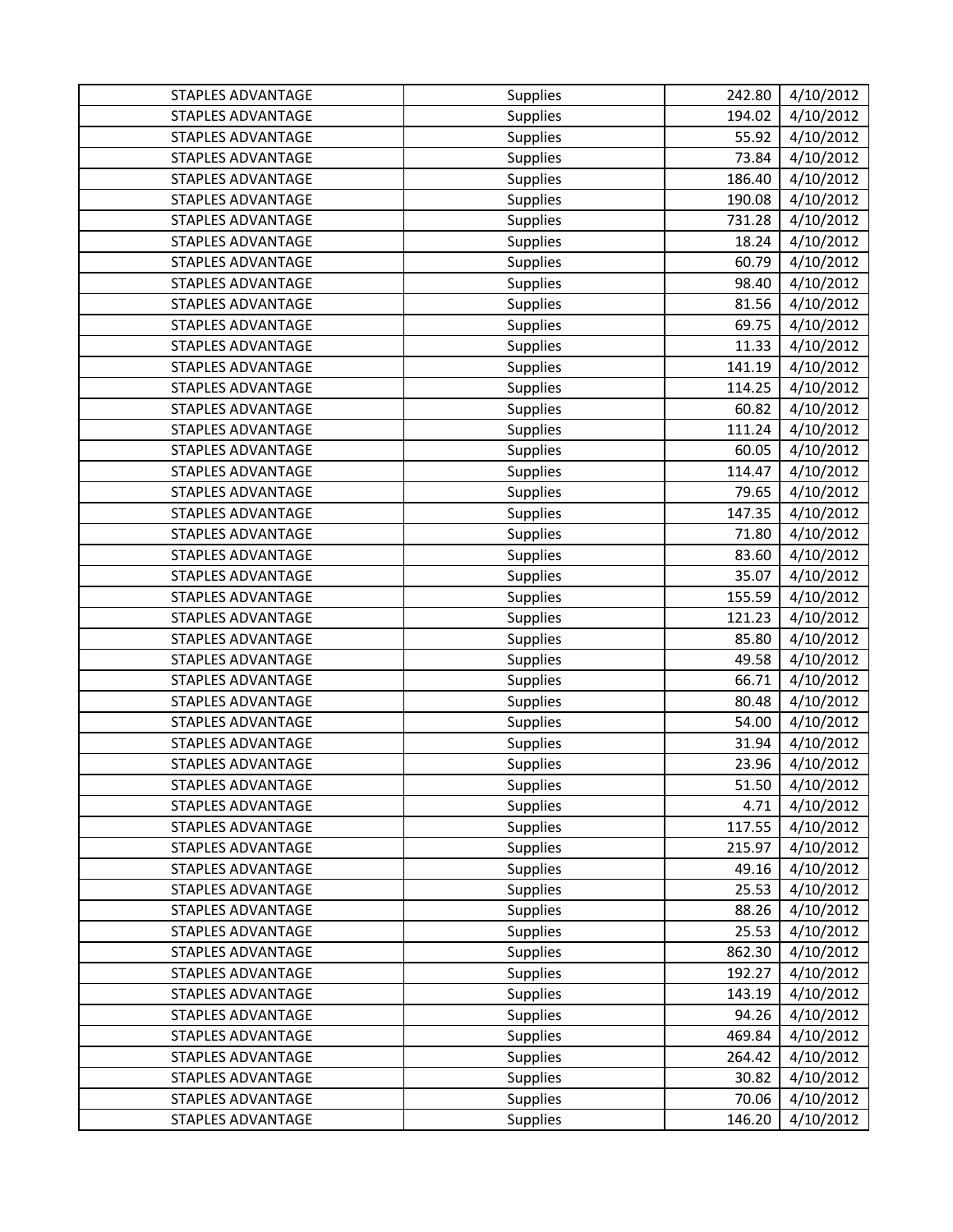| <b>STAPLES ADVANTAGE</b>             | Supplies                    | 77.60    | 4/10/2012 |
|--------------------------------------|-----------------------------|----------|-----------|
| <b>STAPLES ADVANTAGE</b>             | Supplies                    | 55.84    | 4/10/2012 |
| <b>STAPLES ADVANTAGE</b>             | Supplies                    | 279.59   | 4/10/2012 |
| STAPLES ADVANTAGE                    | Supplies                    | 86.22    | 4/10/2012 |
| STAPLES ADVANTAGE                    | Supplies                    | 118.37   | 4/10/2012 |
| <b>STAPLES ADVANTAGE</b>             | Supplies                    | 44.80    | 4/10/2012 |
| <b>STAPLES ADVANTAGE</b>             | <b>Voting Supplies</b>      | 4,899.21 | 4/10/2012 |
| <b>STAPLES ADVANTAGE</b>             | Lab Supplies                | 168.64   | 4/10/2012 |
| STAPLES ADVANTAGE                    | Supplies                    | 74.99    | 4/10/2012 |
| <b>STAPLES ADVANTAGE</b>             | Supplies                    | 139.30   | 4/10/2012 |
| <b>STAPLES ADVANTAGE</b>             | Supplies                    | 158.02   | 4/10/2012 |
| STAPLES ADVANTAGE                    | Supplies                    | 22.04    | 4/10/2012 |
| STAPLES ADVANTAGE                    | Supplies                    | 44.77    | 4/10/2012 |
| <b>STAPLES ADVANTAGE</b>             | Supplies                    | 45.57    | 4/10/2012 |
| <b>STAPLES ADVANTAGE</b>             | Supplies                    | 53.99    | 4/10/2012 |
| <b>STAPLES ADVANTAGE</b>             | Supplies                    | 76.94    | 4/10/2012 |
| <b>STAPLES ADVANTAGE</b>             | Supplies                    | 340.37   | 4/10/2012 |
| STAPLES ADVANTAGE                    | Supplies                    | 174.84   | 4/10/2012 |
| <b>STAPLES ADVANTAGE</b>             | Supplies                    | 175.84   | 4/10/2012 |
| <b>STAR TEX POWER</b>                | <b>Utility Assistance</b>   | 128.03   | 4/10/2012 |
| <b>STARBUCK &amp; WISE INC</b>       | HAP Reimb Port-in           | 454.00   | 4/10/2012 |
| STATE BAR OF TEXAS                   | Education                   | 120.00   | 4/10/2012 |
| <b>STATON &amp; TAYLOR PC</b>        | <b>Counsel Fees-Courts</b>  | 1,700.00 | 4/10/2012 |
| <b>STATON &amp; TAYLOR PC</b>        | <b>Counsel Fees-Courts</b>  | 415.00   | 4/10/2012 |
| <b>STATON &amp; TAYLOR PC</b>        | Cnsl Fees-Crim Appls        | 400.00   | 4/10/2012 |
| STEPHANIE GONZALEZ                   | <b>Counsel Fees-Courts</b>  | 850.00   | 4/10/2012 |
| STEPHANIE PATTEN                     | <b>Counsel Fees-Courts</b>  | 700.00   | 4/10/2012 |
| STEPHANIE PATTEN                     | <b>Counsel Fees-Courts</b>  | 400.00   | 4/10/2012 |
| <b>STEVE GORDON &amp; ASSOCIATES</b> | <b>Counsel Fees-Courts</b>  | 100.00   | 4/10/2012 |
| <b>STEVE GORDON &amp; ASSOCIATES</b> | <b>Counsel Fees-Courts</b>  | 212.50   | 4/10/2012 |
| <b>STREAM ENERGY</b>                 | <b>Utility Assistance</b>   | 610.64   | 4/10/2012 |
| <b>STREAM ENERGY</b>                 | <b>Utility Allowance</b>    | 250.00   | 4/10/2012 |
| <b>STREAMLINE TRANSPORT</b>          | Non-Track Equipment         | 200.00   | 4/10/2012 |
| <b>SUE S BROWNING</b>                | <b>Counsel Fees-Courts</b>  | 250.00   | 4/10/2012 |
| <b>SUMMIT CONSULTANTS</b>            | <b>Professional Service</b> | 1,200.00 | 4/10/2012 |
| SUNSTONE LONGHORN LESSEE LP          | Education                   | 491.40   | 4/10/2012 |
| <b>SUPERIOR SIGNAL CO</b>            | <b>Building Maintenance</b> | 625.15   | 4/10/2012 |
| SUPREME MEDICAL FULFILLMENT          | Lab Supplies                | 260.52   | 4/10/2012 |
| <b>SUSAN ROE</b>                     | Education                   | 1,601.16 | 4/10/2012 |
| <b>SUSAN TAYLOR</b>                  | <b>TC Historical Comm</b>   | 7.00     | 4/10/2012 |
| <b>SUSAN WRIGHT</b>                  | <b>Restitution Payable</b>  | 6.50     | 4/10/2012 |
| SWEEPS SOFTWARE INCORPORATED         | Software Maintenance        | 4,405.76 | 4/10/2012 |
| TU ELECTRIC                          | <b>Utility Allowance</b>    | 176.00   | 4/10/2012 |
| TAB PRODUCTS CO LLC                  | <b>Supplies</b>             | 2,190.00 | 4/10/2012 |
| <b>TARGET BANK</b>                   | <b>Meeting Expenses</b>     | 107.16   | 4/10/2012 |
| <b>TARGET BANK</b>                   | Food/Hygiene Assist         | 37.90    | 4/10/2012 |
| <b>TARGET BANK</b>                   | <b>Meeting Expenses</b>     | 100.29   | 4/10/2012 |
| <b>TARGET BANK</b>                   | Clothing                    | 185.14   | 4/10/2012 |
| <b>TARGET BANK</b>                   | <b>Meeting Expenses</b>     | 127.16   | 4/10/2012 |
| <b>TARRANT COUNTY COLLEGE</b>        | Education                   | 125.00   | 4/10/2012 |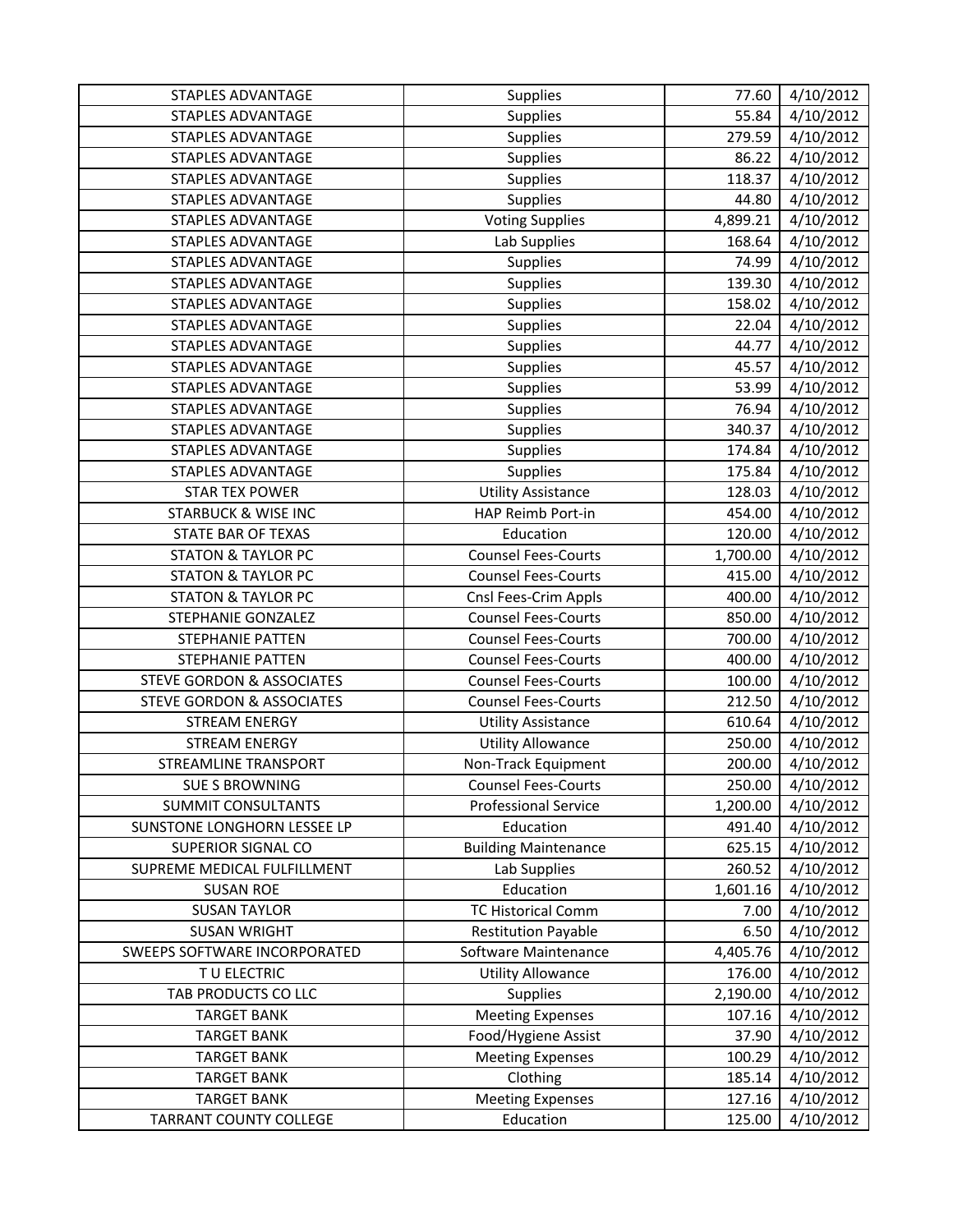| <b>TARRANT COUNTY COLLEGE</b>           | Education                   | 125.00    | 4/10/2012 |
|-----------------------------------------|-----------------------------|-----------|-----------|
| <b>TARRANT COUNTY DISTRICT ATTORNEY</b> | <b>Counsel Fees-Courts</b>  | 700.00    | 4/10/2012 |
| TARRANT COUNTY FAMILY LAW BAR ASSOC     | Dues                        | 60.00     | 4/10/2012 |
| TARRANT COUNTY FAMILY LAW BAR ASSOC     | Dues                        | 25.00     | 4/10/2012 |
| TARRANT COUNTY FAMILY LAW BAR ASSOC     | Dues                        | 60.00     | 4/10/2012 |
| TARRANT COUNTY HOSPITAL DISTRICT        | <b>Subrecipient Service</b> | 4,719.47  | 4/10/2012 |
| TARRANT COUNTY HOSPITAL DISTRICT        | <b>Subrecipient Service</b> | 30,740.92 | 4/10/2012 |
| TARRANT COUNTY HOSPITAL DISTRICT        | <b>Subrecipient Service</b> | 56,517.03 | 4/10/2012 |
| TARRANT COUNTY HOSPITAL DISTRICT        | <b>Subrecipient Service</b> | 11,192.21 | 4/10/2012 |
| TARRANT COUNTY HOSPITAL DISTRICT        | <b>Subrecipient Service</b> | 2,212.36  | 4/10/2012 |
| TARRANT COUNTY HOSPITAL DISTRICT        | Trust - JP 8                | 60.00     | 4/10/2012 |
| TARRANT COUNTY NARCOTICS UNIT           | <b>Confidential Funds</b>   | 2,419.00  | 4/10/2012 |
| <b>TARRANT COUNTY SHERIFF</b>           | Travel                      | 826.24    | 4/10/2012 |
| <b>TARRANT COUNTY SHERIFF</b>           | Investigative               | 5,254.06  | 4/10/2012 |
| <b>TARRANT PARTNERS LP</b>              | HAP Reimb Port-in           | 906.00    | 4/10/2012 |
| TDI FLEET SERVICES                      | Vehicle Maintenance         | 459.86    | 4/10/2012 |
| TDI FLEET SERVICES                      | Central Garage Inv          | 779.36    | 4/10/2012 |
| <b>TEAGUE LUMBER</b>                    | <b>Building Maintenance</b> | 9.48      | 4/10/2012 |
| <b>TEAGUE LUMBER</b>                    | Non-Track Equipment         | 2,019.00  | 4/10/2012 |
| TEAGUE NALL & PERKINS INC               | <b>Professional Service</b> | 3,500.00  | 4/10/2012 |
| TEAGUE NALL & PERKINS INC               | <b>Professional Service</b> | 3,754.08  | 4/10/2012 |
| TEAGUE NALL & PERKINS INC               | <b>Professional Service</b> | 1,296.20  | 4/10/2012 |
| TELETOUCH COMMUNICATIONS INC            | Pager / Blackberry          | 89.43     | 4/10/2012 |
| TELETOUCH COMMUNICATIONS INC            | Telephone - Mobile          | 125.14    | 4/10/2012 |
| TELETOUCH COMMUNICATIONS INC            | Telephone - Mobile          | 51.40     | 4/10/2012 |
| TELETOUCH COMMUNICATIONS INC            | Telephone - Mobile          | 51.40     | 4/10/2012 |
| TELETOUCH COMMUNICATIONS INC            | Telephone - Mobile          | 115.53    | 4/10/2012 |
| TELETOUCH COMMUNICATIONS INC            | Telephone - Mobile          | 194.37    | 4/10/2012 |
| TELETOUCH COMMUNICATIONS INC            | Pager / Blackberry          | 86.40     | 4/10/2012 |
| TELETOUCH COMMUNICATIONS INC            | Pager / Blackberry          | 59.62     | 4/10/2012 |
| TELETOUCH COMMUNICATIONS INC            | Pager / Blackberry          | 29.81     | 4/10/2012 |
| TELETOUCH COMMUNICATIONS INC            | Pager / Blackberry          | 29.81     | 4/10/2012 |
| TELETOUCH COMMUNICATIONS INC            | Pager / Blackberry          | 59.62     | 4/10/2012 |
| TELETOUCH COMMUNICATIONS INC            | Pager / Blackberry          | 357.72    | 4/10/2012 |
| TELETOUCH COMMUNICATIONS INC            | Pager / Blackberry          | 29.81     | 4/10/2012 |
| TELETOUCH COMMUNICATIONS INC            | Pager / Blackberry          | 29.81     | 4/10/2012 |
| TELLER LAW FIRM PC                      | Counsel Fees - CPS          | 100.00    | 4/10/2012 |
| <b>TERRI MOORE</b>                      | <b>Counsel Fees-Courts</b>  | 400.00    | 4/10/2012 |
| <b>TERRI MOORE</b>                      | <b>Counsel Fees-Courts</b>  | 1,600.00  | 4/10/2012 |
| <b>TERRY GIBBONS</b>                    | Rent Sub to L'Iords         | 326.00    | 4/10/2012 |
| TEXAS CHRISTIAN UNIVERSITY              | Tuition C/room Train        | 500.00    | 4/10/2012 |
| TEXAS DEPT OF CRIMINAL JUSTICE          | Tuition C/room Train        | 75.00     | 4/10/2012 |
| TEXAS FIRE PROTECTION SPECL'ST          | <b>Building Maintenance</b> | 250.00    | 4/10/2012 |
| <b>TEXAS LEGISLATIVE SERVICE</b>        | TX Legislative Serv         | 381.88    | 4/10/2012 |
| <b>TEXAS NAHRO</b>                      | Education                   | 1,200.00  | 4/10/2012 |
| <b>TEXAS POWER LP</b>                   | <b>Utility Assistance</b>   | 555.18    | 4/10/2012 |
| TEXAS REENTRY SERVICES INC              | <b>Subrecipient Service</b> | 527.52    | 4/10/2012 |
| <b>TEXAS TRAILERS</b>                   | Parts and Supplies          | 279.57    | 4/10/2012 |
| <b>TEXAS TRAILERS</b>                   | Parts and Supplies          | 465.98    | 4/10/2012 |
| THE CARROLL LAW FIRM PC                 | Counsel Fees - CPS          | 100.00    | 4/10/2012 |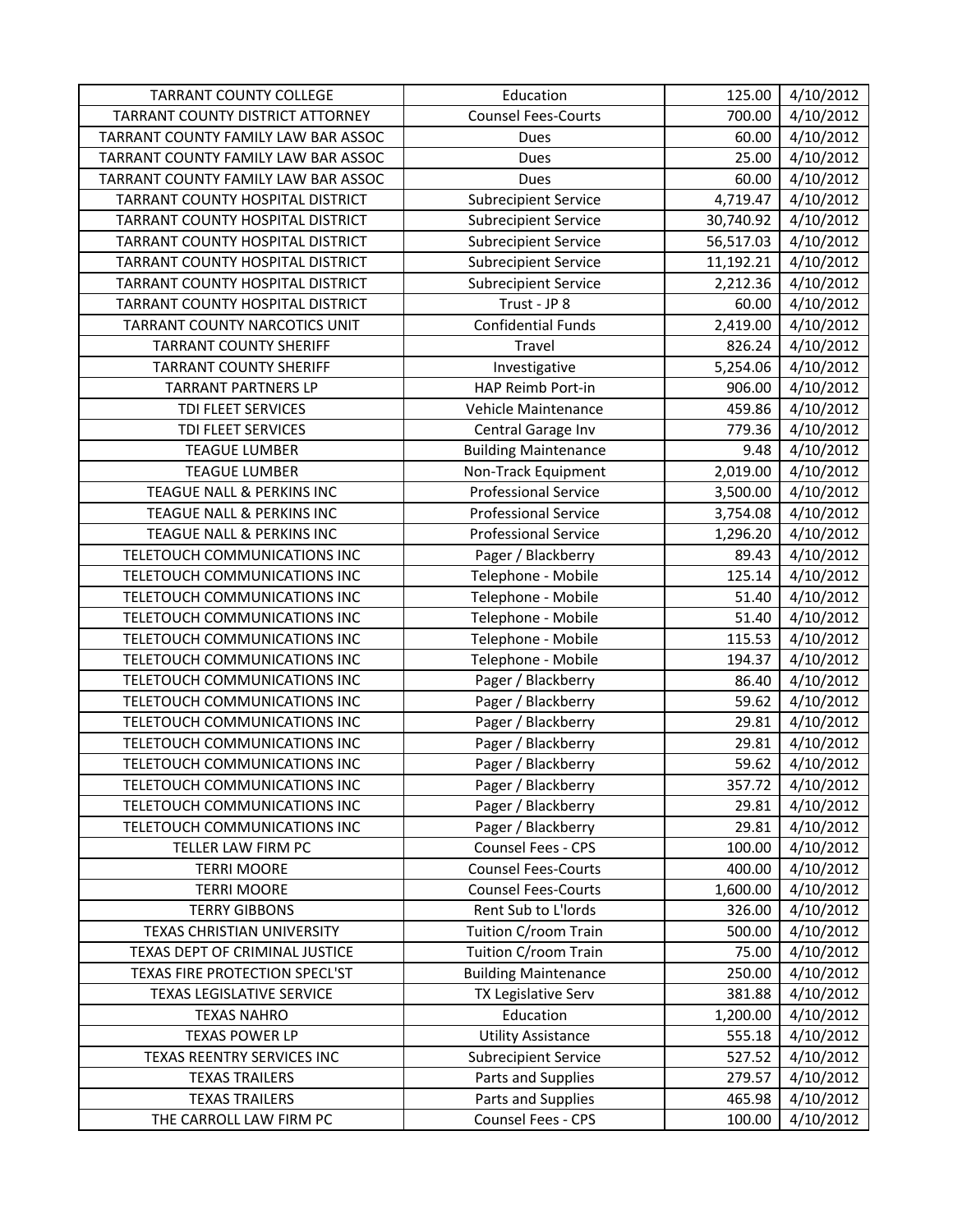| THE CHANGE COMPANIES              | Books/Pamphlets             | 1,926.64 | 4/10/2012 |
|-----------------------------------|-----------------------------|----------|-----------|
| THE CHANGE COMPANIES              | Books/Pamphlets             | 329.25   | 4/10/2012 |
| THE CLERK OF THE COURT            | Cert Copies/Trans           | 28.25    | 4/10/2012 |
| THE DECKER LAW FIRM PC            | Counsel Fees - CPS          | 200.00   | 4/10/2012 |
| THE FORTIS COMPANY LLC            | <b>Rental Assistance</b>    | 367.00   | 4/10/2012 |
| THE FORTIS COMPANY LLC            | <b>Utility Assistance</b>   | 40.59    | 4/10/2012 |
| THE GREEN CHEMICAL STORE INC      | <b>Building Maintenance</b> | 775.00   | 4/10/2012 |
| THE HUSTON FIRM PC                | <b>Counsel Fees-Courts</b>  | 2,160.00 | 4/10/2012 |
| THE LAKES OF WILLIAMSBERG         | Rent Sub to L'Iords         | 750.00   | 4/10/2012 |
| THE LAW OFFICE OF ANGELA DOSKOCIL | Cnsl Fees-Fam Drg Ct        | 100.00   | 4/10/2012 |
| THE MULHOLLAND CO                 | Supplies                    | 9.00     | 4/10/2012 |
| THE MULHOLLAND CO                 | Supplies                    | 9.00     | 4/10/2012 |
| THE MULHOLLAND CO                 | Supplies                    | 9.00     | 4/10/2012 |
| THE MULHOLLAND CO                 | Supplies                    | 9.00     | 4/10/2012 |
| THE MULHOLLAND CO                 | Supplies                    | 9.00     | 4/10/2012 |
| THE MULHOLLAND CO                 | Supplies                    | 61.75    | 4/10/2012 |
| THE MULHOLLAND CO                 | Supplies                    | 28.00    | 4/10/2012 |
| THE MULHOLLAND CO                 | Supplies                    | 8.00     | 4/10/2012 |
| THE MULHOLLAND CO                 | Supplies                    | 9.00     | 4/10/2012 |
| THE SPOKEN WORD LLC               | <b>Interpreter Fees</b>     | 180.00   | 4/10/2012 |
| THG ENERGY SOLUTIONS LLC          | <b>Energy Mgmt Maint</b>    | 2,275.00 | 4/10/2012 |
| THOMPSONS HARVESON & COLE         | <b>County Burials</b>       | 350.00   | 4/10/2012 |
| <b>THYSSENKRUPP ELEVATOR</b>      | <b>Elevator Maintenance</b> | 3,062.17 | 4/10/2012 |
| <b>THYSSENKRUPP ELEVATOR</b>      | <b>Elevator Maintenance</b> | 5,358.79 | 4/10/2012 |
| <b>THYSSENKRUPP ELEVATOR</b>      | <b>Elevator Maintenance</b> | 872.52   | 4/10/2012 |
| <b>THYSSENKRUPP ELEVATOR</b>      | <b>Elevator Maintenance</b> | 277.23   | 4/10/2012 |
| <b>THYSSENKRUPP ELEVATOR</b>      | <b>Elevator Maintenance</b> | 367.45   | 4/10/2012 |
| <b>THYSSENKRUPP ELEVATOR</b>      | <b>Elevator Maintenance</b> | 2,409.86 | 4/10/2012 |
| <b>THYSSENKRUPP ELEVATOR</b>      | <b>Elevator Maintenance</b> | 5,358.79 | 4/10/2012 |
| <b>THYSSENKRUPP ELEVATOR</b>      | <b>Elevator Maintenance</b> | 734.91   | 4/10/2012 |
| <b>THYSSENKRUPP ELEVATOR</b>      | <b>Elevator Maintenance</b> | 1,531.18 | 4/10/2012 |
| TIMBER CHASE APARTMENTS LLC       | <b>Utility Assistance</b>   | 27.42    | 4/10/2012 |
| Timothy J Randall                 | Education                   | 50.00    | 4/10/2012 |
| <b>TOG HOTEL PROPERTIES</b>       | <b>Witness Travel</b>       | 558.00   | 4/10/2012 |
| TOG HOTEL PROPERTIES              | <b>Witness Travel</b>       | 131.31   | 4/10/2012 |
| <b>TONI FREEMAN</b>               | Reporter's Records          | 1,216.00 | 4/10/2012 |
| <b>TOSHIBA BUSINESS SOLUTIONS</b> | <b>Equipment Maint</b>      | 111.85   | 4/10/2012 |
| TOWER ENGINEERING INC             | A/C Maint Contract          | 285.00   | 4/10/2012 |
| <b>TRACEY USHERWOOD</b>           | <b>Restitution Payable</b>  | 1.50     | 4/10/2012 |
| TRACI D WILKINSON PC              | Counsel Fees - CPS          | 200.00   | 4/10/2012 |
| TRACI D WILKINSON PC              | Counsel Fees - CPS          | 400.00   | 4/10/2012 |
| TRIO COMMUNICATIONS               | Radio Serv-Non Contr        | 800.00   | 4/10/2012 |
| TRIPLENET PRICING LLC             | <b>Supplies</b>             | 38.70    | 4/10/2012 |
| TRIPLENET PRICING LLC             | Supplies                    | 131.60   | 4/10/2012 |
| TRIPLENET PRICING LLC             | Supplies                    | 38.70    | 4/10/2012 |
| TRIPLENET PRICING LLC             | <b>Computer Supplies</b>    | 344.25   | 4/10/2012 |
| TRUE GRIT REDI MIX LTD            | <b>Cement and Concrete</b>  | 304.00   | 4/10/2012 |
| TRUGREEN CHEMLAWN                 | Landscaping Expense         | 230.00   | 4/10/2012 |
| TRUGREEN CHEMLAWN                 | Landscaping Expense         | 690.00   | 4/10/2012 |
| TRUGREEN LANDCARE LLC             | <b>Building Maintenance</b> | 1,419.92 | 4/10/2012 |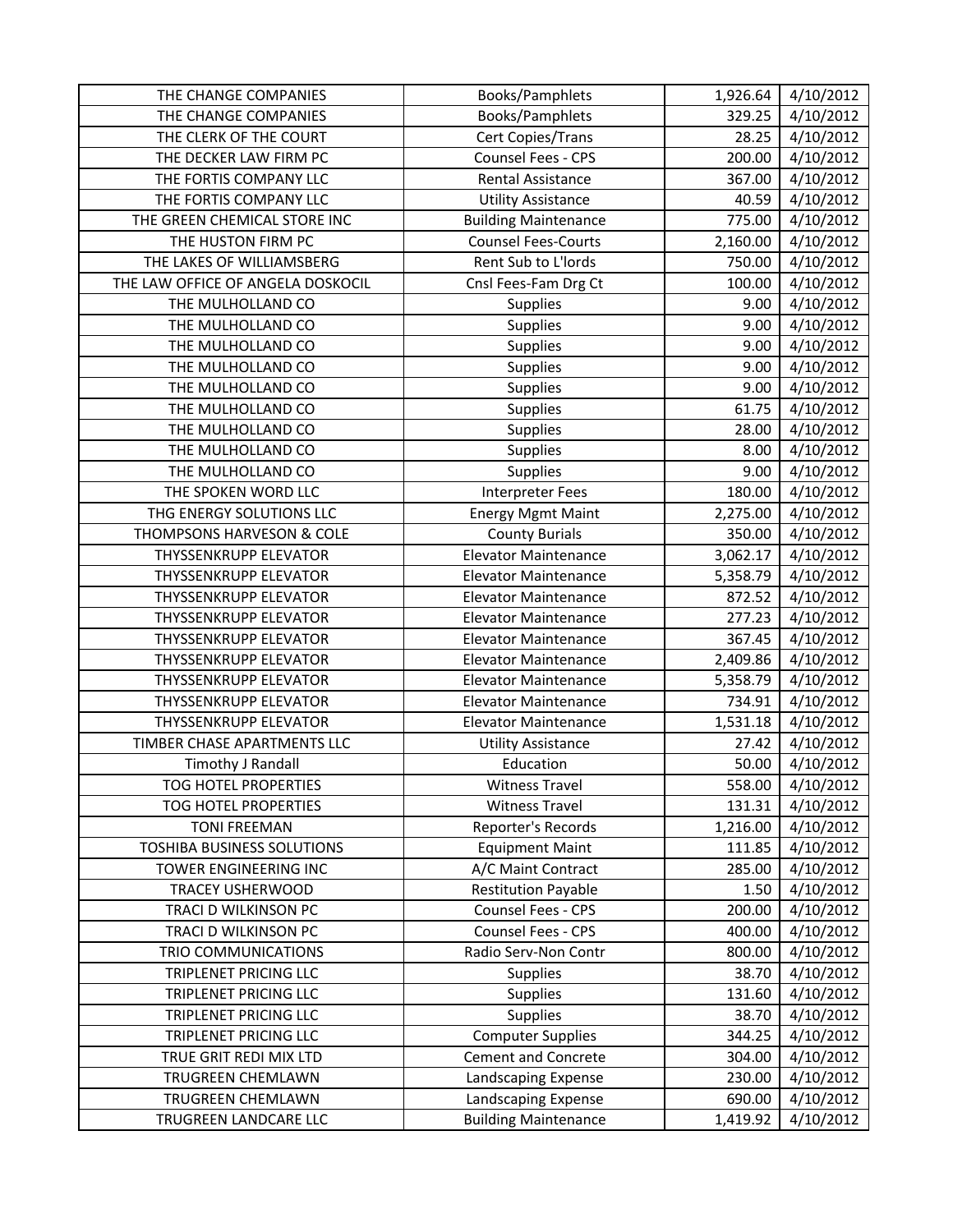| <b>T-UNIVERSAL CORP</b>               | Rent Sub to L'Iords         | 188.00    | 4/10/2012 |
|---------------------------------------|-----------------------------|-----------|-----------|
| <b>TWU CAREER SERVICES</b>            | Advertis/Publicity          | 100.00    | 4/10/2012 |
| TXI OPERATIONS, LP (NT)               | <b>Base Stab Materials</b>  | 7,471.20  | 4/10/2012 |
| TXU ELECTRIC COMPANY                  | <b>Utility Assistance</b>   | 6,343.96  | 4/10/2012 |
| TXU ELECTRIC COMPANY                  | <b>Utility Assistance</b>   | 566.57    | 4/10/2012 |
| <b>TXU ENERGY</b>                     | Electricity                 | 127.65    | 4/10/2012 |
| TYLER TECHNOLOGIES INC                | <b>Professional Service</b> | 320.00    | 4/10/2012 |
| <b>ULINE INC</b>                      | Lab Supplies                | 132.72    | 4/10/2012 |
| UNDERWOOD EQUIPMENT CO                | Parts and Supplies          | 1,101.65  | 4/10/2012 |
| UNITED DENTAL CARE OF TEXAS INC       | <b>DMO Premiums</b>         | 38,991.13 | 4/10/2012 |
| UNITED DENTAL CARE OF TEXAS INC       | <b>DMO Premiums</b>         | 5,359.62  | 4/10/2012 |
| UNIV OF TEXAS AT AUSTIN SCHOOL        | Education                   | 210.00    | 4/10/2012 |
| UNIVERSITY BUILDING SPECIALITIES      | <b>Building Maintenance</b> | 3,600.00  | 4/10/2012 |
| UNTHSC-UNIVERSITY OF NORTH TX HEALT   | Misc Payable                | 10.00     | 4/10/2012 |
| US DOSIMETRY TECHNOLOGY INC           | Lab Equip Mainten           | 329.07    | 4/10/2012 |
| VANN/ELLI                             | <b>ROW/Rd Maint Materls</b> | 1,750.00  | 4/10/2012 |
| <b>VENDING NUT COMPANY</b>            | Food                        | 141.50    | 4/10/2012 |
| <b>VENTREX ENVIRONMENTAL SERVICES</b> | <b>Environment Disposal</b> | 873.54    | 4/10/2012 |
| VENTREX ENVIRONMENTAL SERVICES        | <b>Disposal Service</b>     | 930.51    | 4/10/2012 |
| <b>VERIZON SOUTHWEST</b>              | Telephone-Basic             | 79.42     | 4/10/2012 |
| VETERINARY CENTERS OF AMERICA LP      | Canine Expense              | 246.42    | 4/10/2012 |
| <b>VHRMR ROUND ROCK LTD</b>           | Education                   | 342.70    | 4/10/2012 |
| <b>VHRMR ROUND ROCK LTD</b>           | Education                   | 342.70    | 4/10/2012 |
| <b>VHRMR ROUND ROCK LTD</b>           | Education                   | 342.70    | 4/10/2012 |
| <b>VHRMR ROUND ROCK LTD</b>           | Education                   | 342.70    | 4/10/2012 |
| <b>VICKI E WILEY</b>                  | Counsel Fees-Juv            | 200.00    | 4/10/2012 |
| VIENSONG MINO PHANYANOOVONG           | <b>Restitution Payable</b>  | 12.50     | 4/10/2012 |
| <b>VIJAY K CHAWLA</b>                 | Rent Sub to L'Iords         | 1,990.00  | 4/10/2012 |
| <b>VIRGINIA CARTER</b>                | <b>Counsel Fees-Courts</b>  | 100.00    | 4/10/2012 |
| <b>VIRGINIA CARTER</b>                | Counsel Fees-Juv            | 400.00    | 4/10/2012 |
| <b>VWR SCIENTIFIC PRODUCTS</b>        | Lab Supplies                | 60.72     | 4/10/2012 |
| WAL MART #01-0220                     | Food/Hygiene Assist         | 20.00     | 4/10/2012 |
| WALDEN'S                              | Parts and Supplies          | 92.50     | 4/10/2012 |
| WALDEN'S                              | <b>Building Maintenance</b> | 29.64     | 4/10/2012 |
| WALDEN'S                              | <b>Building Maintenance</b> | 312.94    | 4/10/2012 |
| WALDEN'S                              | <b>Building Maintenance</b> | 1,213.63  | 4/10/2012 |
| WALMART #2977                         | Food/Hygiene Assist         | 29.00     | 4/10/2012 |
| WALMART #2978                         | Food/Hygiene Assist         | 59.00     | 4/10/2012 |
| WALMART #2980                         | Food/Hygiene Assist         | 20.00     | 4/10/2012 |
| WALMART #2981                         | Food/Hygiene Assist         | 20.00     | 4/10/2012 |
| WALMART #3274                         | Food/Hygiene Assist         | 20.00     | 4/10/2012 |
| WALMART #3284                         | Food/Hygiene Assist         | 39.56     | 4/10/2012 |
| WALMART #3631                         | Food/Hygiene Assist         | 20.00     | 4/10/2012 |
| WALMART #5312                         | Food/Hygiene Assist         | 55.47     | 4/10/2012 |
| WALMART STORE #1801                   | <b>Restitution Payable</b>  | 10.10     | 4/10/2012 |
| WALMART STORE #3392                   | Food/Hygiene Assist         | 20.00     | 4/10/2012 |
| WALNUT CREEK COUNTRY CLUB             | <b>Restitution Payable</b>  | 100.00    | 4/10/2012 |
| WALT A CLEVELAND                      | Counsel Fees - CPS          | 100.00    | 4/10/2012 |
| WARES GIANT TIRE SERVICE LLC          | Central Garage Inv          | 63.00     | 4/10/2012 |
| <b>WARREN DAVIS</b>                   | Clothing                    | 100.00    | 4/10/2012 |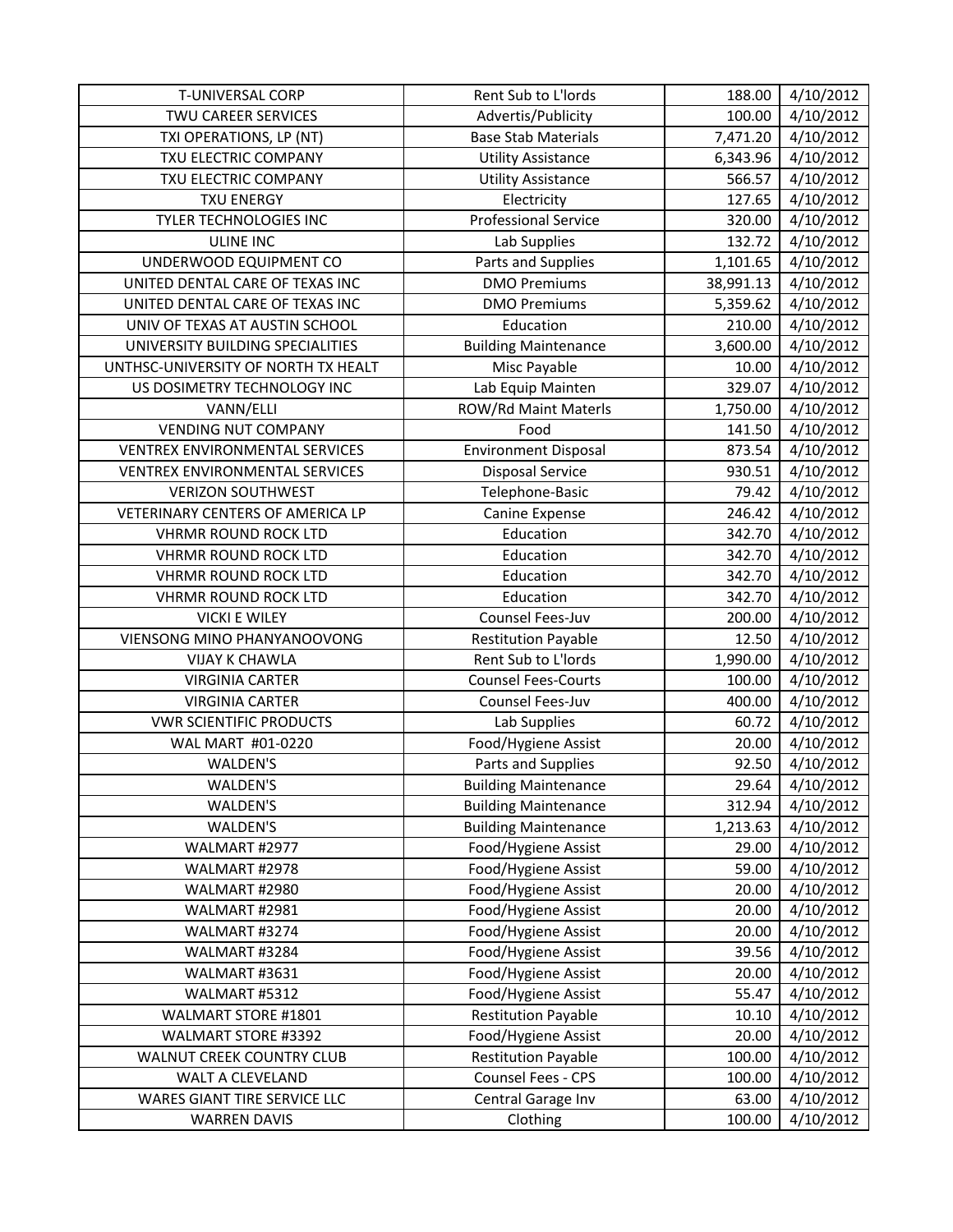| <b>WARREN ST JOHN</b>                             | <b>Counsel Fees-Courts</b>           | 150.00                | 4/10/2012              |
|---------------------------------------------------|--------------------------------------|-----------------------|------------------------|
| <b>WARREN ST JOHN</b>                             | <b>Counsel Fees-Courts</b>           | 8,640.00              | 4/10/2012              |
| <b>WARREN ST JOHN</b>                             | <b>Counsel Fees-Courts</b>           | 100.00                | 4/10/2012              |
| WASH SOLUTIONS LLC                                | Supplies                             | 246.70                | 4/10/2012              |
| WEIR INVESTMENTS FUND LLC                         | <b>Utility Assistance</b>            | 111.87                | 4/10/2012              |
| <b>WENDY COVEY</b>                                | <b>Restitution Payable</b>           | 1.50                  | 4/10/2012              |
| WEST TEXAS COUNTY JUDGES AND                      | Education                            | 175.00                | 4/10/2012              |
| WESTERN HILLS AFFORDABLE HOUSING LP               | Rent Sub to L'Iords                  | 940.00                | 4/10/2012              |
| WESTERN-BRW PAPER CO INC                          | <b>Supplies</b>                      | 790.00                | 4/10/2012              |
| WESTERN-BRW PAPER CO INC                          | Supplies                             | 790.00                | 4/10/2012              |
| WESTERN-BRW PAPER CO INC                          | Supplies                             | 536.00                | 4/10/2012              |
| WESTOVER HILLS POLICE DEPARTMENT                  | Misc Payable                         | 5.00                  | 4/10/2012              |
| WILDWOOD BRANCH TOWNHOMES LP                      | Rent Sub to L'Iords                  | 296.00                | 4/10/2012              |
| WILLARD ELDON WILLIAMS SR                         | Rent Sub to L'Iords                  | 337.00                | 4/10/2012              |
| WILLIAM H BILL RAY PC                             | <b>Counsel Fees-Courts</b>           | 3,881.25              | 4/10/2012              |
| WILLIAM MICHAEL HARBER JR                         | <b>Counsel Fees-Courts</b>           | 400.00                | 4/10/2012              |
| <b>WILLIAM S HARRIS</b>                           | <b>Counsel Fees-Courts</b>           | 1,750.00              | 4/10/2012              |
| <b>WILLIAM S HARRIS</b>                           | <b>Counsel Fees-Courts</b>           | 2,080.00              | 4/10/2012              |
| <b>WILLIAM S HARRIS</b>                           | <b>Counsel Fees-Courts</b>           | 370.00                | 4/10/2012              |
| <b>WILLIAM SHELTON</b>                            | Reporter's Records                   | 544.00                | 4/10/2012              |
| William T Higgins                                 | Education                            | 325.34                | 4/10/2012              |
| WISE COUNTY SHERIFF DEPT                          | ME Crime Lab Fees                    | 198.00                | 4/10/2012              |
| WM BARRY NORMAN                                   | Psych Exam/Testimony                 | 400.00                | 4/10/2012              |
| <b>WORTHINGTON POINT LP</b>                       | Rent Sub to L'Iords                  | 69.00                 | 4/10/2012              |
| WRBD LP                                           | HAP Reimb Port-in                    | 963.00                | $\frac{1}{4}$ /10/2012 |
| <b>XEROX CORPORATION</b>                          | <b>Equipment Maint</b>               | 150.60                | 4/10/2012              |
| YAHOO                                             | Cert Copies/Trans                    | 91.32                 | 4/10/2012              |
| YOKO WILLIAMS                                     | <b>Restitution Payable</b>           | 30.00                 | 4/10/2012              |
| <b>Z4 DIGITAL COLOR LLC</b>                       | <b>Building Maintenance</b>          | 25.00                 | 4/10/2012              |
|                                                   |                                      |                       |                        |
| <b>COMMISSIONERS' REPORT OF CLAIMS - Addendum</b> |                                      |                       |                        |
|                                                   | FOR THE WEEK ENDING - April 10, 2012 |                       |                        |
|                                                   |                                      |                       |                        |
| <b>Vendor Name</b>                                | <b>Item Description</b>              | <b>Paid Amount</b>    | <b>Check Date</b>      |
| Alice Whitten                                     | 5006 Chapter 13 Levy                 | 392.29                | 4/10/2012              |
| <b>Automated Collection Serv</b>                  | 5002 Student Loan Levy               | (230.68)              | 4/10/2012              |
| Ball & Hase PC                                    | <b>Counsel Fees-Courts</b>           | 3,268.75              | 4/10/2012              |
| Ball & Hase PC                                    | Cnsl Fees-Crim Appls                 | 1,375.00              | 4/10/2012              |
| Basecom Inc                                       | Vendor AP                            | 3,349.59              | 4/10/2012              |
| CLEAT                                             | <b>Union Dues</b>                    | 315.00                | 4/10/2012              |
| Delta Dental Insurance Co                         | <b>Dental Claims</b>                 | 21,694.70             | 4/10/2012              |
| Delta Dental Insurance Co                         | <b>Dental Claims</b>                 | 3,733.20              | 4/10/2012              |
| Frank Stewart and the Ward Law Firm               | Settlement in Lieu of Litigation     | 15,000.00             | 4/10/2012              |
| <b>General Revenue Corporation</b>                | 5002 Student Loan Levy               | 17.35                 | 4/10/2012              |
| Homicide Investigators of Texas Inc               | Education                            | 225.00                | 4/10/2012              |
| <b>Internal Revenue Service</b>                   | 5001 Tax Levy                        | (125.00)              | 4/10/2012              |
| <b>IRS FICA EE</b>                                |                                      |                       |                        |
|                                                   | FICA-Employee                        | 4,537.02              | 4/10/2012              |
| <b>IRS FICA ER</b>                                | FICA-Employer                        | 6,697.65              | 4/10/2012              |
| <b>IRS FIT</b><br>IRS MED EE                      | FIT Withholding<br>Medicare-Employee | 19,436.56<br>1,565.92 | 4/10/2012<br>4/10/2012 |